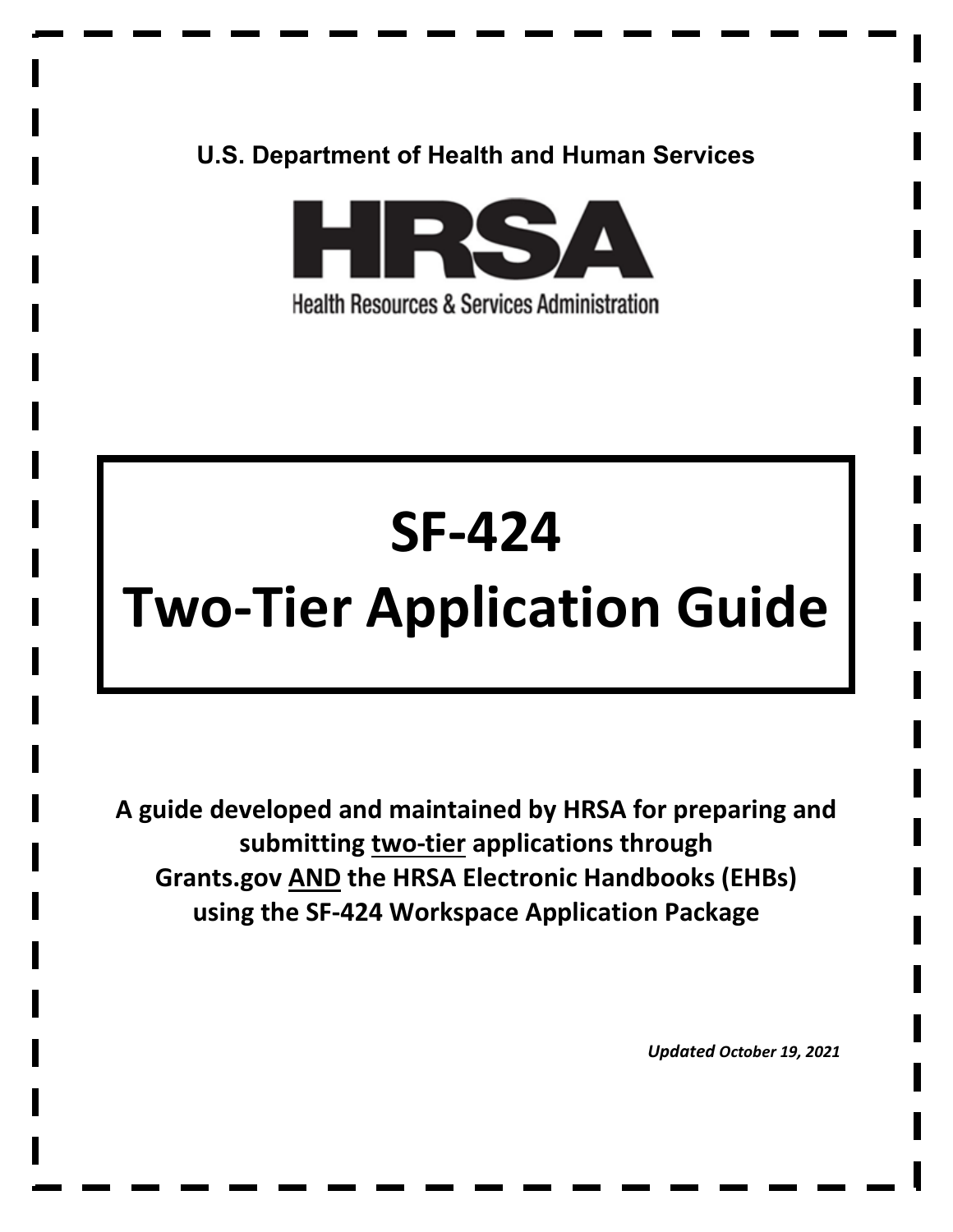# **Table of Contents**

|  | 2. POLICIES, ASSURANCES, DEFINITIONS, AND OTHER INFORMATION3                               |  |
|--|--------------------------------------------------------------------------------------------|--|
|  |                                                                                            |  |
|  | 3. REGISTERING AND APPLYING THROUGH GRANTS.GOV USING WORKSPACE  11                         |  |
|  | 3.6. REQUESTING A WAIVER FROM THE ELECTRONIC SUBMISSION REQUIREMENT  16                    |  |
|  | 4. VALIDATING AND/OR COMPLETING AN APPLICATION IN THE HRSA ELECTRONIC                      |  |
|  |                                                                                            |  |
|  | 4.1. REGISTER - PROJECT DIRECTOR AND AUTHORIZING OFFICIAL MUST REGISTER WITH HRSA EHBS (IF |  |
|  |                                                                                            |  |
|  | 5.1. INSTRUCTIONS FOR COMPLETING THE SF-424 FOR TWO-TIER APPLICATIONS  21                  |  |
|  |                                                                                            |  |
|  | 6.1. COMPETING APPLICATIONS (STEPS 1 AND 2: SUBMISSION THROUGH GRANTS.GOV USING WORKSPACE  |  |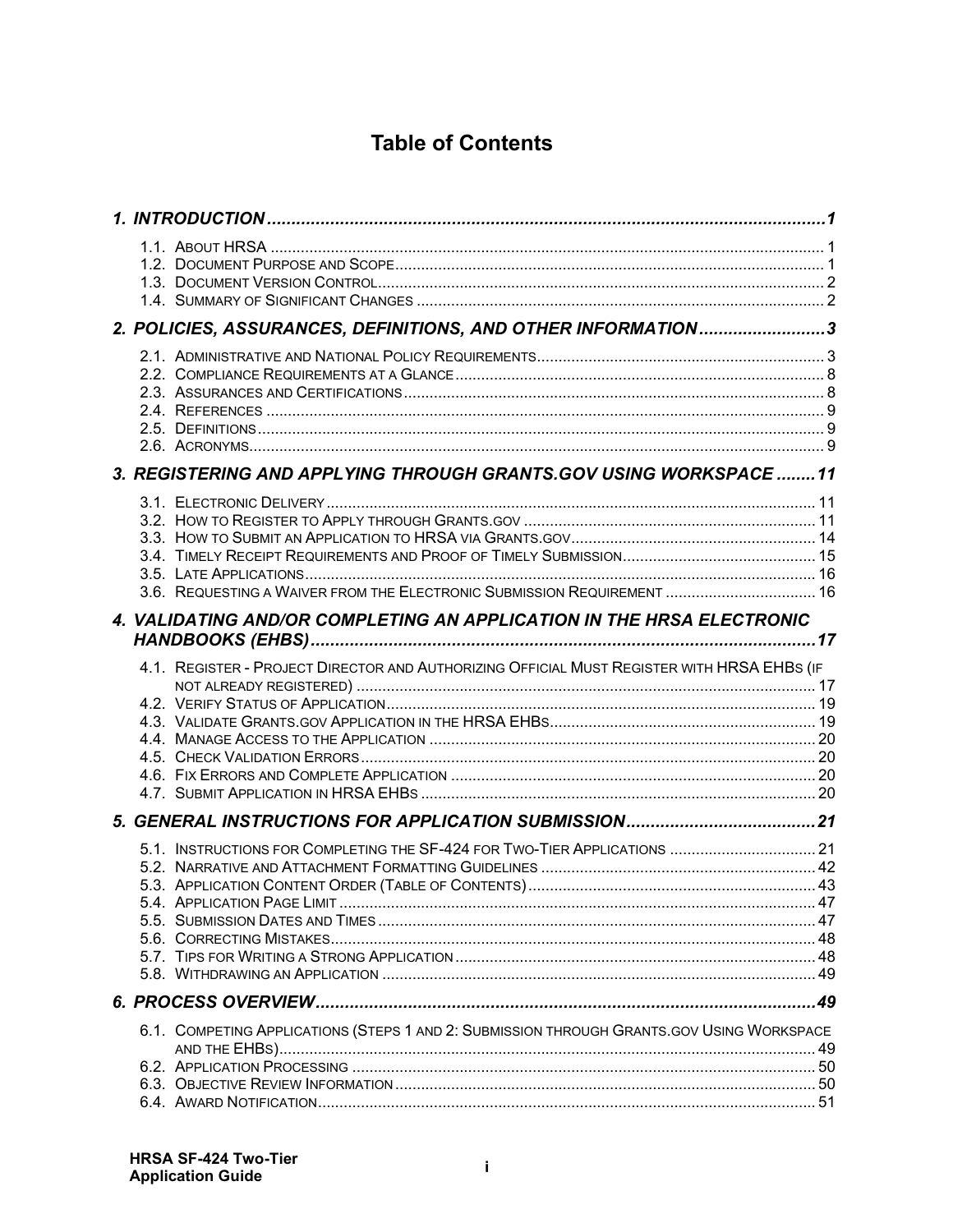| 10. |  |
|-----|--|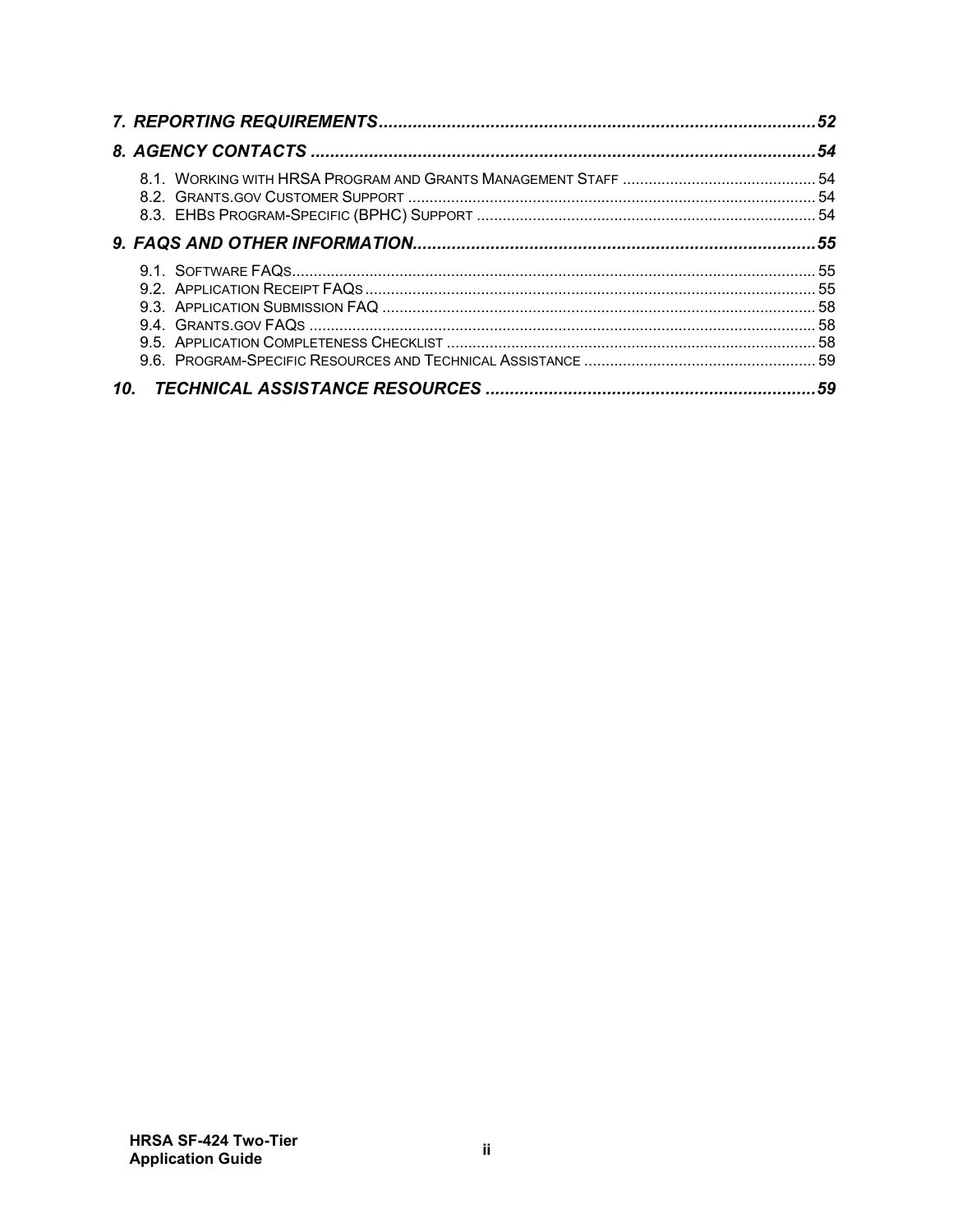

# <span id="page-3-0"></span>**1. INTRODUCTION**

# <span id="page-3-1"></span>**1.1. About HRSA**

The [Health Resources and Services Administration \(HRSA\),](http://www.hrsa.gov/) a division of the U.S. [Department of Health and Human Services \(HHS\),](http://www.hhs.gov/) carries out its mission primarily through grants, cooperative agreements, and contracts to states, local governments, community and faith-based organizations, and academic institutions. HRSA's programs provide health care to people who are geographically isolated, and to those who are economically or medically vulnerable. This includes people living with HIV/AIDS, pregnant women, mothers and their families, and those otherwise unable to access high quality health care. HRSA also supports access to health care in rural areas, the training of health professionals, the distribution of providers to areas where they are needed most, and improvements in health care delivery.

In addition, HRSA oversees organ, bone marrow, and cord blood donation and transplantation. It compensates individuals harmed by vaccination, and maintains databases that flag providers with a record of health care malpractice, waste, fraud, and abuse for federal, state, and local use.

Every year, HRSA programs serve tens of millions of people. **Nearly 30 million people nationwide** receive primary medical, dental, and/or behavioral health care from a HRSA-funded health center. **More than 17,000 clinicians** from the National Health Service Corps and Nurse Corps provide primary care services, including medical, dental, and mental health. **An estimated 60.3 million people** benefitted from a Title V service. This includes 92 percent of all pregnant women, 98 percent of all infants, and 60 percent of children, including children with special health care needs. **More than half a million people with diagnosed HIV in the United States** receive services through the Ryan White HIV/AIDS Program.

For more information about HRSA, visit [Health Resources & Services Administration](http://www.hrsa.gov/) and [explore data and maps](https://data.hrsa.gov/) on HRSA's health care programs.

# <span id="page-3-2"></span>**1.2. Document Purpose and Scope**

The purpose of this document is to provide detailed instructions to help you (the applicant organization/agency) prepare and submit two-tier<sup>[1](#page-3-3)</sup> competing continuation, competing supplement, limited competition, and new applications electronically to HRSA through Grants.gov **and** the HRSA Electronic Handbooks (EHBs), as specified in

<span id="page-3-3"></span> $1$  Describes certain HRSA applications where the initial application submission is through Grants.gov (first tier or Phase 1) and the supplemental information submission is through the EHBs (second tier or Phase 2). Submission of EHBs information is always completed AFTER Grants.gov submission (refer to FOA for specific guidance and dates).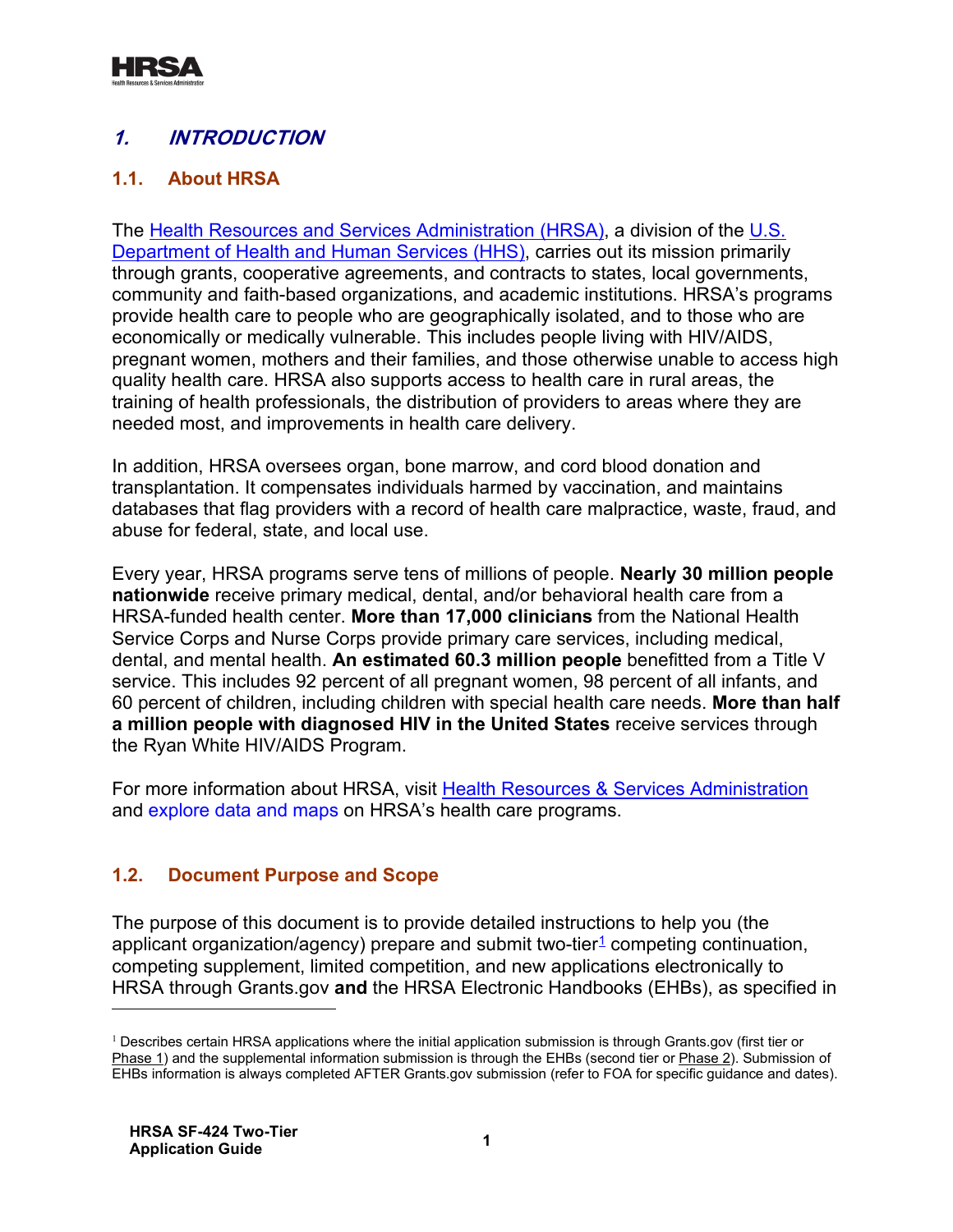

the HRSA notice of funding opportunity (NOFO). This *SF-424 Two-Tier Application Guide* is specific to HRSA NOFOs using the Application for Federal Assistance SF-424**[2](#page-4-2)** application package **for applicants that are required to submit initial information electronically through Grants.gov, and subsequent information through the EHBs**. This *Guide* presents HRSA general information related to the application preparation and submission process and will be updated periodically.

**[Competing Continuation Process](http://www.hrsa.gov/grants/noncompetingcontinuations/index.html) page.** Note: To request a subsequent budget period, recipients only need to submit the streamlined Non-Competing Continuation (NCC) Progress Report for continued funding of the next budget period. For details and user guides, please visit [HRSA's Non-](http://www.hrsa.gov/grants/noncompetingcontinuations/index.html)

# <span id="page-4-0"></span>**1.3. Document Version Control**

HRSA's Division of Grants Policy in the Office of Federal Assistance Management periodically updates and maintains this document.

# <span id="page-4-1"></span>**1.4. Summary of Significant Changes**

10/19/21:

• Details updated in [Accessibility Provisions and Non-Discrimination Requirements](#page-6-0) of Section 2.1 Administrative and National Policy Requirements.

3/15/21:

- Executive Level II salary limitation amount updated from \$197,300 to **\$199,300**. Related salary breakdowns and examples also updated.
- All Appropriations Act citations updated from P.L. 116-94 (The Further Consolidated Appropriations Act, 2020) to **P.L. 116-260 (**The Consolidated Appropriations Act, 2021)**.**
- **•** General Provisions in **Funding Restrictions**:
	- o Various Division and Section number citations updated, per P.L. 116-260.
- Details regarding the HRSA Office of Civil Rights, Diversity, and Inclusion (OCRDI) updated in [Accessibility Provisions and Non-Discrimination](#page-6-0)  [Requirements](#page-6-0) of Section 2.1 Administrative and National Policy Requirements.
- . [Section 2.1 Administrative and National Policy Requirements](#page-8-0) • Healthy People 2020 details deleted and Healthy People 2030 details added in
- Prohibition on Certain Telecommunications and Video Surveillance Services or

<span id="page-4-2"></span>application package, you must refer to <u>HRSA's *[SF-424 R&R Two-Tier Application Guide](http://www.hrsa.gov/grants/apply/applicationguide/sf424rr2guidev2.pdf)* f</u>or guidance. <sup>2</sup> If you are applying for Research or Training awards that require the SF-424 Two-Tier Research and Related (R&R)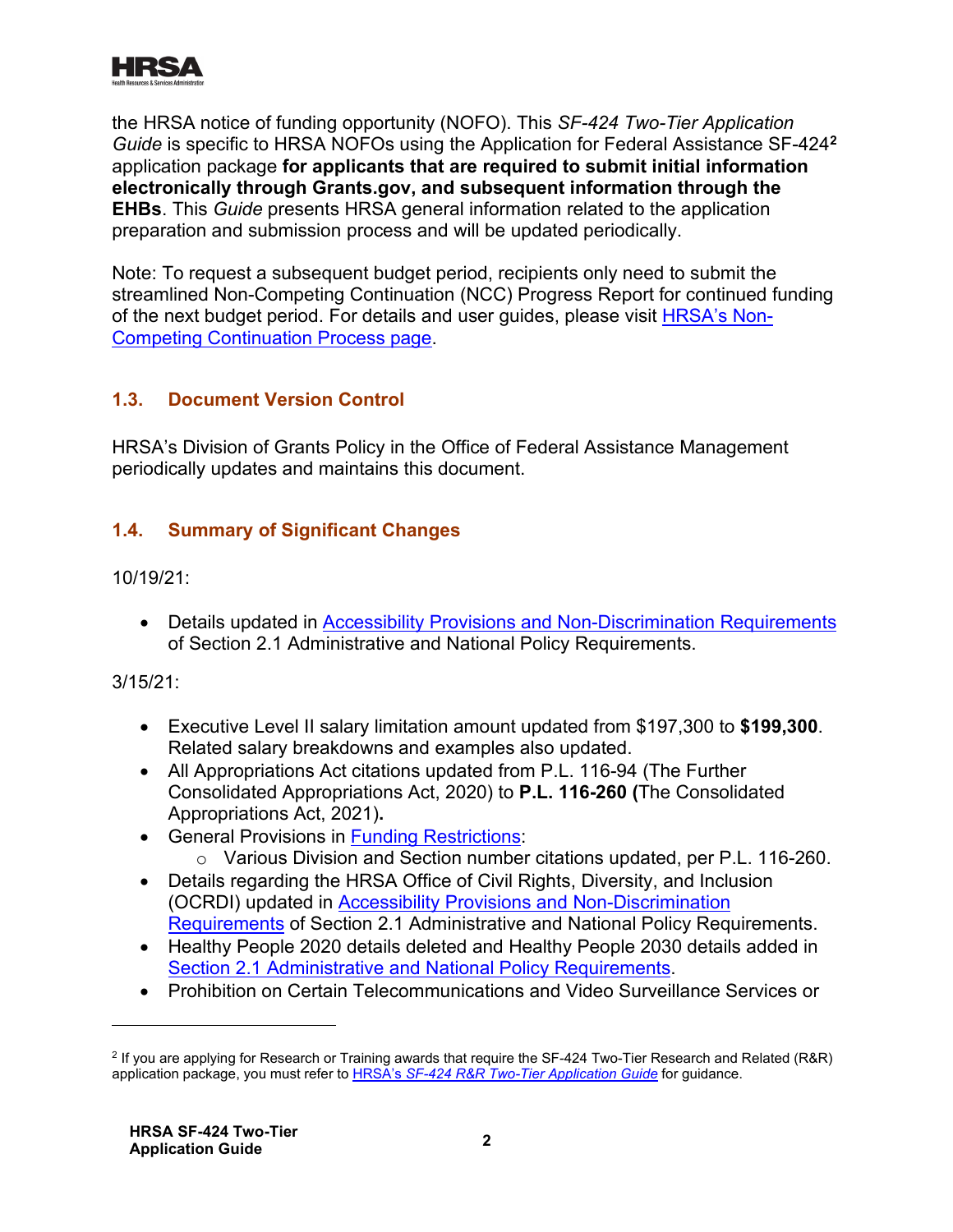

Equipment added in [Section 2.1 Administrative and National Policy](#page-8-1)  [Requirements.](#page-8-1)

• New Project Abstract submission guidance (effective April 22, 2021) added in [Section 5.1.ix. Project Abstract.](#page-43-0)

# <span id="page-5-0"></span>**2. POLICIES, ASSURANCES, DEFINITIONS, AND OTHER INFORMATION**

# <span id="page-5-1"></span>**2.1. Administrative and National Policy Requirements**

Successful applicants are required to comply with [45 CFR part 75 Uniform](http://www.ecfr.gov/cgi-bin/retrieveECFR?gp=1&SID=4d52364ec83fab994c665943dadf9cf7&ty=HTML&h=L&r=PART&n=pt45.1.75)  [Administrative Requirements, Cost Principles, and Audit Requirements for HHS Awards](http://www.ecfr.gov/cgi-bin/retrieveECFR?gp=1&SID=4d52364ec83fab994c665943dadf9cf7&ty=HTML&h=L&r=PART&n=pt45.1.75) (UAR).

In addition to the numerous administrative and national policy requirements imposed by regulation and HHS policies, HRSA stresses the following requirements of every award:

#### **Standards for Financial Management**

Recipients are required to meet the standards and requirements for financial management systems set forth in [45 CFR part 75.](http://www.ecfr.gov/cgi-bin/retrieveECFR?gp=1&SID=4d52364ec83fab994c665943dadf9cf7&ty=HTML&h=L&r=PART&n=pt45.1.75) The financial systems must enable the recipient to maintain records that adequately identify the sources of funds for federally assisted activities and the purposes for which the award was used, including authorizations, obligations, unobligated balances, assets, liabilities, outlays or expenditures, and any program income. The system must also enable the recipient to compare actual expenditures or outlays with the approved budget for the award.

Internal controls must be in place to ensure that costs charged to HRSA awards are allowable, allocable to the HRSA award, reasonable, necessary, and documented. For example, controls must be in place to ensure that only actual time worked on HRSA projects are charged to HRSA awards, and that the time worked has management approval from the HRSA award recipient. There also must be internal controls in place to ensure that costs charged to HRSA awards through sub-awards are monitored and evaluated by the HRSA award recipient and that only allowable, allocable, reasonable, necessary and documented costs are charged to HRSA awards.

HRSA funds must retain their award-specific identity—they may not be commingled with state funds or other federal funds. ["Commingling funds" typically means depositing or recording funds in a general account without the ability to identify each specific source of funds for any expenditure.]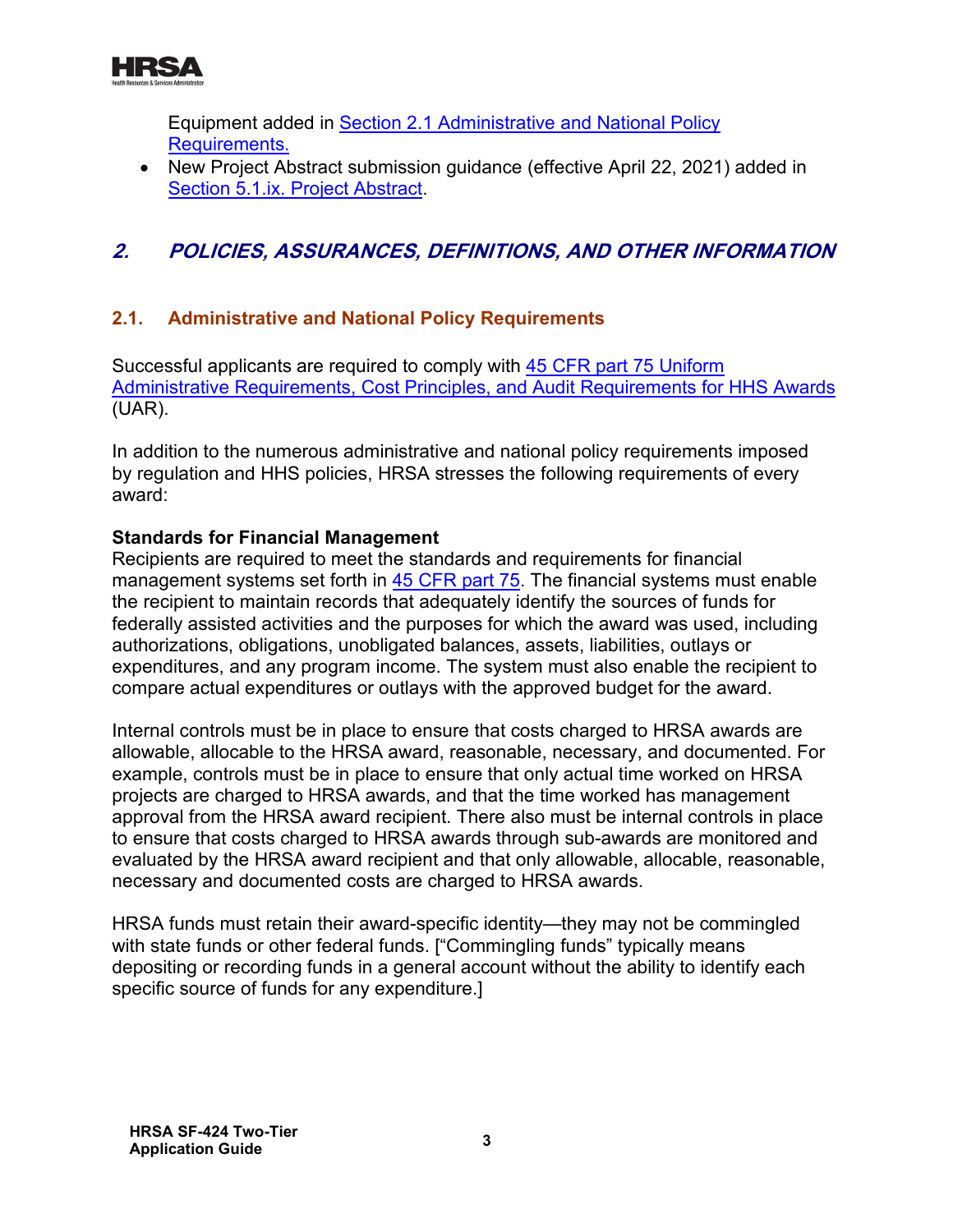

#### <span id="page-6-0"></span>**Accessibility Provisions and Non-Discrimination Requirements**

Should you successfully compete for an award, recipients of federal financial assistance (FFA) from HHS must administer their programs in compliance with federal civil rights laws that prohibit discrimination on the basis of race, color, national origin, disability, age and, in some circumstances, religion, conscience, and sex (including gender identity, sexual orientation, and pregnancy). This includes ensuring programs are accessible to persons with limited English proficiency and persons with disabilities. The HHS Office for Civil Rights (OCR) provides guidance on complying with civil rights laws enforced by HHS. See [Providers of Health Care and Social Services](https://www.hhs.gov/civil-rights/for-providers/provider-obligations/index.html) and [HHS](https://www.hhs.gov/civil-rights/for-individuals/nondiscrimination/index.html)  [Nondiscrimination Notice.](https://www.hhs.gov/civil-rights/for-individuals/nondiscrimination/index.html)

- . [Guidance](https://www.hhs.gov/civil-rights/for-individuals/special-topics/limited-english-proficiency/fact-sheet-guidance/index.html) and [Limited English Proficiency](https://www.lep.gov/) • Recipients of FFA must ensure that their programs are accessible to persons with limited English proficiency. For guidance on meeting your legal obligation to take reasonable steps to ensure meaningful access to your programs or activities by limited English proficient individuals, see [Fact Sheet on the Revised HHS LEP](https://www.hhs.gov/civil-rights/for-individuals/special-topics/limited-english-proficiency/fact-sheet-guidance/index.html)
- accessible to them, see <u>[Discrimination on the Basis of Disability](http://www.hhs.gov/ocr/civilrights/understanding/disability/index.html)</u> . • For information on your specific legal obligations for serving qualified individuals with disabilities, including reasonable modifications and making services
- environment free of sexual harassment. See <u>[Discrimination on the Basis of Sex](https://www.hhs.gov/civil-rights/for-individuals/sex-discrimination/index.html)</u>. • HHS-funded health and education programs must be administered in an
- <u>[for Health Care Providers](https://www.hhs.gov/conscience/conscience-protections/index.html)</u> and <u>Religious Freedom</u>. • For guidance on administering your program in compliance with applicable federal religious nondiscrimination laws and applicable federal conscience protection and associated anti-discrimination laws, see [Conscience Protections](https://www.hhs.gov/conscience/conscience-protections/index.html)

Please contact the [HHS Office for Civil Rights](https://www.hhs.gov/ocr/about-us/contact-us/index.html) for more information about obligations and prohibitions under federal civil rights laws or call 1-800-368-1019 or TDD 1-800- 537-7697.

. [HRSACivilRights@hrsa.gov](mailto:HRSACivilRights@hrsa.gov) The HRSA Office of Civil Rights, Diversity, and Inclusion (OCRDI) offers technical assistance, individual consultations, trainings, and plain language materials to supplement OCR guidance and assist HRSA recipients in meeting their civil rights obligations. Visit [OCRDI's website](https://www.hrsa.gov/about/organization/bureaus/ocrdi#recipients) to learn more about how federal civil rights laws and accessibility requirements apply to your programs, or contact OCRDI directly at

#### **Acknowledgment of Federal Funding**

If the NOFO notes that the program is subject to the General Provisions of P.L. 116- 260, the following statutory mandate applies:

#### Division H, Title V, Section 505

"When issuing statements, press releases, requests for proposals, bid solicitations and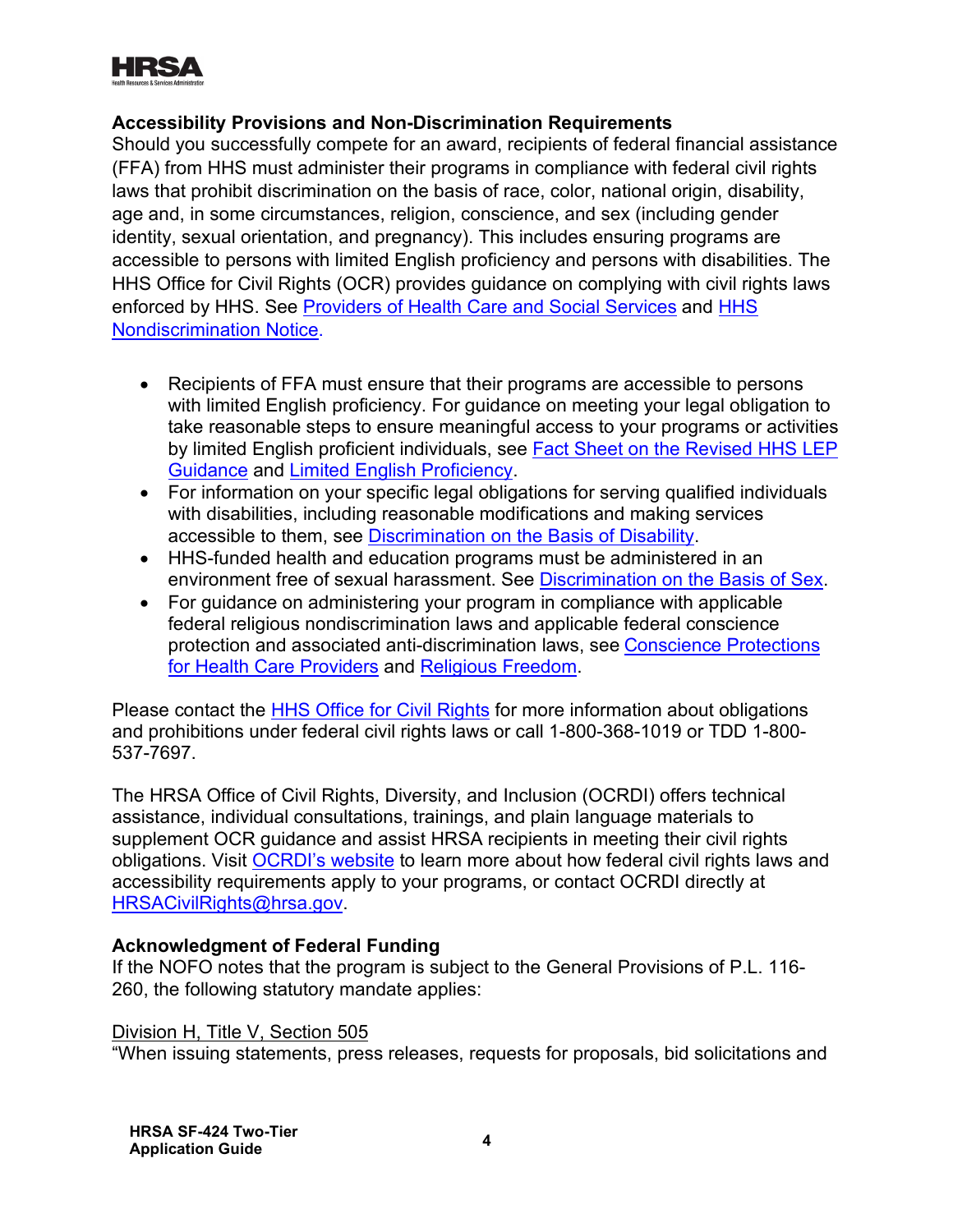

other documents describing projects or programs funded in whole or in part with federal money, all grantees receiving federal funds included in this Act, including but not limited to state and local governments and recipients of federal research grants, shall clearly state  $-$  (1) the percentage of the total costs of the program or project which will be financed with federal money; (2) the dollar amount of federal funds for the project or program; and (3) percentage and dollar amount of the total costs of the project or program that will be financed by non-governmental sources."

In addition, HRSA requires recipients to use the following acknowledgment and disclaimer:

"This [project/publication/program/website] [is/was] supported by the Health Resources and Services Administration (HRSA) of the U.S. Department of Health and Human Services (HHS) as part of an award totaling \$XX with xx percentage financed with non-governmental sources. The contents are those of the author(s) and do not necessarily represent the official views of, nor an endorsement, by HRSA, HHS, or the U.S. Government."

. [Communicating and Acknowledging Federal Funding webpage](https://www.hrsa.gov/grants/manage/acknowledge-hrsa-funding) Recipients are required to use this language when issuing statements, press releases, requests for proposals, bid solicitations, and other HRSA supported publications and forums describing projects or programs funded in whole or in part with HRSA funding. Examples of HRSA-supported publications include, but are not limited to, manuals, toolkits, resource guides, case studies and issues briefs. For more details, see HRSA's

#### **Conflict of Interest**

HRSA has established a [Federal Financial Assistance Conflict of Interest Policy \(COI](https://www.hrsa.gov/grants/standard-terms/conflict-interest-policy)  [Policy\)](https://www.hrsa.gov/grants/standard-terms/conflict-interest-policy) pursuant to 45 CFR § 75.112, which requires that awarding agencies establish conflict of interest policies for federal awards that: 1) Address conditions under which outside activities, relationships, or financial interests are proper or improper; 2) Provide for advance notification of outside activities, relationships, or financial interests, and a process of review as appropriate; and 3) Outline how financial conflicts of interest may be addressed. This policy addresses such conditions; identifies when and how a non-federal entity (NFE) must provide written notification of such outside activities, relationships, or financial interests to HRSA or, in the case of grant subrecipients, to the pass-through entity, and describes a process of review of such disclosures; and discusses the means by which financial conflicts of interest may be addressed.

This COI Policy, except as noted below, applies to all NFEs receiving HRSA financial assistance, either directly (from HRSA) or indirectly (i.e., through a subaward from a pass-through entity). Note: For the purposes of this COI Policy, institutions of higher education that are instrumentalities of a state under applicable state laws are subject to the requirements applicable to such entities.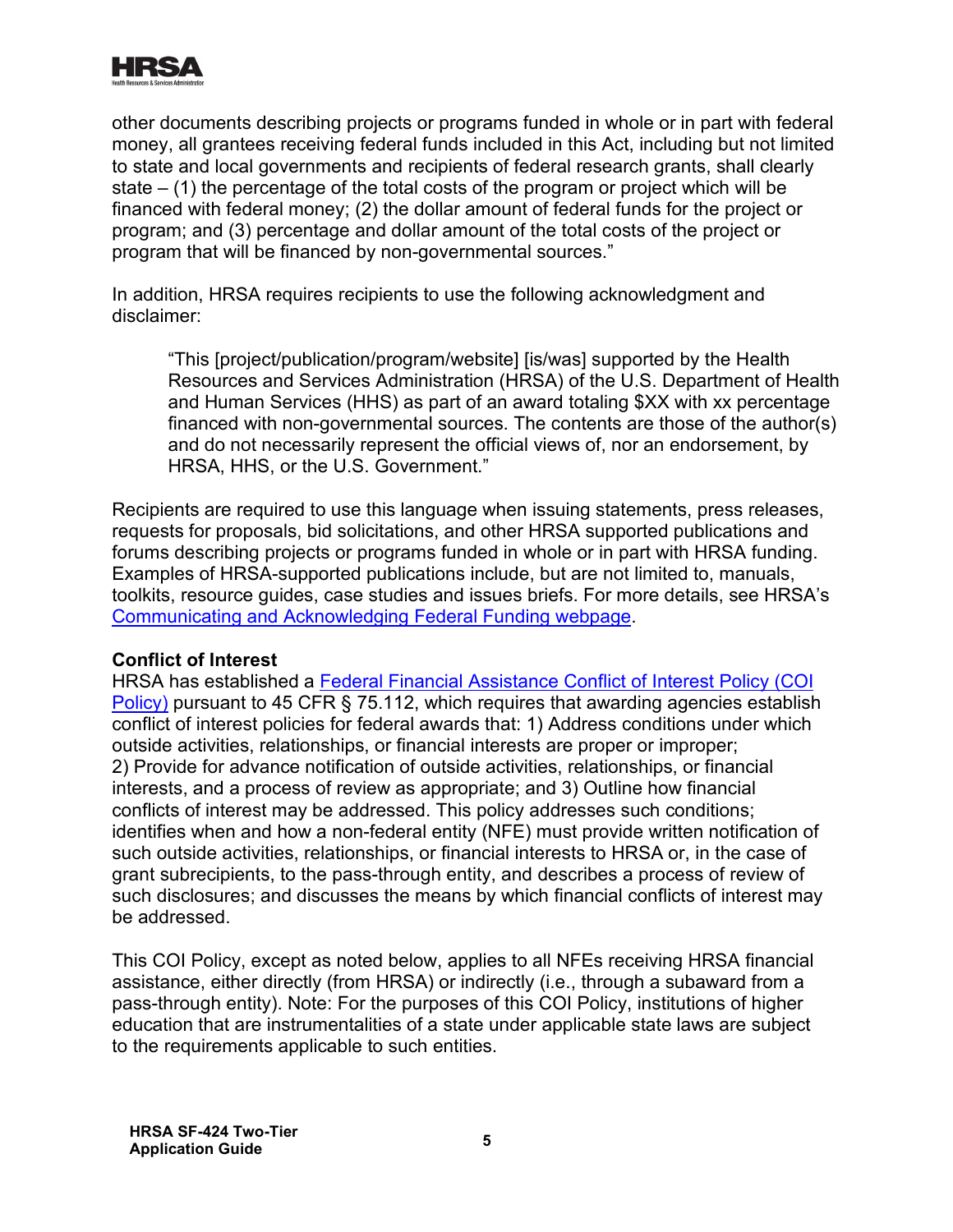

#### <span id="page-8-0"></span>**Healthy People 2030**

Led by HHS, Healthy People 2030 is the nation's 10-year plan for addressing our most critical public health priorities and challenges. Since 1980, HHS's Office of Disease Prevention and Health Promotion has set measurable objectives and targets to improve the health and well-being of the nation.

about Healthy People 2030 may be found <u>online</u> at <u>https://health.gov/healthypeople</u>. This decade, Healthy People 2030 features 355 core – or measurable – objectives with 10-year targets, new objectives related to opioid use disorder and youth ecigarette use, and resources for adapting Healthy People 2030 to emerging public health threats like COVID-19. For the first time, Healthy People 2030 also sets 10 year targets for objectives related to social determinants of health. More information

#### **Mandatory Disclosures**

The non-federal entity or applicant for a federal award must disclose, in a timely manner, in writing to the HHS awarding agency or pass-through entity all violations of federal criminal law involving fraud, bribery, or gratuity violations potentially affecting the federal award  $(45 \text{ CFR} \text{S} \, 75.113)$ . Failure to make required disclosures can result in any of the remedies described in  $45$  CFR § 75.371, including suspension or debarment. (See also 2 CFR parts 180 and 376, and 31 U.S.C. 3321).

Submission is required for all applicants and recipients, in writing, to the awarding agency and to the HHS Office of Inspector General (OIG) all information related to violations of federal criminal law involving fraud, bribery, or gratuity violations potentially affecting the federal award. Disclosures must be sent in writing to:

HRSA (The Awarding Agency)

#### **AND**

<span id="page-8-1"></span>U.S. Department of Health and Human Services Office of Inspector General ATTN: Mandatory Grant Disclosures, Intake Coordinator 330 Independence Avenue, SW, Cohen Building Room 5527 Washington, DC 20201 URL: <https://oig.hhs.gov/fraud/report-fraud/index.asp> (Include "Mandatory Grant Disclosures" in subject line) Fax: (202) 205-0604 (Include "Mandatory Grant Disclosures" in subject line) or Email: grantdisclosures@oig.hhs.gov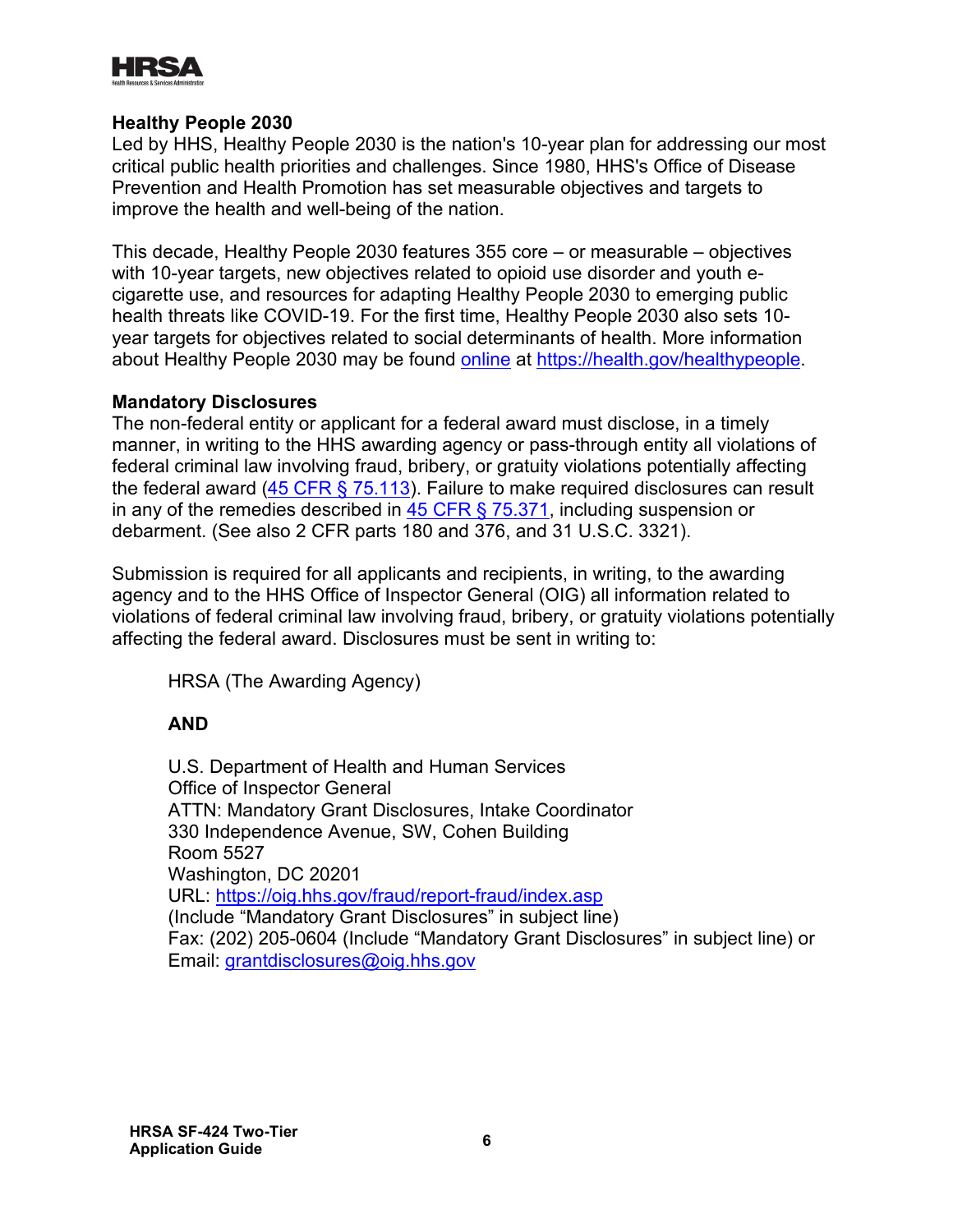

## **Prohibition on Certain Telecommunications and Video Surveillance Services or Equipment**

- (a) As described in 2 CFR § 200.216, recipients and subrecipients are prohibited to obligate or spend grant funds (to include direct and indirect expenditures as well as cost share and program) to:
	- (1) Procure or obtain,
	- (2) Extend or renew a contract to procure or obtain; or
	- (3) Enter into contract (or extend or renew contract) to procure or obtain equipment, services, or systems that use covered telecommunications equipment or services as a substantial or essential component of any system, or as critical technology as part of any system. As described in Pub. L. 115-232, section 889, covered telecommunications equipment is telecommunications equipment produced by Huawei Technologies Company or ZTE Corporation (or any subsidiary or affiliate of such entities).
		- i. For the purpose of public safety, security of government facilities, physical security surveillance of critical infrastructure, and other national security purposes, video surveillance and telecommunications equipment produced by Hytera Communications Corporation, Hangzhou Hikvision Digital Technology Company, or Dahua Technology Company (or any subsidiary or affiliate of such entities).
		- ii. Telecommunications or video surveillance services provided by such entities or using such equipment.
		- iii. Telecommunications or video surveillance equipment or services produced or provided by an entity that the Secretary of Defense, in consultation with the Director of the National Intelligence or the Director of the Federal Bureau of Investigation, reasonably believes to be an entity owned or controlled by, or otherwise, connected to the government of a covered foreign country.

#### **Smoke-Free Workplace**

The Public Health Service strongly encourages all award recipients to provide a smokefree workplace and to promote the non-use of all tobacco products. Further, Public Law (P.L.) 103-227, the Pro-Children Act of 1994, prohibits smoking in certain facilities (or in some cases, any portion of a facility) in which regular or routine education, library, day care, health care or early childhood development services are provided to children.

#### **Trafficking in Persons**

the full text of the award term, go to <u>Trafficking Victims Protection</u> online. Awards issued under HRSA NOFOs are subject to the requirements of Section 106(g) of the Trafficking Victims Protection Act of 2000, as amended (22 U.S.C. 7104). For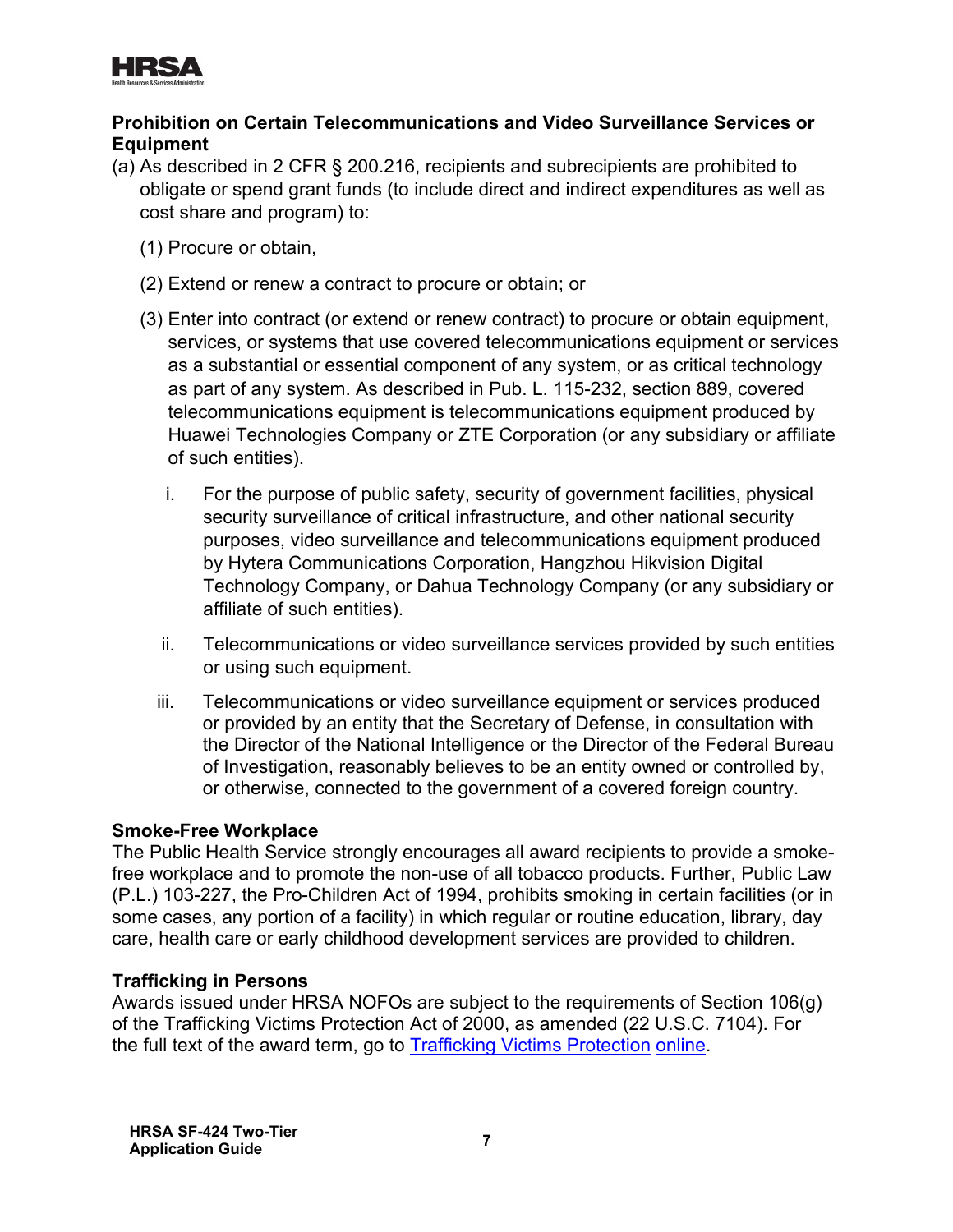

**NOTE:** The signature of the Authorized Organization Representative (AOR) on the application serves as the required certification of compliance for your organization regarding the administrative and national policy requirements.

## <span id="page-10-0"></span>**2.2. Compliance Requirements at a Glance**

For reference, the chart below provides compliance requirements by recipient and requirement type.

| <b>Compliance Requirements at a Glance</b> |                                              |                                            |                                                                                                                                                                                                                                                                                                        |
|--------------------------------------------|----------------------------------------------|--------------------------------------------|--------------------------------------------------------------------------------------------------------------------------------------------------------------------------------------------------------------------------------------------------------------------------------------------------------|
| <b>Recipient Type</b>                      | <b>Administrative</b><br><b>Requirements</b> | <b>Cost Principles</b>                     | <b>Audit</b><br><b>Requirements</b>                                                                                                                                                                                                                                                                    |
| State, Local, & Tribal<br>Governments      | <b>45 CFR part 75</b>                        | 45 CFR part 75; subpart<br>E               | 45 CFR part 75;<br>subpart F                                                                                                                                                                                                                                                                           |
| Colleges &<br><b>Universities</b>          |                                              |                                            |                                                                                                                                                                                                                                                                                                        |
| Non-Profits                                |                                              |                                            |                                                                                                                                                                                                                                                                                                        |
| Hospitals                                  |                                              | 45 CFR part 75,<br><b>Appendix IX</b>      |                                                                                                                                                                                                                                                                                                        |
| <b>For-Profits</b>                         |                                              | 48 CFR subpart 31.2<br>(FAR 31.2)          |                                                                                                                                                                                                                                                                                                        |
| Foreign                                    |                                              | As stated above for each<br>recipient type | 45 CFR part 75<br>except where the<br><b>HHS</b> awarding<br>agency<br>determines that<br>the application of<br>these subparts<br>would be<br>inconsistent with<br>the international<br>obligations of the<br><b>United States or</b><br>the statutes or<br>regulations of a<br>foreign<br>government. |

# <span id="page-10-1"></span>**2.3. Assurances and Certifications**

Complete the required Certification Regarding Lobbying Form and, if applicable, the Disclosure of Lobbying Activities Form provided with the application package.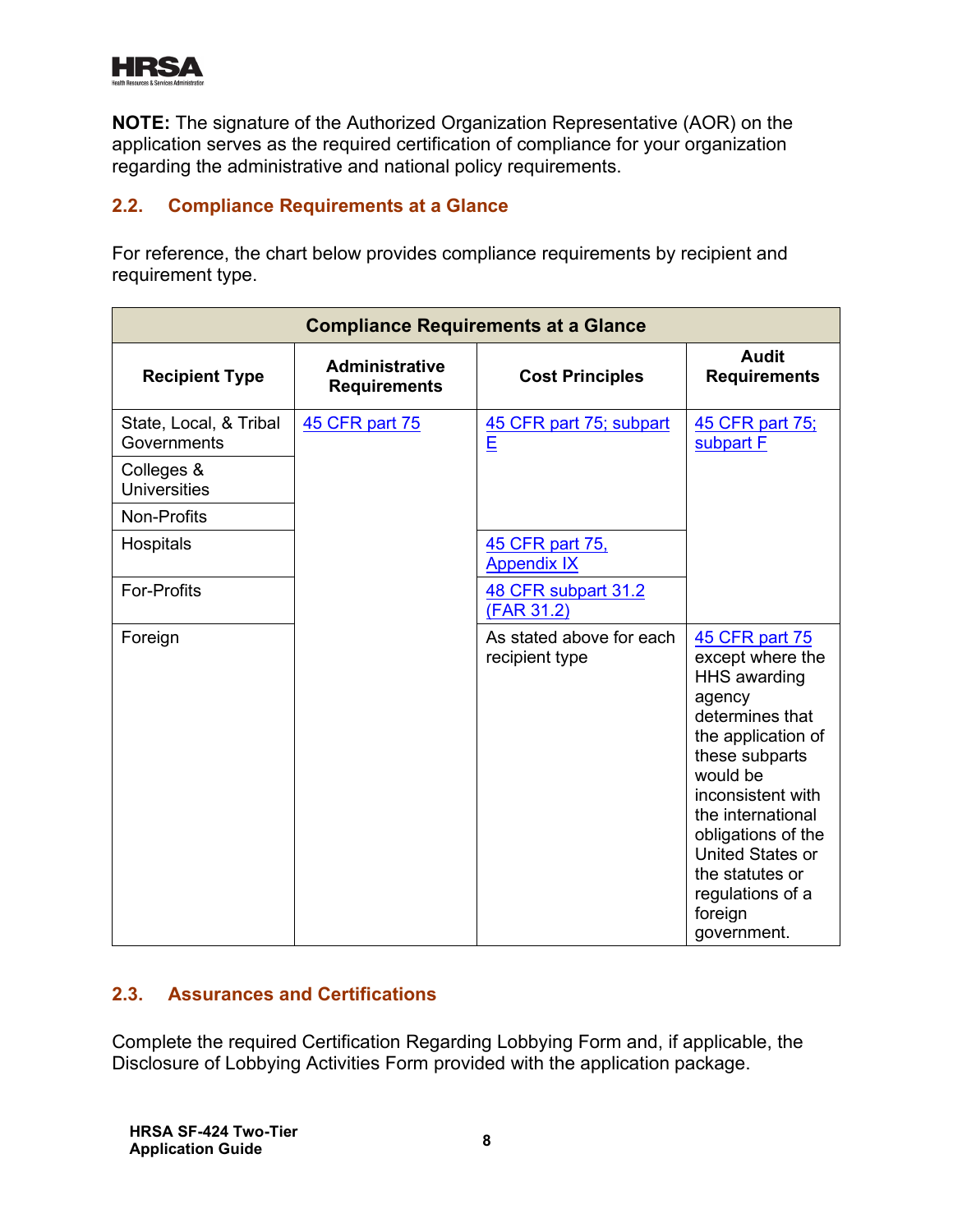

**NOTE:** The signature of the AOR on the application serves as the required certification of compliance for your organization regarding assurances and certification.

annually through SAM located at <u>SAM.gov</u>. In accordance with the Federal Government's efforts to reduce reporting burden for recipients of federal financial assistance, the general certification and representation requirements contained in the Standard Form 424B (SF-424B) – Assurances – Non-Construction Programs, and the Standard Form 424D (SF-424D) – Assurances – Construction Programs, have been standardized federal-wide. Effective January 1, 2020, the forms themselves are no longer required to be part of HRSA's Application Package and the updated common certification and representation requirements will be stored and maintained within the System for Award Management (SAM). Organizations or individuals applying for federal financial assistance as of January 1, 2020, must validate the federally required common certifications and representations

#### <span id="page-11-0"></span>**2.4. References**

#### [About HRSA](http://www.hrsa.gov/about/index.html)

[Grants.gov Online](http://www.grants.gov/help/html/help/index.htm) User Guide

[Grants.gov Workspace Overview](https://www.grants.gov/web/grants/applicants/workspace-overview.html)

[How to Apply for a Grant](http://www.hrsa.gov/grants/apply/index.html)

[Tips for Preparing Grant Proposals](http://www.hhs.gov/grants/grants/get-ready-for-grants-management/tips-for-preparing-grant-proposals)

[System for Award Management](https://www.sam.gov/) (SAM) | [SAM.gov Knowledge Base](https://nam12.safelinks.protection.outlook.com/?url=https%3A%2F%2Fwww.fsd.gov%2Fgsafsd_sp%3Fid%3Dgsa_kb_view2%26kb_id%3Df66d8e6cdb76d4100d73f81d0f9619c6&data=04%7C01%7Ccshifflett%40dminc.com%7C8eee7a2adab549a3b3c008d925e9a364%7Cdb7ac9ef779d46e59bca00509580ad6b%7C0%7C0%7C637582507851821018%7CUnknown%7CTWFpbGZsb3d8eyJWIjoiMC4wLjAwMDAiLCJQIjoiV2luMzIiLCJBTiI6Ik1haWwiLCJXVCI6Mn0%3D%7C1000&sdata=UrR%2B%2FM2wWF2fZG05Z8O6JS2C3FXXSl%2F7B3%2FB45XHRrg%3D&reserved=0)

#### <span id="page-11-1"></span>**2.5. Definitions**

Please refer to <u>45 CFR § 75.2 Definitions.</u>

#### <span id="page-11-2"></span>**2.6. Acronyms**

| AL          | Assistance Listings (formerly the Catalog of Federal Domestic |
|-------------|---------------------------------------------------------------|
|             | Assistance (CFDA))                                            |
| <b>AO</b>   | <b>Authorizing Official</b>                                   |
| <b>AOR</b>  | Authorized Organization Representative                        |
| <b>BHW</b>  | <b>Bureau of Health Workforce</b>                             |
| <b>BPHC</b> | Bureau of Primary Health Care                                 |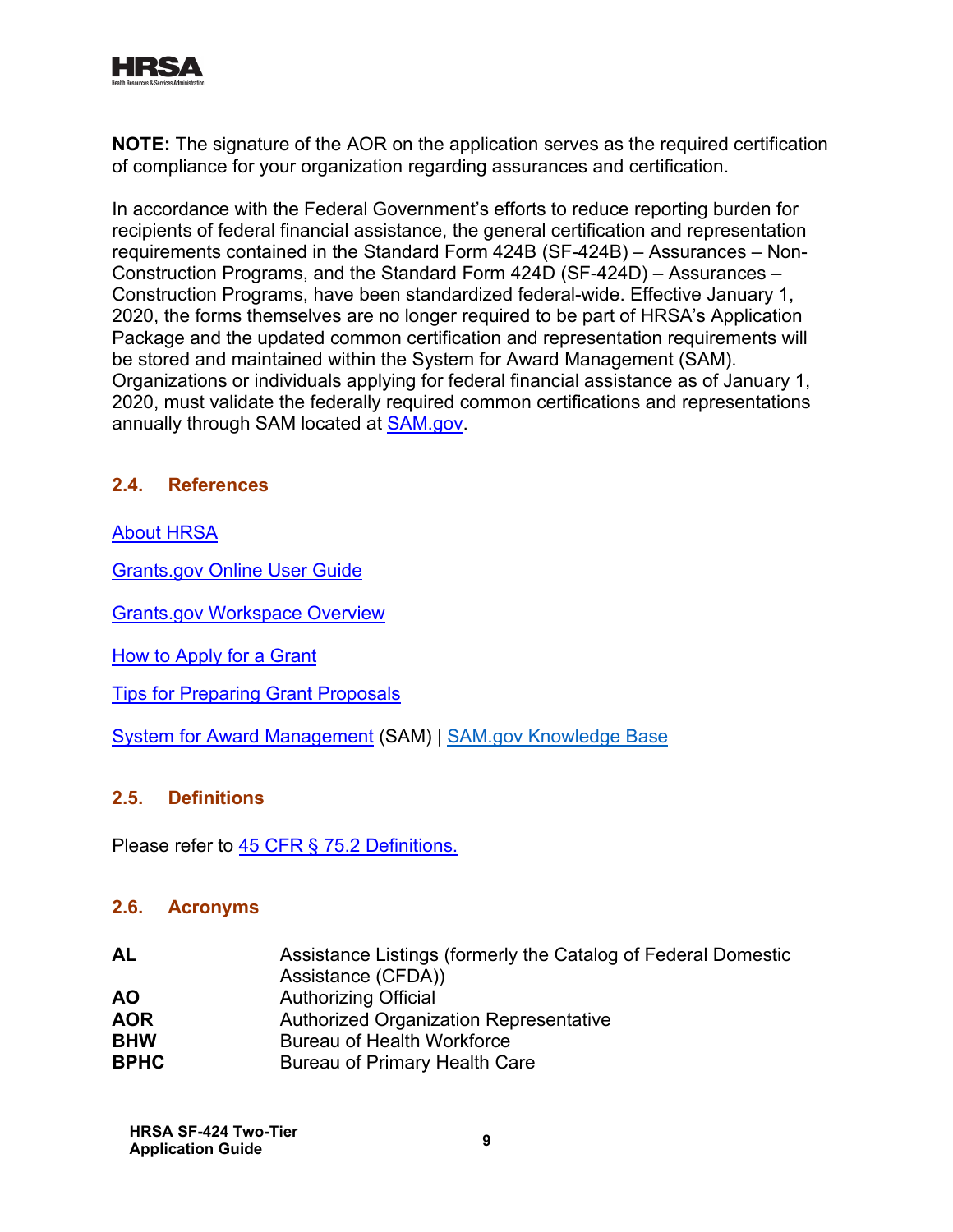

| <b>CAS</b>      | <b>Cost Allocation Services</b>                               |
|-----------------|---------------------------------------------------------------|
| <b>CCR</b>      | Central Contractor Registration (now defunct)                 |
| <b>CFDA</b>     | Catalog of Federal Domestic Assistance (now named "assistance |
|                 | listings" (AL))                                               |
| <b>CFR</b>      | <b>Code of Federal Regulations</b>                            |
| <b>CGMO</b>     | <b>Chief Grants Management Officer</b>                        |
| <b>DSO</b>      | <b>Digital Services Operation</b>                             |
| <b>DUNS</b>     | Data Universal Numbering System                               |
| <b>EBiz POC</b> | <b>E-Business Point of Contact</b>                            |
| <b>EHBs</b>     | <b>Electronic Handbooks</b>                                   |
| <b>EIN</b>      | <b>Employer Identification Number</b>                         |
| <b>EO</b>       | <b>Executive Order</b>                                        |
| <b>FAQ</b>      | <b>Frequently Asked Questions</b>                             |
| <b>FAR</b>      | <b>Federal Acquisition Regulation</b>                         |
| <b>FFATA</b>    | Federal Funding Accountability and Transparency Act           |
| <b>FORHP</b>    | <b>Federal Office of Rural Health Policy</b>                  |
| <b>FY</b>       | <b>Fiscal Year</b>                                            |
| F&A             | <b>Facilities and Administration</b>                          |
| <b>GMO</b>      | <b>Grants Management Officer</b>                              |
| <b>GMS</b>      | <b>Grants Management Specialist</b>                           |
| <b>HAB</b>      | <b>HIV/AIDS Bureau</b>                                        |
| <b>HHS</b>      | <b>Health and Human Services</b>                              |
| HRSA            | <b>Health Resources and Services Administration</b>           |
| <b>HSB</b>      | <b>Healthcare Systems Bureau</b>                              |
| IE.             | Internet Explorer                                             |
| <b>MCHB</b>     | <b>Maternal and Child Health Bureau</b>                       |
| <b>MPIN</b>     | <b>Marketing Partner ID Number</b>                            |
| <b>MTDC</b>     | <b>Modified Total Direct Cost</b>                             |
| <b>NCC</b>      | <b>Noncompeting Continuation</b>                              |
| <b>NHAS</b>     | <b>National HIV/AIDS Strategy</b>                             |
| <b>NOA</b>      | Notice of Award                                               |
| <b>NOFO</b>     | Notice of Funding Opportunity                                 |
| <b>OFAM</b>     | Office of Federal Assistance Management                       |
| <b>OMB</b>      | <b>Office of Management and Budget</b>                        |
| <b>ORO</b>      | <b>Office of Regional Operations</b>                          |
| <b>OS</b>       | <b>Operating System</b>                                       |
| <b>PC</b>       | <b>Program Contact</b>                                        |
| <b>PD</b>       | <b>Project Director</b>                                       |
| P.L.            | <b>Public Law</b>                                             |
| <b>PMS</b>      | <b>Payment Management System</b>                              |
| <b>PO</b>       | Project Officer / Program Official                            |
| <b>POC</b>      | <b>Point of Contact</b>                                       |
| R&R             | <b>Research and Related</b>                                   |
| <b>SAM</b>      | <b>System for Award Management</b>                            |
| <b>SF</b>       | <b>Standard Form</b>                                          |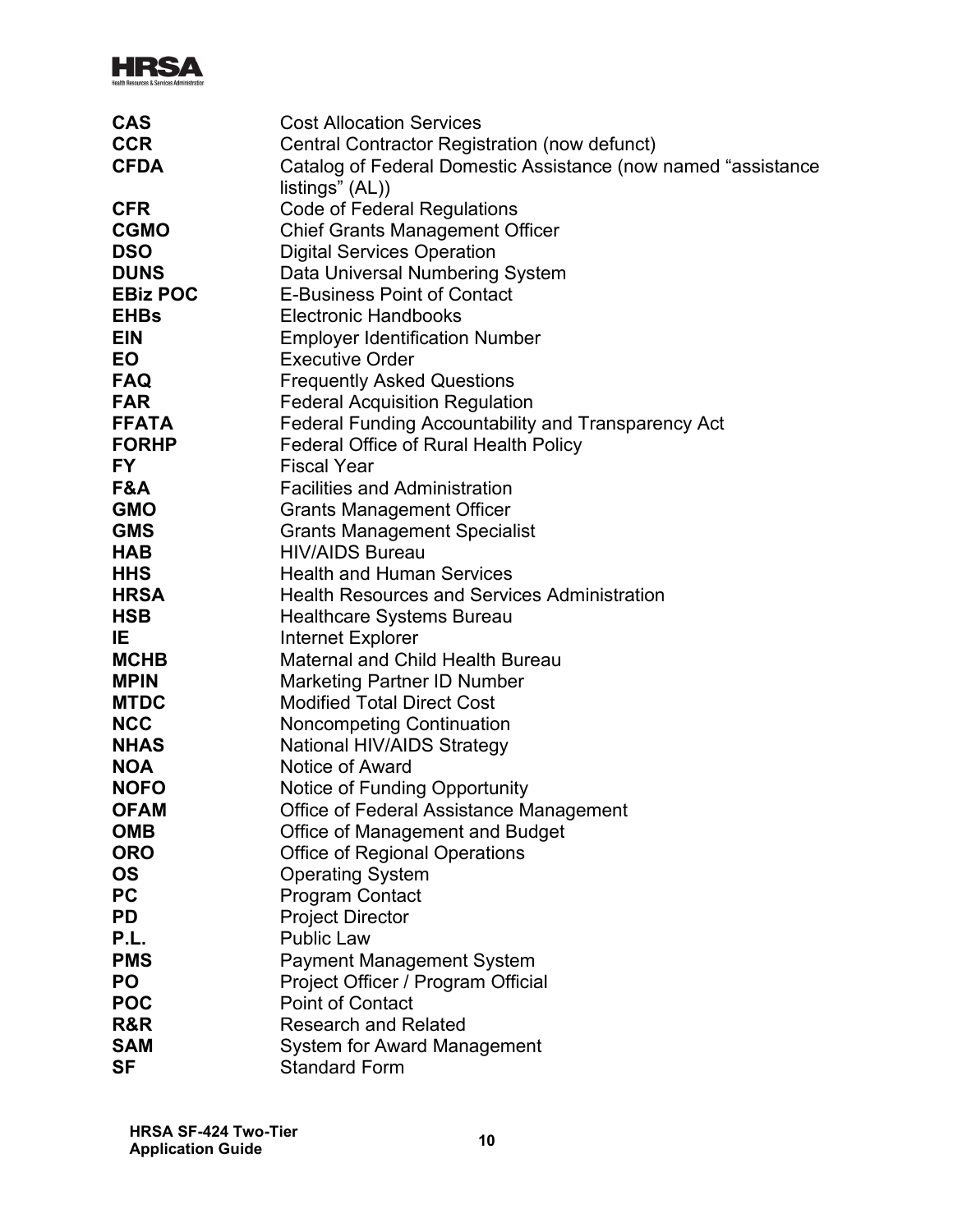

| <b>TA</b>  | <b>Technical Assistance</b>      |
|------------|----------------------------------|
| <b>TIN</b> | <b>Tax Identification Number</b> |
| UEL        | Unique Entity Identifier         |

# <span id="page-13-0"></span>**3. REGISTERING AND APPLYING THROUGH GRANTS.GOV USING WORKSPACE**

Grants.gov Application Submission and Receipt Procedures

*This section provides the application submission and receipt instructions for HRSA program applications. Read the following instructions carefully and completely.*

Under the two-tier system, HRSA *requires* you to initially apply electronically. Information on validating and/or completing an application in the EHBs is provided in [Section 4](#page-19-0) of this *Guide*.

#### <span id="page-13-1"></span>**3.1. Electronic Delivery**

HRSA is participating in the Grants.gov initiative to provide the grant community with a single site to find and apply for funding opportunities. HRSA requires you to submit your applications online.

• **NOTE:** HRSA highly recommends that you complete the Grants.gov registration process at least 4 WEEKS before your organization's first Grants.gov submission.

#### <span id="page-13-2"></span>**3.2. How to Register to Apply through Grants.gov**

a. *Instructions:* Read the instructions below about registering to apply for HRSA funds. You should read the registration instructions carefully and prepare the information requested before beginning the registration process. Reviewing and assembling the required information before beginning the registration process will alleviate last-minute searches for required information.

The registration process can take up to 4 weeks to complete. Therefore, registration should be done in sufficient time to ensure it does not impact your ability to meet required application submission deadlines.

If individual applicants are eligible to apply for this funding opportunity, refer to: [Grants.gov: Individual Registration](https://www.grants.gov/web/grants/applicants/registration.html?inheritRedirect=true)

Organization applicants can find complete instructions here: [Grants.gov: Organization Registration](https://www.grants.gov/web/grants/applicants/organization-registration.html)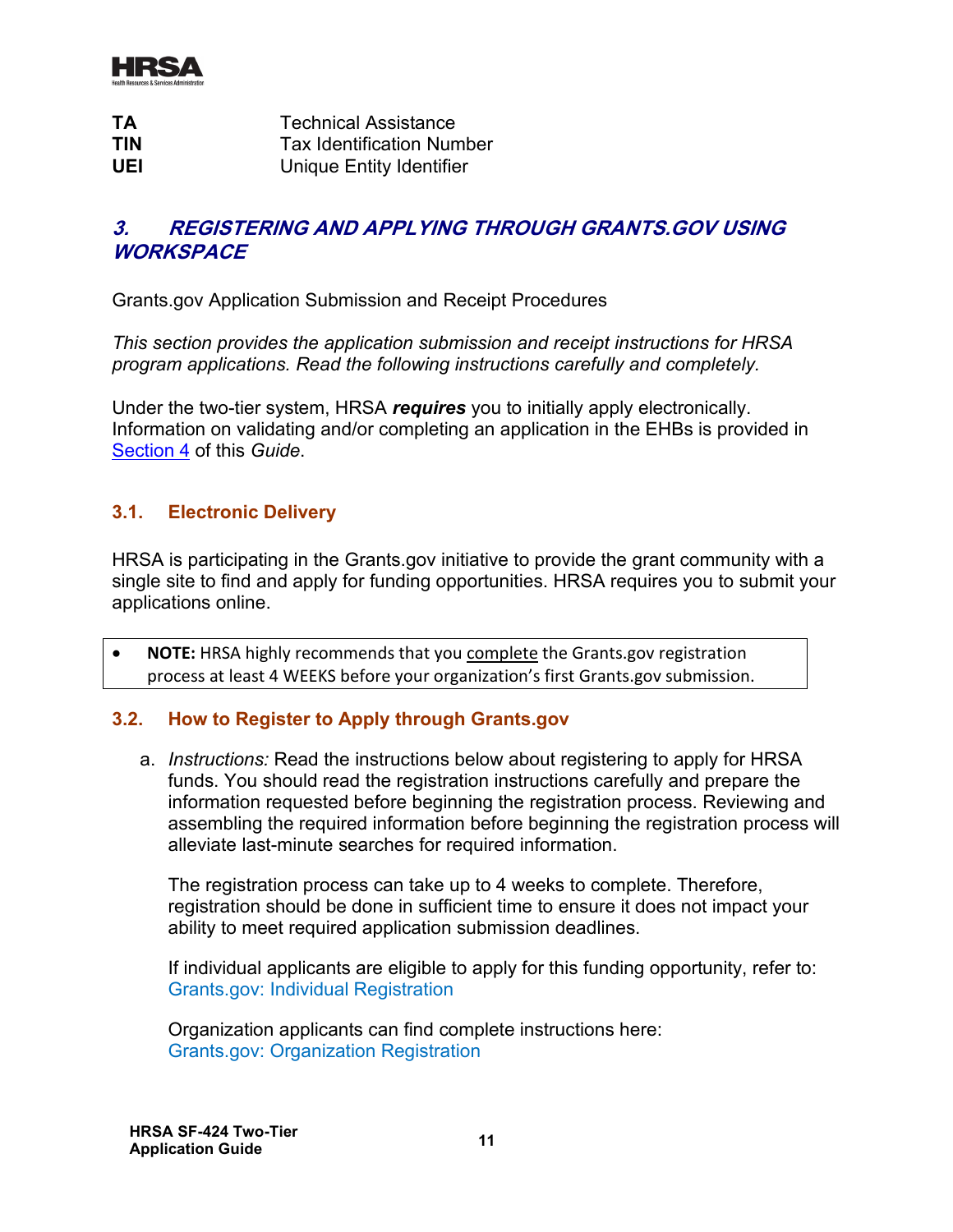

1) *Obtain a DUNS Number*: All entities applying for funding, including renewal funding, must have a Data Universal Numbering System (DUNS) number, also known as the Unique Entity Identifier (UEI), from Dun & Bradstreet (D&B). Applicants must enter the DUNS number in the data entry field labeled "Organizational DUNS" on the SF-424 form.

For more detailed instructions for obtaining a DUNS number, refer to: [Grants.gov: Obtain a DUNS Number](https://www.grants.gov/web/grants/applicants/organization-registration/step-1-obtain-duns-number.html)

2) *Register with SAM*: In addition to having a DUNS number, organizations applying online through Grants.gov must register with the System for Award Management (SAM) at [SAM.gov.](https://www.sam.gov/SAM/) All organizations must register with SAM in order to apply online. Failure to register with SAM will prevent your organization from applying through Grants.gov.

Make sure you "opt-in" for public display of your record within SAM so HRSA can easily access and review your information. If you see the question "Is my information available for viewing by the public?" please answer "Yes."

For more detailed instructions for registering with SAM, refer to: [Grants.gov: Registering with SAM](https://www.grants.gov/web/grants/applicants/organization-registration/step-2-register-with-sam.html)

3) *Create a Grants.gov Account:* The next step in the registration process is to create an account with Grants.gov. You must know your organization's DUNS number to complete this process. Completing this process automatically triggers an email request for applicant roles to the organization's E-Business Point of Contact (EBiz POC) for review. The EBiz POC is a representative from your organization who is the contact listed for SAM. To apply for awards on behalf of your organization, you will need the Authorized Organizational Representative (AOR) role.

For more detailed instructions about creating a profile on Grants.gov, refer to:

[Grants.gov: Creating a Profile](https://www.grants.gov/web/grants/applicants/registration/add-profile.html?inheritRedirect=true)

4) *Authorize Grants.gov Roles:* After creating an account on Grants.gov, the EBiz POC receives an email notifying them of your registration and request for roles. The EBiz POC will then log in to Grants.gov and authorize the appropriate roles, which may include the AOR role, thereby giving you permission to complete and submit applications on behalf of the organization. You will be able to submit your application online any time after you have been approved as an AOR.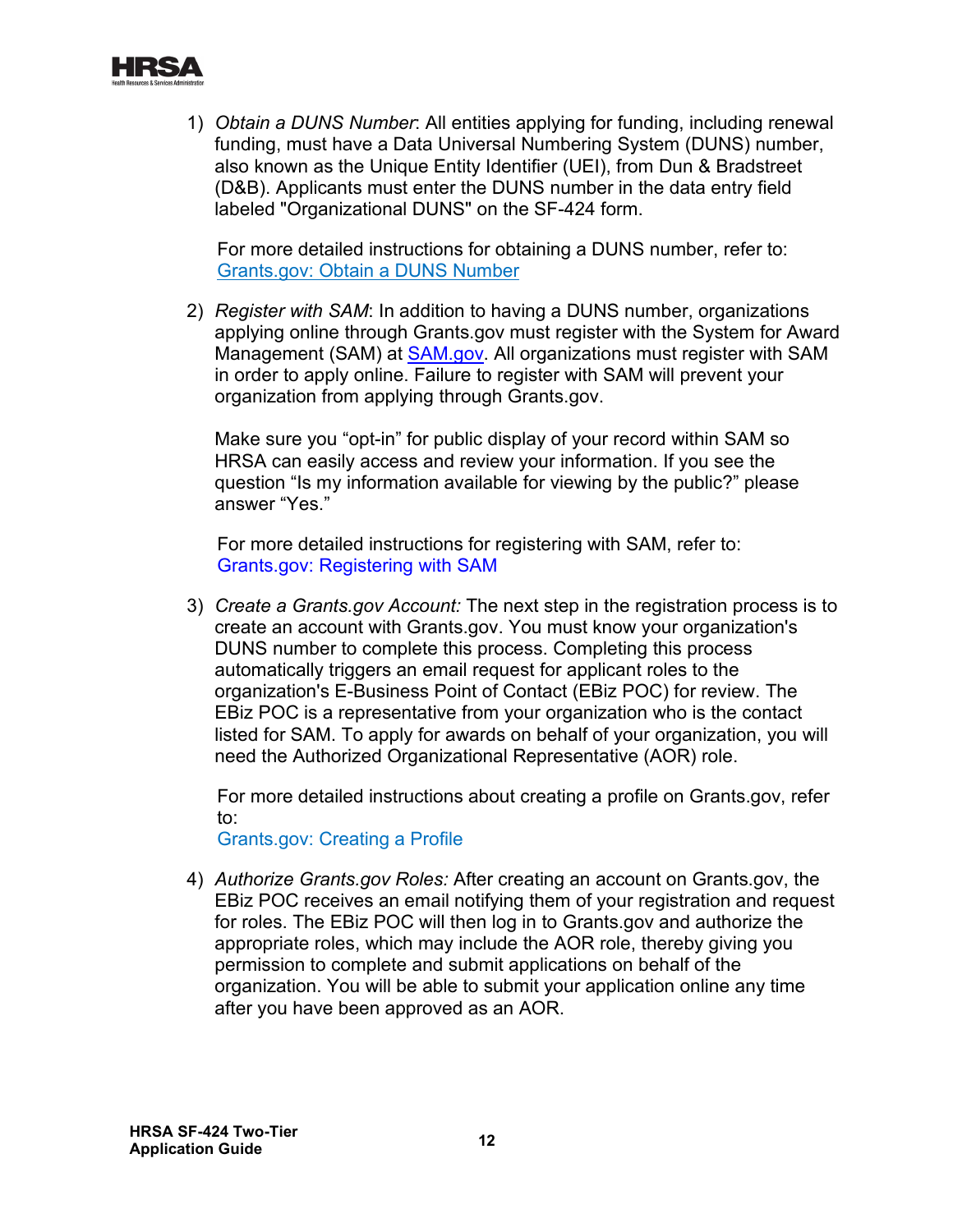

For more detailed instructions about creating a profile on Grants.gov, refer to:

[Grants.gov: AOR Authorization](https://www.grants.gov/web/grants/s2s/applicant/web-services/authenticate-aor.html?inheritRedirect=true)

- 5) *Track Role Status:* To track your role request, refer to: [Grants.gov: Track Role Status](https://www.grants.gov/web/grants/applicants/registration/track-role-status.html?inheritRedirect=true)
- b. *Electronic Signature:* When submitting applications through Grants.gov, insert the name of your organization's AOR who submits the application into the signature line of the application, serving as the electronic signature. The EBiz POC must authorize individuals who are able to make legally binding commitments on behalf of the organization as an AOR. Applicants often miss this step and it is crucial for valid and timely submissions.

# **3.2.1. Find Funding Opportunity**

There are three ways to search for HRSA funding opportunities on Grants.gov.

- . [Grants.gov](http://www.grants.gov/) 1. Enter keyword or phrase in the Search box at the top of the home page at
- 2. Click on one of the following tabs in the middle of the home page to: Browse Newest, Browse Categories, Browse Agencies, or Browse Eligibilities.
- 3. Click the [SEARCH GRANTS](http://www.grants.gov/web/grants/search-grants.html) tab, enter the funding opportunity number and/or assistance listings (AL/CFDA) number, and then select the funding opportunity for which you wish to apply. Refer to the NOFO for eligibility criteria. Otherwise, use the various filters to help narrow your search.

Search for the funding opportunity under the APPLICANTS tab under *[How to](https://www.grants.gov/web/grants/applicants/apply-for-grants.html) [Apply for](http://www.grants.gov/web/grants/applicants/apply-for-grants.html)  [Grants](http://www.grants.gov/web/grants/applicants/apply-for-grants.html)*. Enter the NOFO number provided in the field, Funding Opportunity Number. (Example: HRSA-21-000.)

# **3.2.2. Subscribing to a NOFO**

HRSA strongly recommends subscribing to NOFOs you are interested in by using the Subscribe button located next to the Apply button on the Grant Opportunity page. By subscribing and providing your email address before reviewing or preparing the workspace application package, you will receive notifications including modifications, related documents and/or republications of the NOFO on Grants.gov before its closing date.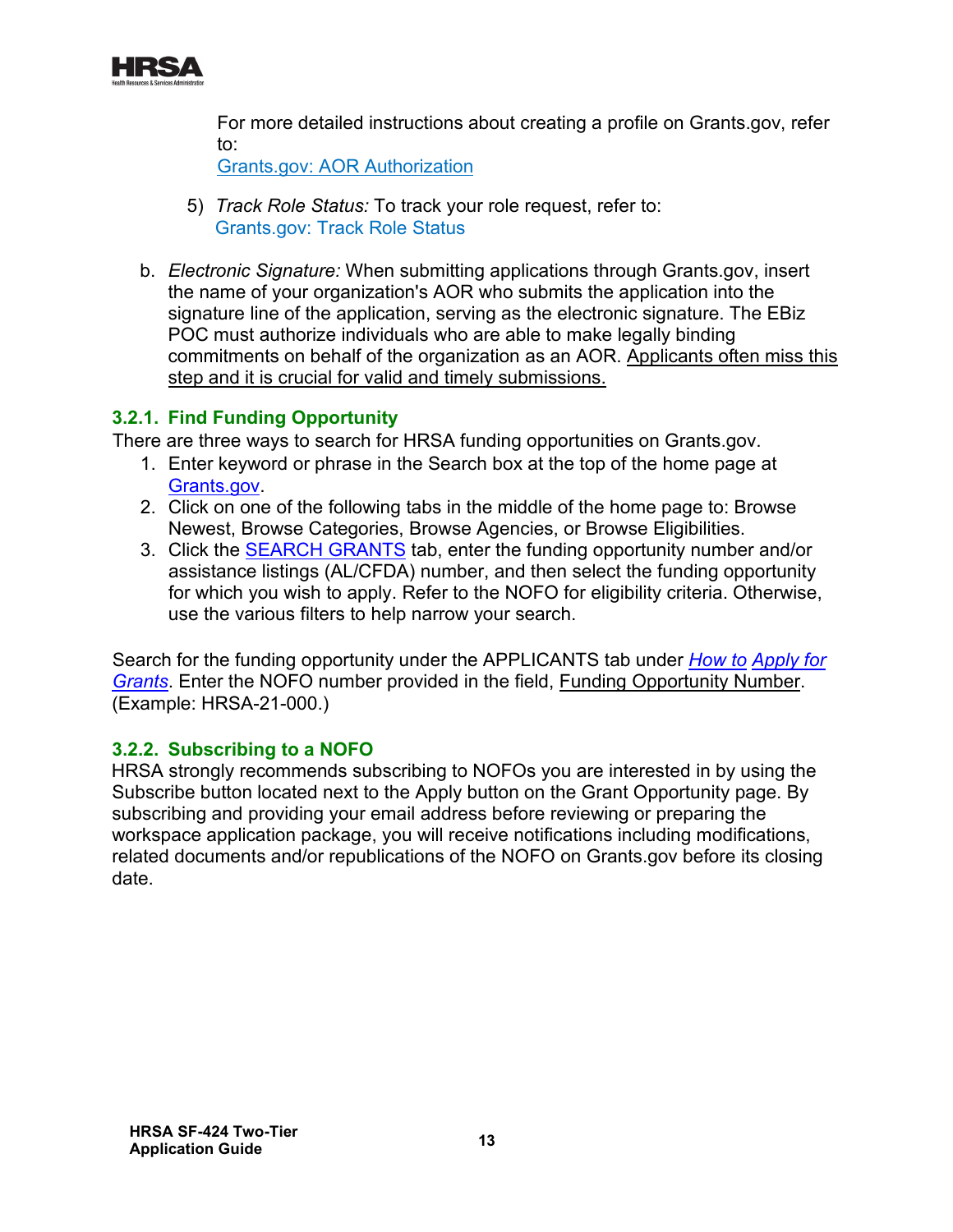

#### <span id="page-16-0"></span>**3.3. How to Submit an Application to HRSA via Grants.gov**

Complete Phase 1, the Grants.gov portion of the application using both the built-in instructions and the instructions provided in the NOFO. For assistance with program guidance related questions, contact the Program Contact (PC) listed in Section VII of the NOFO. For assistance with budget or other administrative related questions, contact the Grants Management Specialist (GMS) listed in Section VII of the NOFO.

Grants.gov applicants can apply online using Workspace. Workspace is a shared, online environment where members of a grant team may simultaneously access and edit different webforms within an application. For each NOFO, you can create individual instances of a workspace.

Below is an overview of applying on Grants.gov. For access to complete instructions on how to apply for opportunities, refer to: [Grants.gov: How to Apply for Grants](https://www.grants.gov/web/grants/applicants/apply-for-grants.html)

1) *Create a Workspace*: Creating a workspace allows you to complete your application online and route it through your organization for review before submitting.

2) *Complete a Workspace*: Add participants to the workspace, complete all the required forms, and check for errors before submission.

a. *Adobe Reader*: If you decide not to apply by filling out webforms, you can download individual PDF forms in Workspace so that they will appear similar to other Standard or HRSA forms. You can download and save the individual PDF forms to your local device storage, network drive(s), or external drives, and then access through Adobe Reader.

NOTE: Visit the Adobe Software Compatibility page on Grants.gov to download the appropriate version of the software at: [Grants.gov: Adobe Software Compatibility](https://www.grants.gov/web/grants/applicants/adobe-software-compatibility.html)

- b. *Mandatory Fields in Forms:* In the forms, you will note fields marked with an asterisk and a different background color. You must complete these mandatory fields to successfully submit your application.
- c. *Complete SF-424 Fields First:* The forms are designed to fill in common required fields across other forms, such as the applicant name, address, and DUNS number/UEI. To trigger this feature, an applicant must complete the SF-424 information first. Once it is completed, the information will transfer to the other forms.

3) *Submit a Workspace*: You may submit an application through workspace by clicking the Sign and Submit button on the Manage Workspace page, under the Forms tab. Note: Your application will not be submitted until you complete this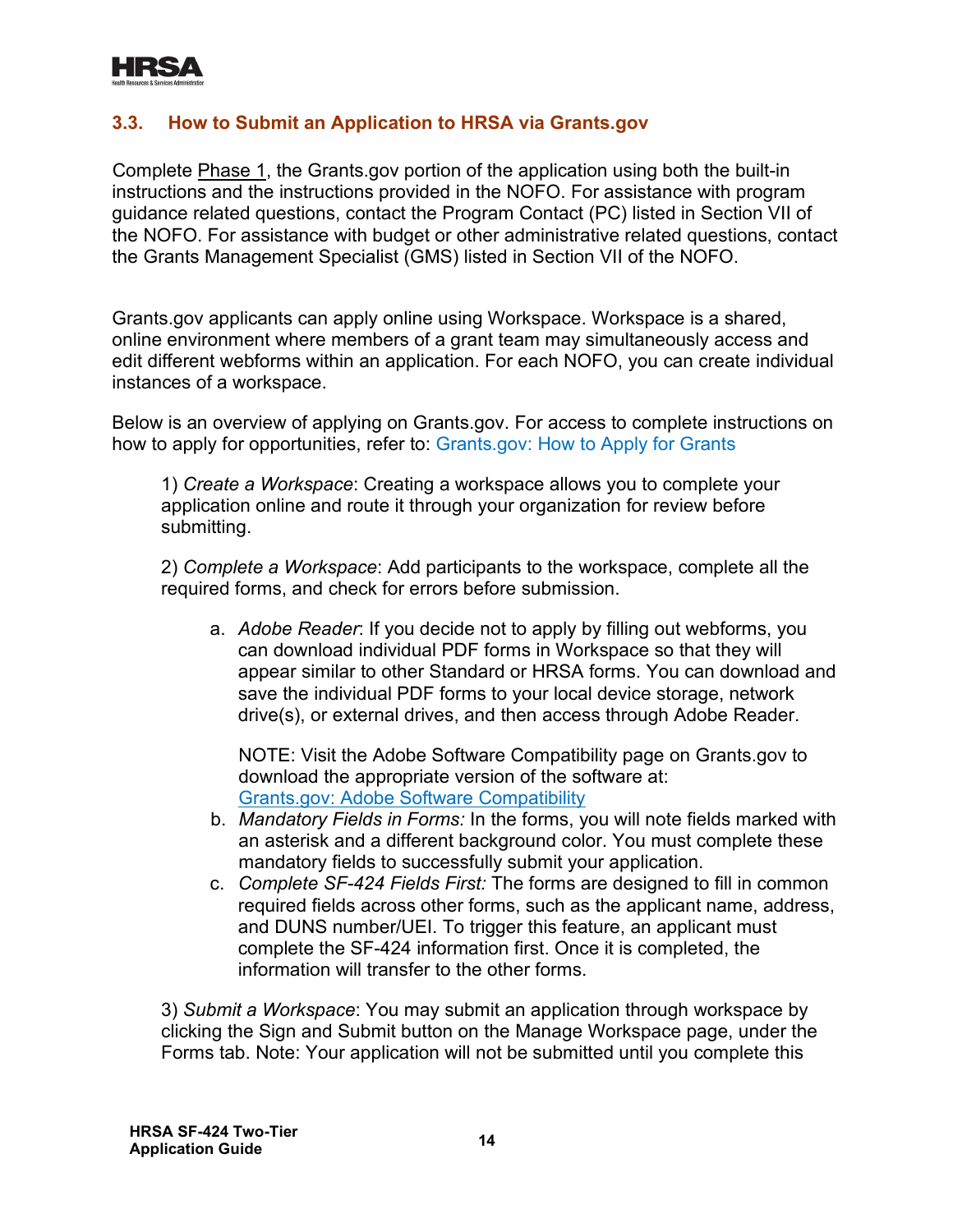

step. Grants.gov recommends submitting your application package at least 24–48 hours (1–2 calendar days) before the close date to provide you with time to correct any potential technical issues that may disrupt the application submission. However, HRSA suggests submitting applications to Grants.gov **at least 3 calendar days before** the deadline to allow for any unforeseen circumstances.

4) *Track a Workspace*: After successfully submitting a workspace package, a Grants.gov Tracking Number (GRANTXXXXXXXX) is automatically assigned to the package. The number will be listed on the Confirmation page that is generated after submission.

. [Grants.gov: Applicant Training](https://www.grants.gov/web/grants/applicants/applicant-training.html) For additional training resources, including video tutorials, refer to:

*Applicant Support*: Grants.gov provides applicants 24/7 support via the toll-free number 1-800-518-4726 (International callers dial 1-606-545-5035) and email at [support@grants.gov.](mailto:support@grants.gov) For questions related to the specific funding opportunity, contact the number listed in the application package of the award you are applying for.

If you are experiencing difficulties with your submission, it is best to call the Grants.gov Support Center and get a ticket number. The Support Center ticket number will assist HRSA with tracking and understanding the issue.

After successful submission in Grants.gov (Phase 1) and subsequent processing by HRSA, you will be notified by HRSA confirming the successful receipt of your application and the requirements for the Project Director and Authorizing Official to review and submit additional information in HRSA EHBs (Phase 2). Your application will not be considered compliant and complete unless you review and submit the additional information in HRSA EHBs by the due date.

Notifications from HRSA EHBs are expected to go out within 7 business days from the date of submission. If you do not receive notification that your application has been successfully received, please contact the HRSA EHBs Contact Center at 877-GO4- HRSA (877-464-4772) [TTY: (877) 897-9910] Monday through Friday between 7 a.m. and 8 p.m. ET or via the web at [HRSA Grants and Electronic Handbooks Contact](http://www.hrsa.gov/about/contact/ehbhelp.aspx)  [Center.](http://www.hrsa.gov/about/contact/ehbhelp.aspx) Please have your Grants.gov tracking number available.

# <span id="page-17-0"></span>**3.4. Timely Receipt Requirements and Proof of Timely Submission**

*Online Submission.* All applications must be received by 11:59 p.m. ET on the date listed in Section IV.4. Submission Dates and Times in the NOFO, unless otherwise noted. Grants.gov automatically records proof of timely submission. An electronic date/time stamp is generated within the system and sent to the AOR when Grants.gov successfully receives the application. The applicant AOR will receive an acknowledgment of receipt and a tracking number (GRANTXXXXXXXX) from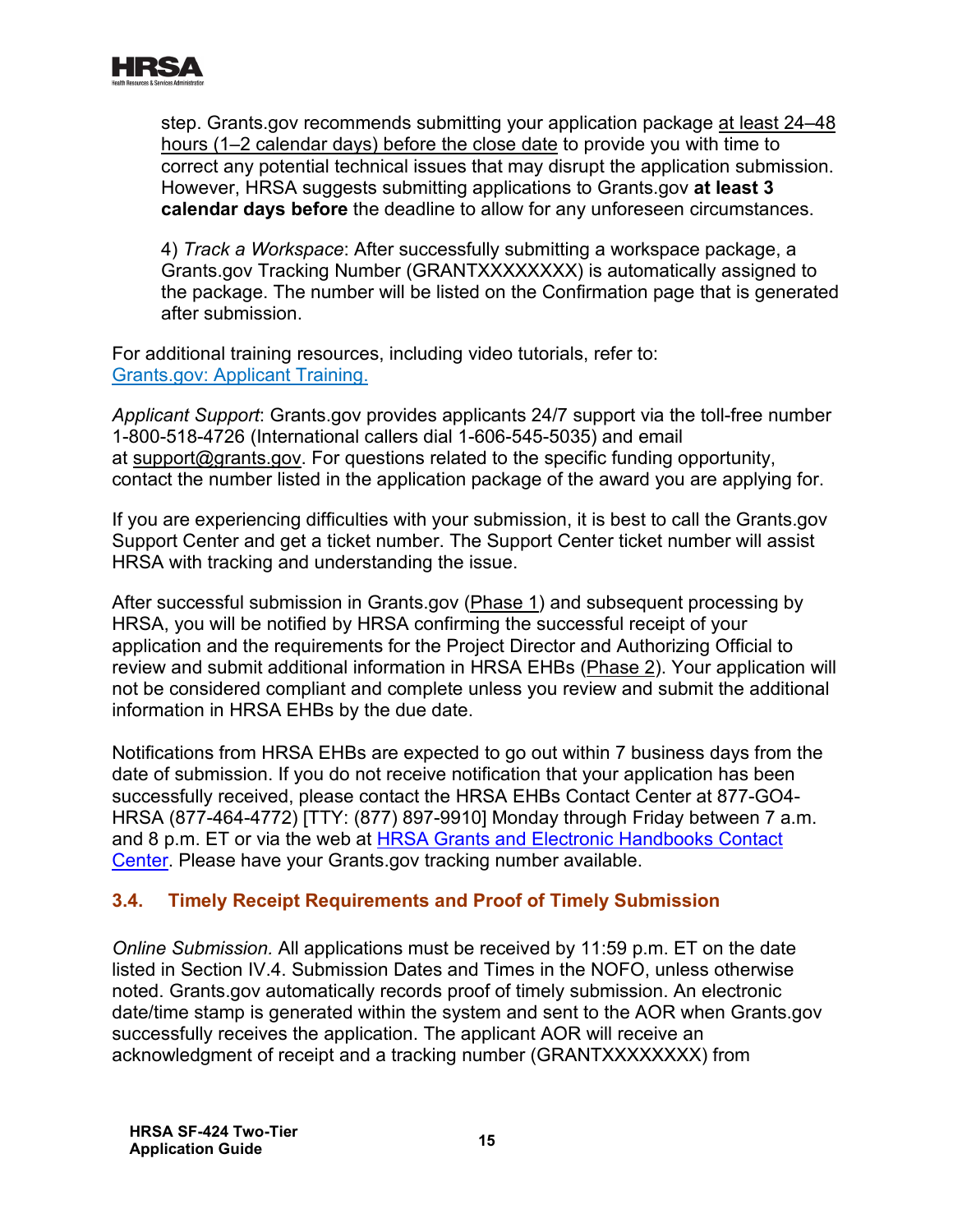

Grants.gov with the successful transmission of their application serving as proof of their timely submission.

When HRSA successfully retrieves the application from Grants.gov and acknowledges the download of submissions, Grants.gov will provide an electronic acknowledgment of receipt of the application to the email address of the applicant with the AOR role. Again, proof of timely submission shall be the official date and time that Grants.gov receives your application. Applications received by Grants.gov after the established due date for the program will be considered late and HRSA will not consider the application for funding. HRSA strongly suggests that you apply **at least 3 calendar days before** the deadline to allow for any unforeseen circumstances. HRSA is under no obligation to accept applications that are late due to problems with computer systems at your organization or system-to-system grant submission service, failure to submit by the deadline, or failure to follow instructions in the Application Guide, or instructions in the NOFO.

If you are using slow internet, such as dial-up connections, be aware that transmission can take some time before Grants.gov receives your application. Again, Grants.gov will provide either an error or a successfully received transmission in the form of an email sent to the applicant with the AOR role. The Grants.gov Support Center reports that some applicants end the transmission because they think that nothing is occurring during the transmission process. Please be patient and give the system time to process the application.

# <span id="page-18-0"></span>**3.5. Late Applications**

Applications which do not meet the criteria as outlined in Section IV 4. Submission Dates and Times of the NOFO will be considered late applications and will not be reviewed. [Refer to HRSA's Policy on Late Submission of Grant Applications for more information.](https://www.hrsa.gov/grants/apply/waiver/index.html)

# <span id="page-18-1"></span>**3.6. Requesting a Waiver from the Electronic Submission Requirement**

HRSA *requires* you to apply electronically and have the application validated under the correct funding opportunity number on or before the deadline date and time. The registration and application process protects you against fraud and ensures that only authorized representatives from an organization can submit an application. You are responsible for maintaining these registrations, which should be completed well in advance of submitting an application. You *must* submit your application electronically by the deadline posted on the NOFO. If you wish to request a waiver from the submission requirement, you must request an exemption in writing from **[DGPWaivers@hrsa.gov](mailto:DGPWaivers@hrsa.gov) no later than 5 calendar days after the opportunity's closing date.** Requests received after 5 calendar may not be considered. The request should provide details as to why you are technologically unable to submit electronically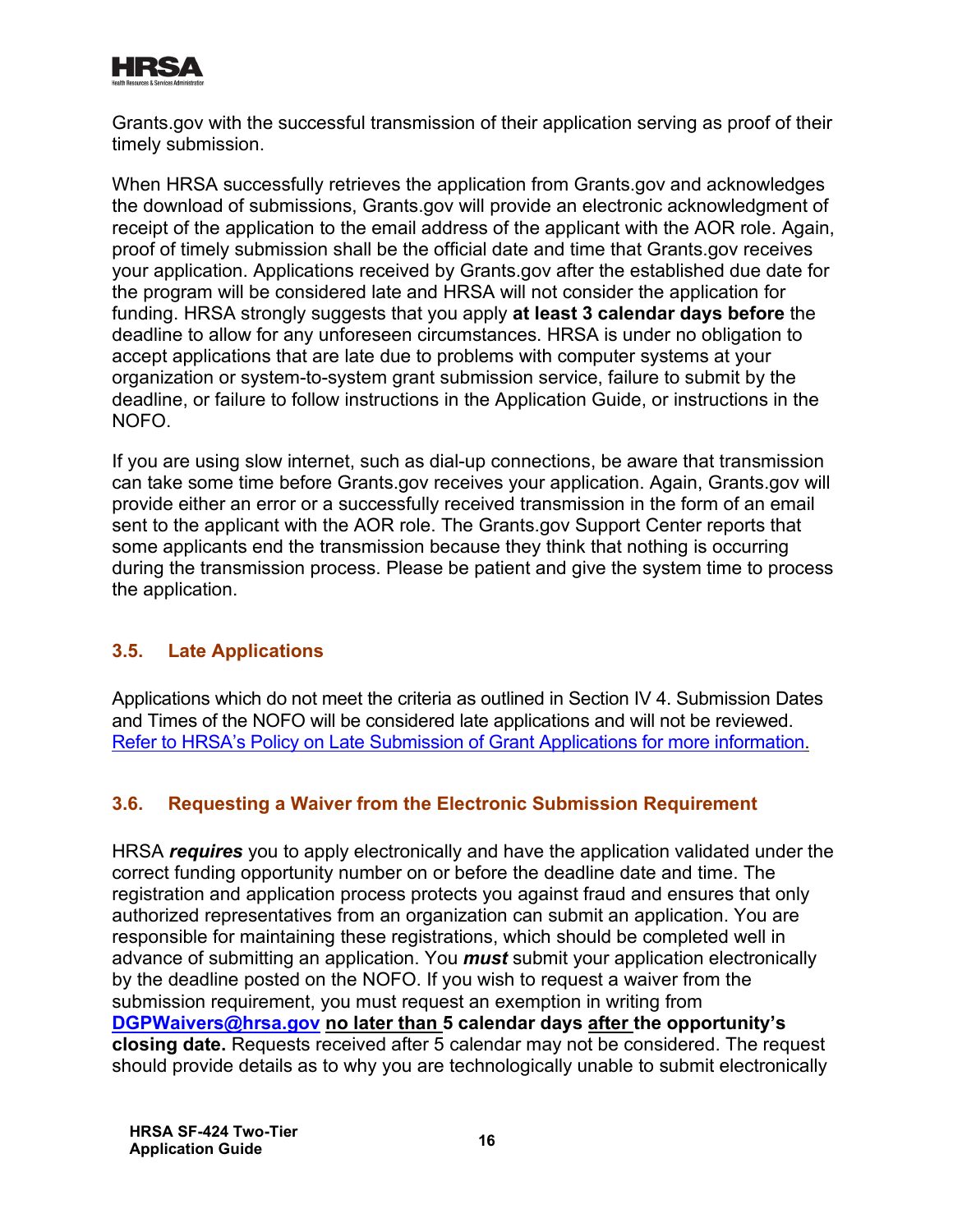

through the Grants.gov portal. If requesting a waiver from the submission requirements, include the following in the email request:

- HRSA funding opportunity number
- Organization's name
- Address
- Telephone number
- DUNS number/UEI
- Name, address, and telephone number of the PD
- Grants.gov Tracking Number (GRANTXXXXXXXX) assigned to the submission along with a copy of the "Rejected with Errors" notification as received from Grants.gov, if applicable
- If case numbers were given from calling Grants.gov, include those as well
- Any other details regarding the justification

HRSA's Division of Grants Policy (DGP) in the Office of Federal Assistance Management is the only office authorized to grant waivers from the electronic submission requirement.

HRSA is very strict on adhering to application deadlines and submission requirements. Deadline extensions will not be granted for Grants.gov verification errors, last-minute registration, or submission errors on your part. DGP may consider an extension of published deadlines or allowance of a submission outside of the Grants.gov system, when justified by circumstances such as natural disasters (e.g., floods or hurricanes), other disruptions of services (e.g.,such as a prolonged blackout), or in the rare event of a validated technical issue on the side of the government that prevented you from applying before the deadline. DGP will determine the affected geographical area(s) or other applicant group parameters.

**HRSA and its Digital Services Operation (DSO) will only accept paper applications from applicants that received prior written approval.** However, the application must still be validated by the deadline.

# <span id="page-19-0"></span>**4. VALIDATING AND/OR COMPLETING AN APPLICATION IN THE HRSA ELECTRONIC HANDBOOKS (EHBs)**

#### <span id="page-19-1"></span>**4.1. Register - Project Director and Authorizing Official Must Register with HRSA EHBs (if not already registered)**

To access an application in HRSA EHBs, you must register within the EHBs. The purpose of the registration process is to collect consistent information from all applicants and allow for the unique identification of each system user. Applications must be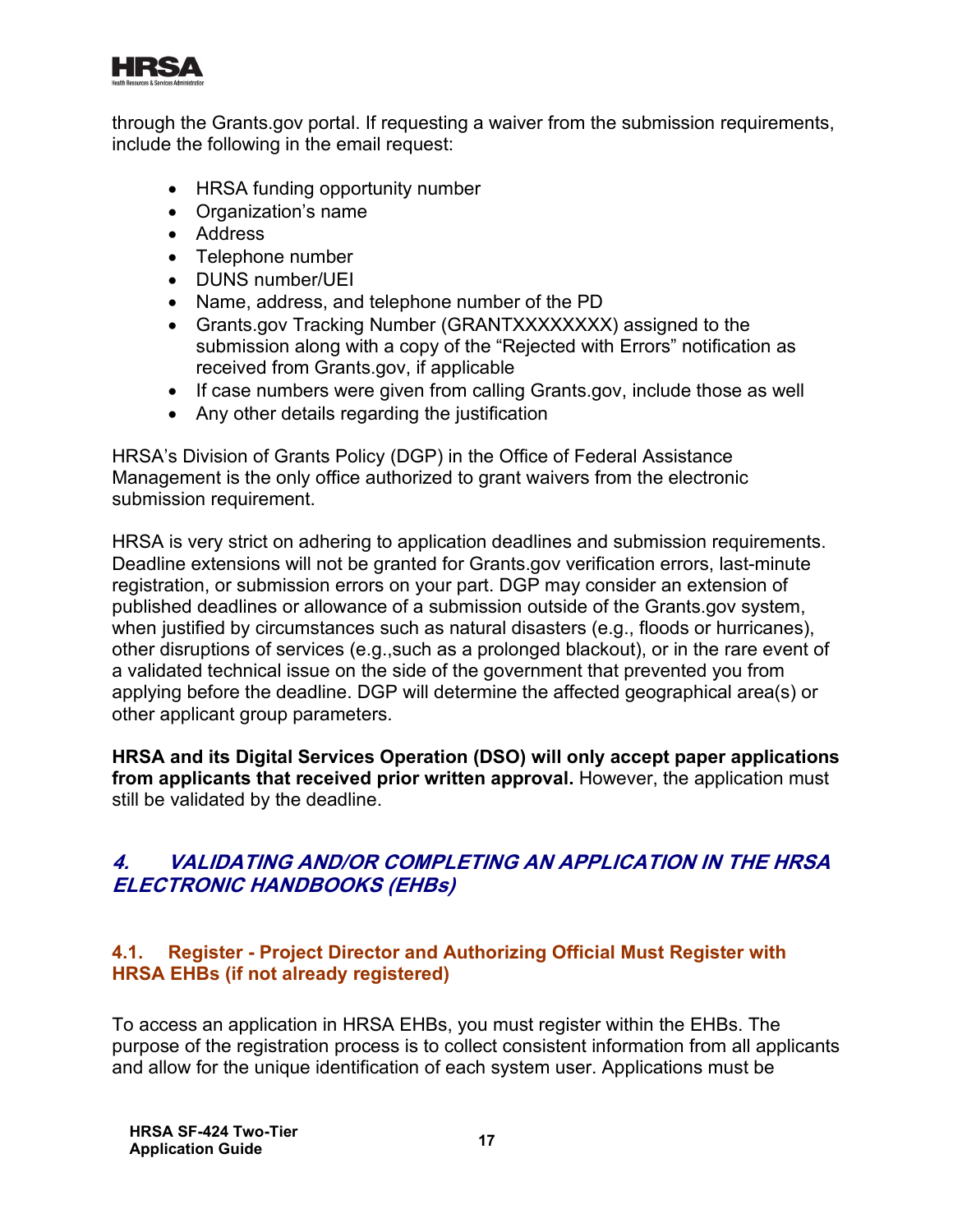

submitted in the English language and in the terms of U.S. dollars (45 CFR  $\S$ ) [75.111\(a\)\)](https://www.ecfr.gov/cgi-bin/retrieveECFR?gp=1&SID=4d52364ec83fab994c665943dadf9cf7&ty=HTML&h=L&r=PART&n=pt45.1.75).

- **Registration within HRSA EHBs is required only once for each applicant.**
- **HRSA EHBs allows a single user to be associated with more than one organization.**

Registration within HRSA EHBs is a two-step process. In the first step, individual users from an organization who participate in the application process must create **individual** system accounts. In the second step, the users must associate themselves with the appropriate recipient organization. **To find your organization's record, use the DUNS number associated with the application submitted in Grants.gov.**

To complete the HRSA EHBs registration:

- 1. Create Individual User Accounts: Identify your role in the grants management process. HRSA EHBs offer the following three functional roles for individuals from applicant/recipient organizations:
	- Authorizing Official (AO),
	- Business Official (BO), and
	- Other Employee (for Project Directors, assistant staff, AO designees and others).

. [help](https://help.hrsa.gov/display/public/EHBSKBFG/Index;jsessionid=92CE70F7CD78E93D56078A244756ADC4?IsPopUp=true) For more information on functional responsibilities, refer to the [HRSA EHBs](https://help.hrsa.gov/display/public/EHBSKBFG/Index;jsessionid=92CE70F7CD78E93D56078A244756ADC4?IsPopUp=true) online

2. Associate user with Applicant Organization: Locate the DUNS number from the application SF-424 submitted through Grants.gov. You must use this number to find your organization during registration. All individuals from the organization working on the application must use the same DUNS number to ensure correct registration.

Registration with HRSA EHBs is independent of Grants.gov registration.

<u>[Electronic Handbooks Contact Center](http://www.hrsa.gov/about/contact/ehbhelp.aspx)</u> page<u>.</u> For assistance in registering with HRSA EHBs, call the HRSA EHBs Contact Center at 1-877-464-4772 (select option 3) [TTY: 877-897-9910], Monday through Friday (except federal holidays) from 7 a.m. to 8 p.m. ET or via the web on the [HRSA Grants and](http://www.hrsa.gov/about/contact/ehbhelp.aspx) 

online via the <u>Contact the Bureau o[f](https://www.hrsa.gov/about/contact/bphc.aspx) Primary Health Care</u> form. For BPHC funding opportunities, contact Health Center Program Support for assistance with submitting information in HRSA EHBs, Monday through Friday, 8 a.m. to 8 p.m. ET, excluding federal holidays, at 877-464-4772 (select option 2) or submit an inquiry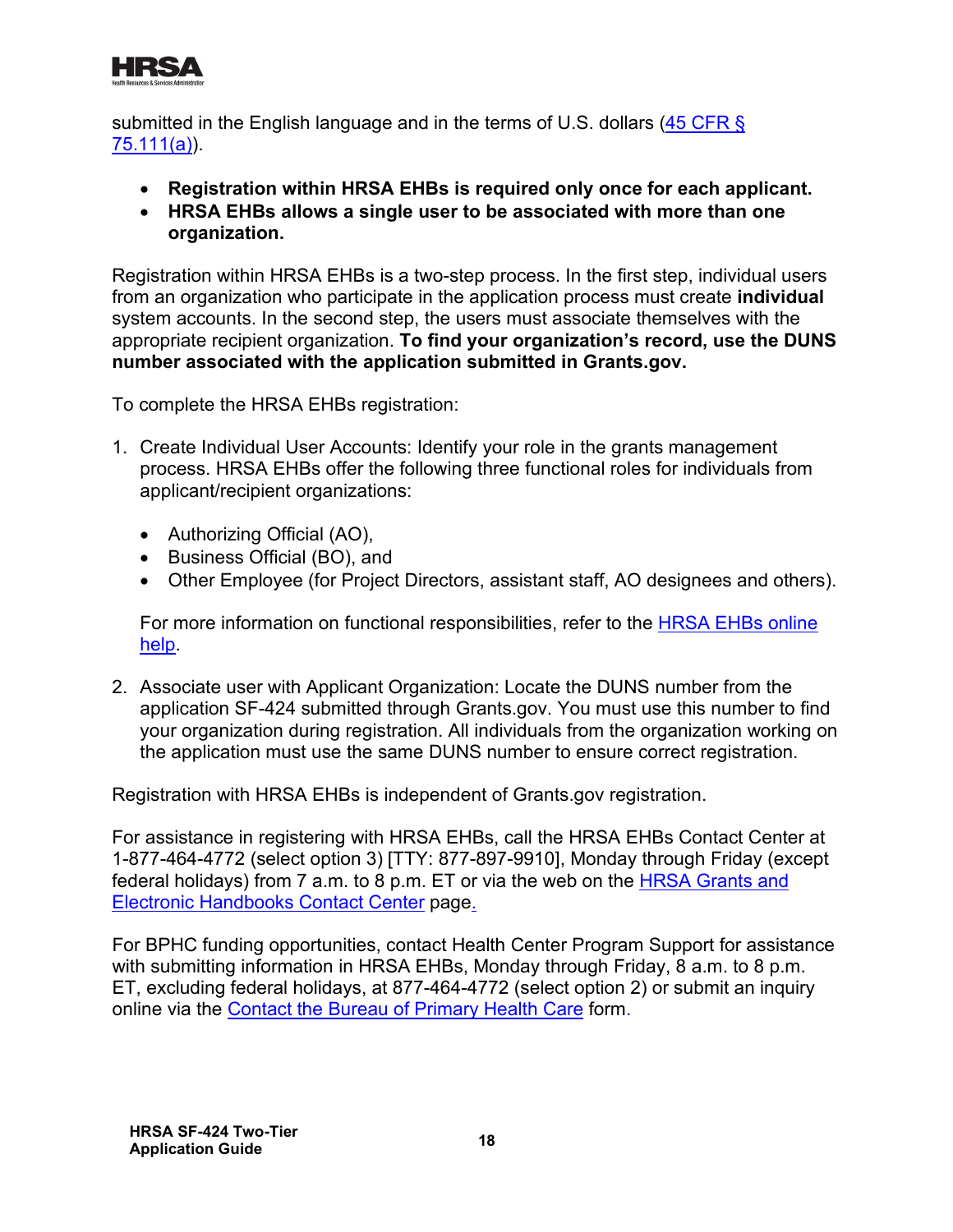

**IMPORTANT**: You must use your HRSA EHBs Tracking Number or your 10-digit award number (box 4b from NOA) to identify your organization.

# <span id="page-21-0"></span>**4.2. Verify Status of Application**

HRSA will send an email to the PD, AO, POC, and the BO (listed on the submitted application) to confirm that the application was successfully received.

• **NOTE**: You should check HRSA EHBs within 2–3 business days after submission through Grants.gov for availability of your application.

# <span id="page-21-1"></span>**4.3. Validate Grants.gov Application in the HRSA EHBs**

The HRSA EHBs includes a validation process to ensure that only authorized individuals from an organization are able to access the organization's competing applications. The first user who seeks access to any competing application will need to provide the following information:

| Data Element                | <b>Source</b>                   | <b>Example</b>       |
|-----------------------------|---------------------------------|----------------------|
| <b>Funding Opportunity</b>  | From submitted Grants.gov       | <b>HRSA-##-###</b>   |
| <b>Number</b>               | application                     |                      |
| <b>Grants.gov Tracking</b>  | From submitted Grants.gov       | <b>GRANTXXXXXXXX</b> |
| <b>Number</b>               | application                     |                      |
| <b>HRSA EHBS</b>            | From email notification sent to | 123456               |
| <b>Application Tracking</b> | PD, AO, BO, and POC listed on   |                      |
| Number                      | application.                    |                      |

Note that the source of each data element is different and knowledge of the three numbers together is considered sufficient to provide that individual access to the application.

To validate the Grants.gov application, log in to the EHBs and click on the *View Applications* link and then click on the *Add Grants.Gov Application* link. (This is only visible for applications that require supplemental forms.)

You will now need to complete a form using the numbers specified in the table above to validate your Grants.gov application.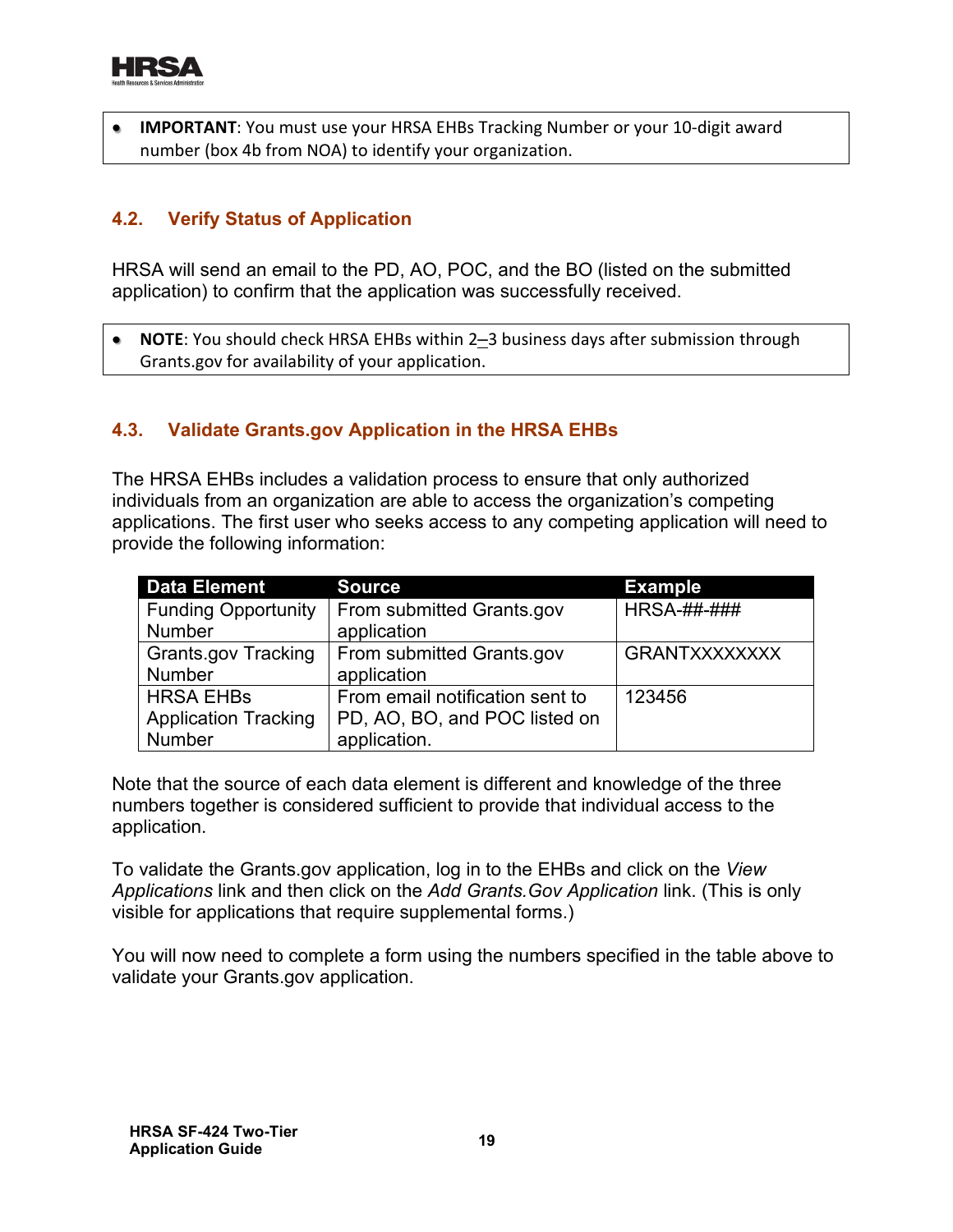

• **NOTE:** The first individual who completes this step should use the "Peer Access" feature to share the application with other individuals from the organization. It is recommended that the AO complete this step.

#### <span id="page-22-0"></span>**4.4. Manage Access to the Application**

You must be registered in HRSA EHBs to access the application. To ensure that only authorized individuals from the organization gain access to the application, you must follow the process described above.

The individual who validated the application must use the "Peer Access" feature to share this application with other individuals from the organization. This is required if you wish to allow multiple individuals to work on the application in HRSA EHBs.

Once you have access to the EHBs for your specific application, use the appropriate link under the deliverables section to access your application.

#### <span id="page-22-1"></span>**4.5. Check Validation Errors**

HRSA EHBs will validate the application received through Grants.gov. All validation errors are recorded and displayed. To view the validation errors use the *Grants.gov Data Validation Comments* link on the application status page in HRSA EHBs.

#### <span id="page-22-2"></span>**4.6. Fix Errors and Complete Application**

You must review the errors in HRSA EHBs and make necessary corrections. You must also complete the detailed budget and other required forms in HRSA EHBs and assign an AO who must be a registered user in the HRSA EHBs. HRSA EHBs will show the status of each form in the application package and the status of all forms must be "Complete" in the summary page before the HRSA EHBs will allow the application to be submitted.

# <span id="page-22-3"></span>**4.7. Submit Application in HRSA EHBs**

#### **4.7.1. Competing Applications Submitted Using Both Grants.gov and HRSA EHBs**

After the Grants.gov application is pulled into EHBs and validated, the AO verifies the pending application in HRSA EHBs, and fixes any validation errors. Supplemental application forms and any required attachments are completed. The AO assigned to the application within HRSA EHBs must submit the application. (The designee of the AO can also submit the application.) Submit the completed application to HRSA by the due dates listed within the NOFO.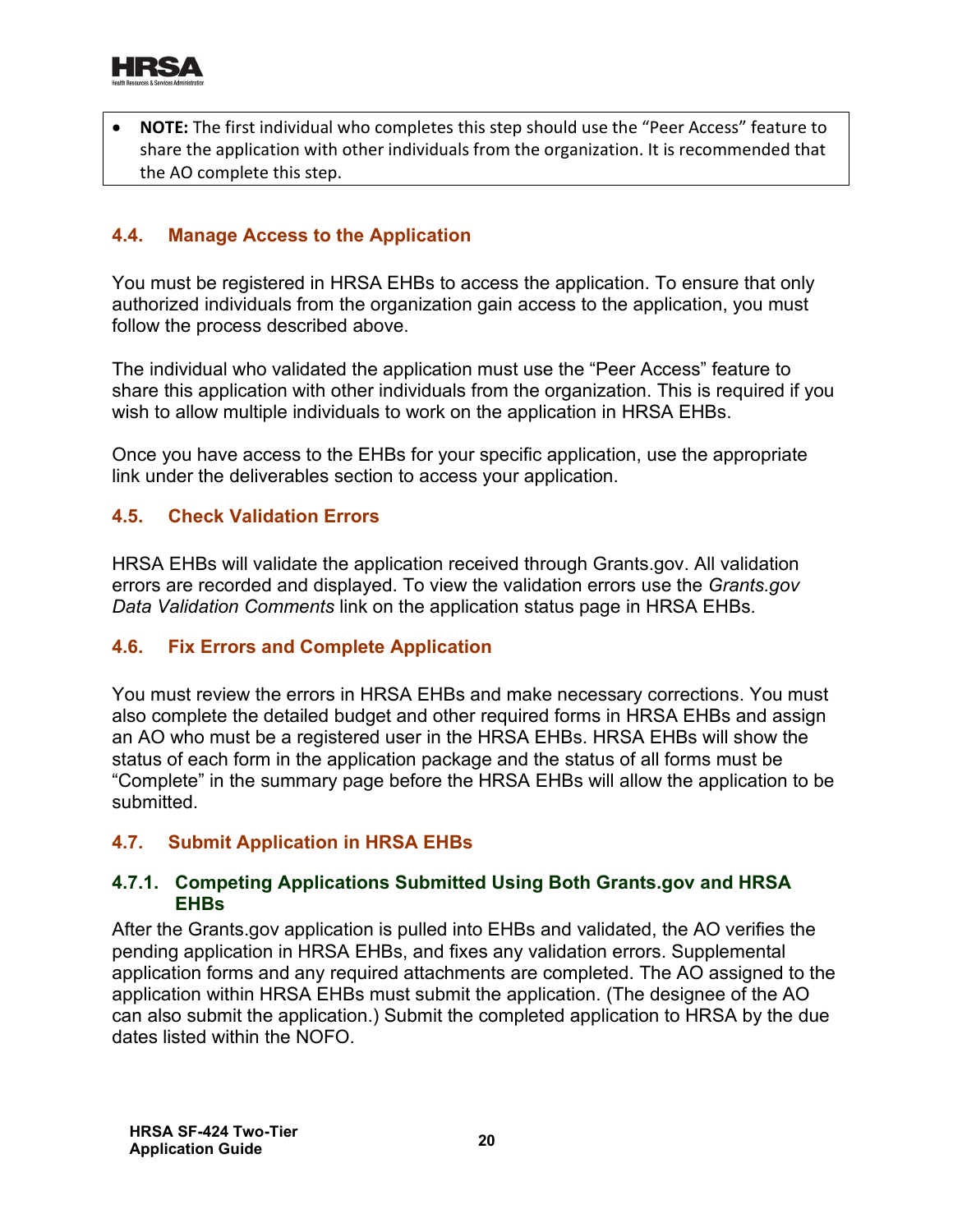

• **NOTE:** You must submit the application by the due date listed within the NOFO. There are two deadlines within the funding opportunity – one for submission within Grants.gov and the second for submission within HRSA EHBs**. You may not complete the EHBs portion if you have not met the Grants.gov deadline.**

**Performance Measures for Competitive Applications –** Some HRSA NOFOs include specific data forms and require performance measure reporting. If the completion of performance measure information is indicated in the NOFO, successful applicants receiving award funds will be required, within 30 calendar days of the Notice of Award (NOA) to register in EHBs and electronically complete the program-specific data forms that appear in the funding opportunity. This requires the provision of budget breakdowns in the financial forms based on the award amount, the project abstract and other award summary data, and objectives for the performance measures.

# <span id="page-23-2"></span><span id="page-23-0"></span>**5. GENERAL INSTRUCTIONS FOR APPLICATION SUBMISSION**

<span id="page-23-3"></span><mark>[75.111\(a\)](https://www.ecfr.gov/cgi-bin/retrieveECFR?gp=1&SID=4d52364ec83fab994c665943dadf9cf7&ty=HTML&h=L&r=PART&n=pt45.1.75)</mark>). HRSA *requires* you to apply electronically. HRSA encourages you to apply through [Grants.gov](https://www.grants.gov/) using the Standard Form 424 (SF-424) application package associated with the NOFO and follow the directions provided at [Grants.gov.](http://grants.nih.gov/grants/guide/url_redirect.htm?id=11127) Applications must be submitted in the English language and in the terms of U.S. dollars  $(45 \text{ CFR})$ 

The following instructions are applicable to all submissions unless otherwise noted in the relevant NOFO. Failure to follow the instructions may make your application nonresponsive. HRSA will not consider non-responsive applications and will notify applicants. It is mandatory to follow the instructions provided to ensure HRSA can efficiently and consistently print your application for review, if needed.

#### <span id="page-23-1"></span>**5.1. Instructions for Completing the SF-424 for Two-Tier Applications**

#### *i. Application Face Page*

Complete Application Form SF-424 provided with the application package. Prepare according to instructions provided in the form itself.

Important notes for applicants:

- link to find your 9-digit zip code: <u>[USPS: Look Up a ZIP Code](https://tools.usps.com/go/ZipLookupAction!input.action?mode=1&refresh=true).</u>  $\circ$  Changes to improve award data accuracy have led HHS to require that applicant street addresses (SF-424 cover page and Project/Performance Site Location Form) contain a valid 9-digit zip code. Use the following USPS.com
- o Enter the name of the **Project Director** in 8. f. "Name and contact information of person to be contacted on matters involving this application." If, for any reason, the PD will be out of the office, please ensure the email Out of Office Assistant is set so HRSA will be aware if any issues arise with the application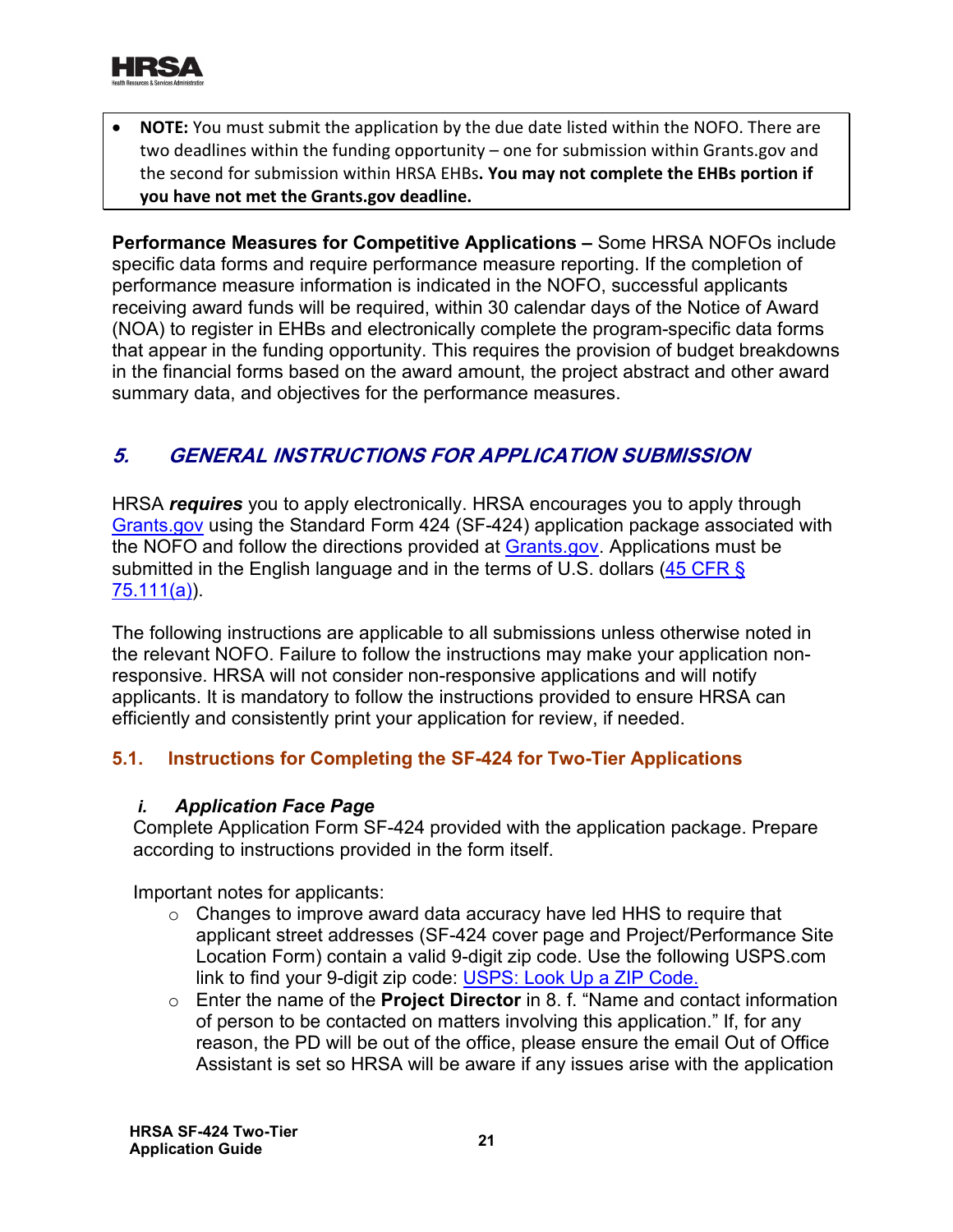

and a timely response is required.

 $\circ$  Enter the amount requested during the first budget period in item 18 a.

#### **DUNS Number**

Your organization (and subrecipients of HRSA award funds) is required to have a DUNS number/UEI in order to apply for a grant or cooperative agreement from the Federal Government. Include the Organizational DUNS number in form SF-424 (item 8c on the application face page). Applications *will not* be reviewed without a DUNS number. Note: A missing or incorrect DUNS number is the number one reason for applications being "Rejected for Errors" by Grants.gov. HRSA will not extend the deadline for applications with a missing or incorrect DUNS number. You should take care in entering the correct DUNS number in the application.

with SAM can be found at <u>SAM.gov</u>. Additionally, your organization (and any subrecipient of HRSA award funds) is required to register annually with SAM in order to conduct electronic business with the Federal Government. SAM registration must be maintained with current, accurate information at all times during which an entity has an active award or an application or plan under consideration by HRSA. It is extremely important to verify that your organization's SAM registration is active and the Marketing Partner ID Number (MPIN) is current. Organizations will not be able to submit an application or accept an award if SAM registration is not complete and accurate. Information about registering

#### **Assistance Listings Number**

The assistance listings (AL/CFDA) number, as listed on the cover of the NOFO, is prepopulated in box 11 of the form.

#### *ii. Intergovernmental Review (Executive Order (EO) 12372)*

If a NOFO is subject to EO 12372, "Intergovernmental Review of Federal Programs," it will be noted in Section IV.5. Intergovernmental Review of the funding opportunity. Refer to section 19 on the SF-424.

If intergovernmental review applies, the following language will appear in the NOFO:

Program X is subject to the provisions of Executive Order 12372, as implemented by 45 CFR part 100.

. [Intergovernmental Review \(SPOC List as of April 20, 2020\)](https://www.whitehouse.gov/wp-content/uploads/2020/04/SPOC-4-13-20.pdf) EO12372 allows states the option of setting up a system for reviewing applications from within their states for assistance under certain federal programs. Information on states that have chosen to set up such a review system and corresponding State Single Points of Contact may be obtained from the following website:

All applicants other than federally recognized Native American tribes or tribal organizations should contact their Single Point of Contact as early as possible to alert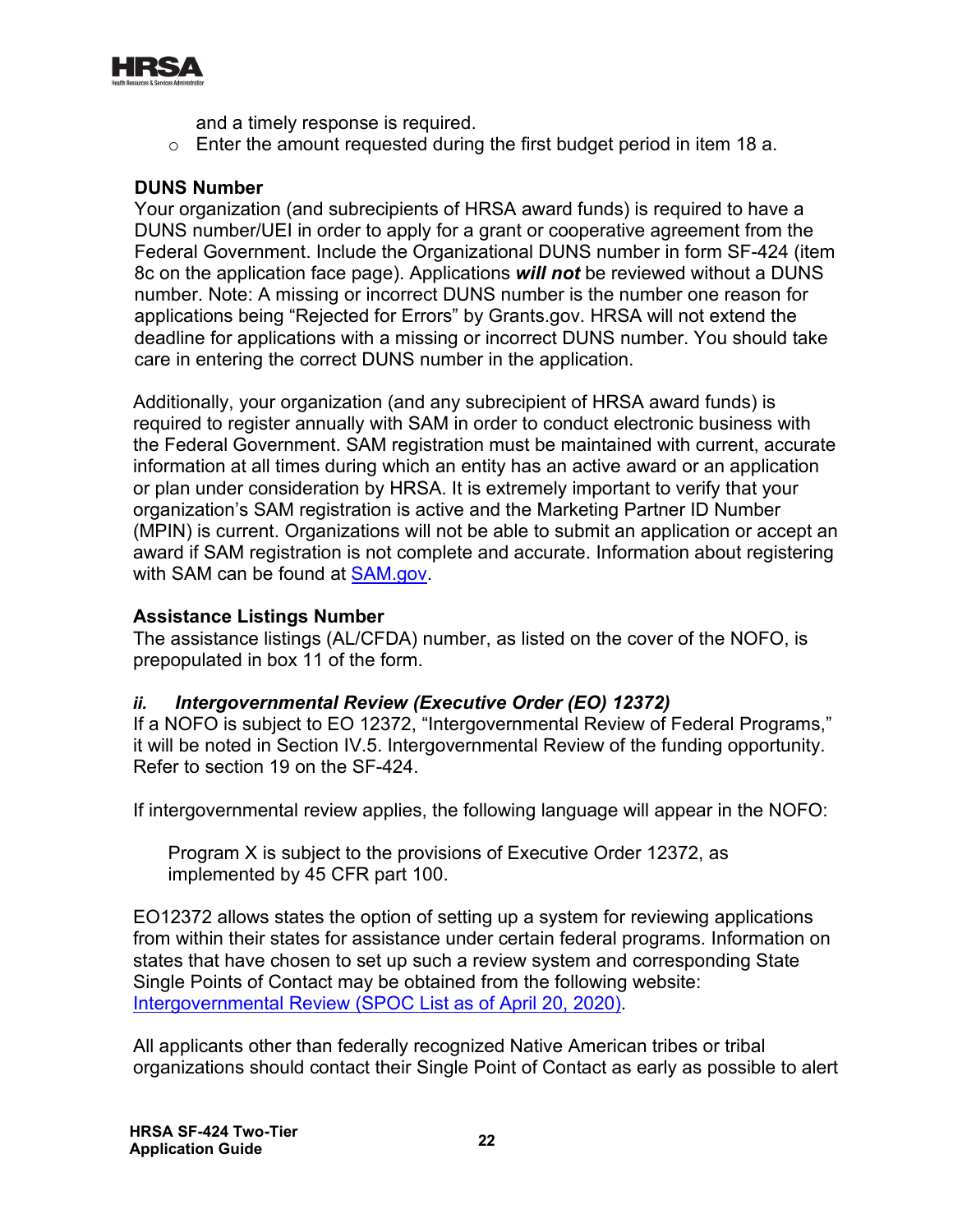

them to the prospective applications and receive any necessary instructions on the state's process used under this EO.

#### *iii. Table of Contents*

The application should be presented in the order of the Table of Contents provided in [Section 5.3](#page-45-1) of this *SF-424 Two-Tier Application Guide*. Again, for electronic applications no table of contents is necessary as it will be generated by the system. (Note: the Table of Contents will not be counted in the page limit.)

#### *iv. Budget*

#### **Note: the directions here may differ from those offered by Grants.gov. Follow the instructions included in the program-specific NOFO and the instructions below when completing the project budget forms.**

The Total Project or Program Costs are the total allowable costs (inclusive of direct **and** indirect costs) incurred by the recipient to carry out a HRSA-supported project or activity. Total project or program costs include costs charged to the award and costs borne by the recipient to satisfy a matching or cost-sharing<sup>[3](#page-25-0)</sup> requirement as applicable.

#### **Classification of Costs:**

federal awards are provided in <u>45 CFR part 75, subpart E</u> There is no universal rule for classifying certain costs as either direct or indirect facilities and administration (F&A) under every accounting system. A cost may be direct with respect to some specific service or function, but indirect with respect to the federal award or other final cost objective. Therefore, it is essential that each item of cost incurred for the same purpose be treated consistently in like circumstances either as a direct or an indirect F&A cost in order to avoid possible double-charging of federal awards. Guidelines for determining direct and indirect F&A costs charged to

#### **For multi-year non-construction projects:**

Complete Sections A – F of the SF-424A Budget Information – Non-Construction Programs form included with the application package for each year of the period of performance. The budget period is for 1 year. However, you **must** submit 1-year budgets for each of the subsequent budget periods within the requested period of performance at the time of application. In Section A use rows 1–4 to provide the budget amounts for the first 4 years of the project. Enter the amounts in the "New or Revised Budget" column- not the "Estimated Unobligated Funds" column. In Section B 6. Object Class Categories of the SF-424A, provide the object class category breakdown (i.e., line item budget) for each year of the period of performance specified in Section A. In Section B, use column (1) to provide category amounts for year 1 and use columns (2) through (4), if applicable, for subsequent budget years. If

<span id="page-25-0"></span><sup>&</sup>lt;sup>3</sup> If not a requirement per statute or regulation, voluntary matching or cost sharing is not considered during merit review.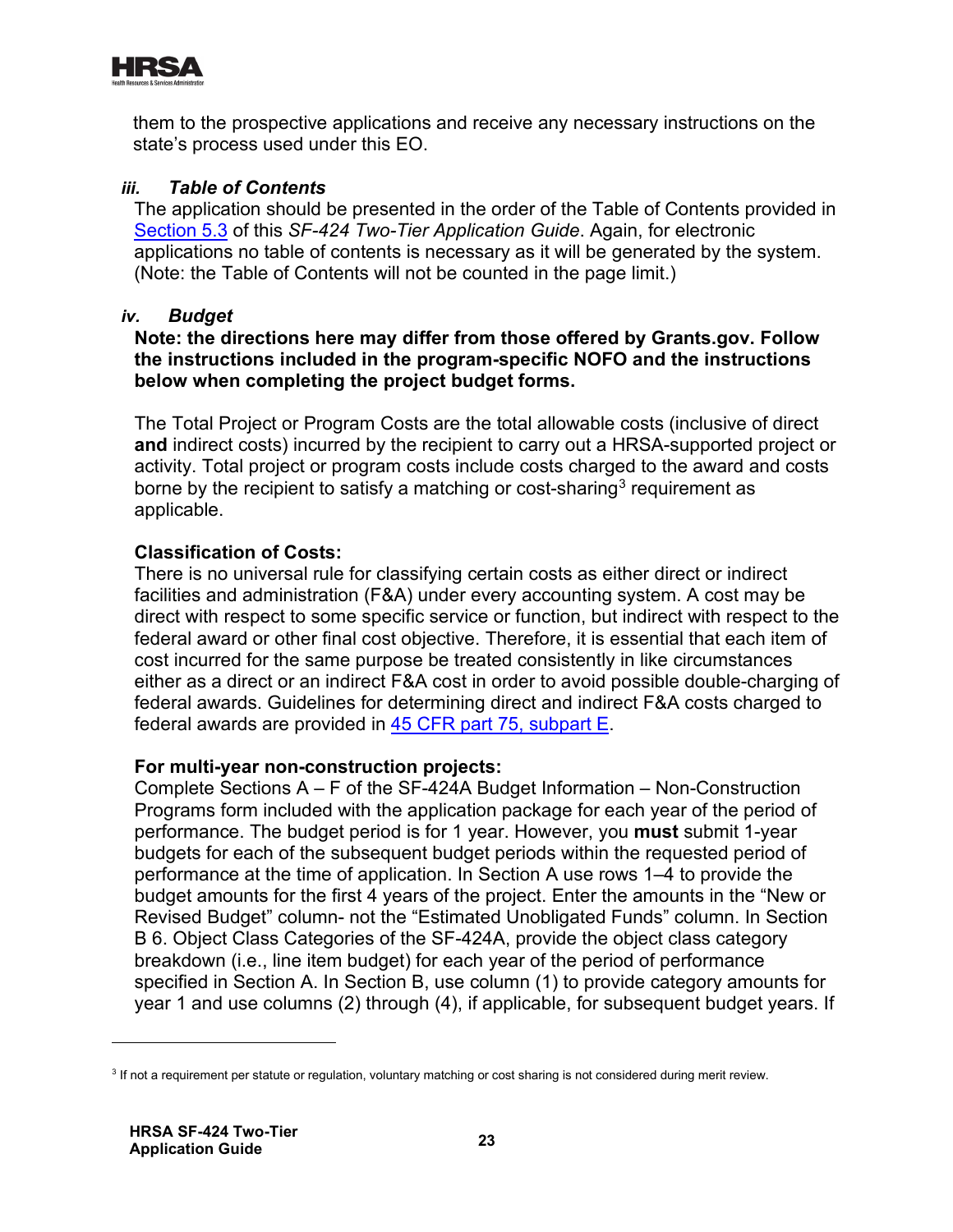

applicable for year 5, submit a copy of Section B of the SF-424A as an Attachment (specific attachment number will be listed in the NOFO - **not** counted in the page limit).

Section C – Non-Federal Resources: complete **only if** Section III. 2. Cost Sharing/Matching of the NOFO indicates that cost sharing/matching is required. Lines 8–11 correspond to the first 4 years of the project. If applicable for year 5, submit a copy of Section C of the SF-424A as an Attachment (specific attachment number will be listed in the NOFO).

Section D – Forecasted Cash Needs: If no cost sharing/matching is required, complete only line 13. Federal, the first column titled "Total for 1st Year." If cost sharing/matching is required, please complete all three lines "13. Federal," "14. Non-Federal" and "15. Total (Sum of lines 13 and 14)," the first column titled "Total for 1<sup>st</sup> Year."

Section E – Budget Estimates of Federal Funds Needed for Balance of the Project: Complete line 16. of the Future Funding Periods columns for the outyears, with *(b) First* being the 2<sup>nd</sup> year, *(c)* Second being the 3<sup>rd</sup> year, etc.

Section F – Other Budget Information Complete as appropriate.

If the NOFO notes that the program is subject to the General Provisions of P.L. 116- 260, the following Salary Limitation applies:

#### **Salary Limitation:**

The Consolidated Appropriations Act, 2021 (P.L. 116-260), Division H, Section 202 provides a salary rate limitation. The law limits the salary amount that may be awarded and charged to HRSA grants and cooperative agreements. Award funds may not be used to pay the salary of an individual at a rate in excess of Executive Level II, which is**\$199,300**. This amount reflects an individual's base salary exclusive of fringe and any income that an individual may be permitted to earn outside of the duties to your organization. This salary limitation also applies to subrecipients under a HRSA grant or cooperative agreement. Note that these or other salary limitations will apply in the following fiscal years, as required by law.

See the breakdown and examples of the limitation below:

| Individual's actual base full time salary:    | \$255,000 |
|-----------------------------------------------|-----------|
| 50 percent of time will be devoted to project |           |
| Direct salary                                 | \$127,500 |
| Fringe (25 percent of salary)                 | \$31,875  |
| Total                                         | \$159,375 |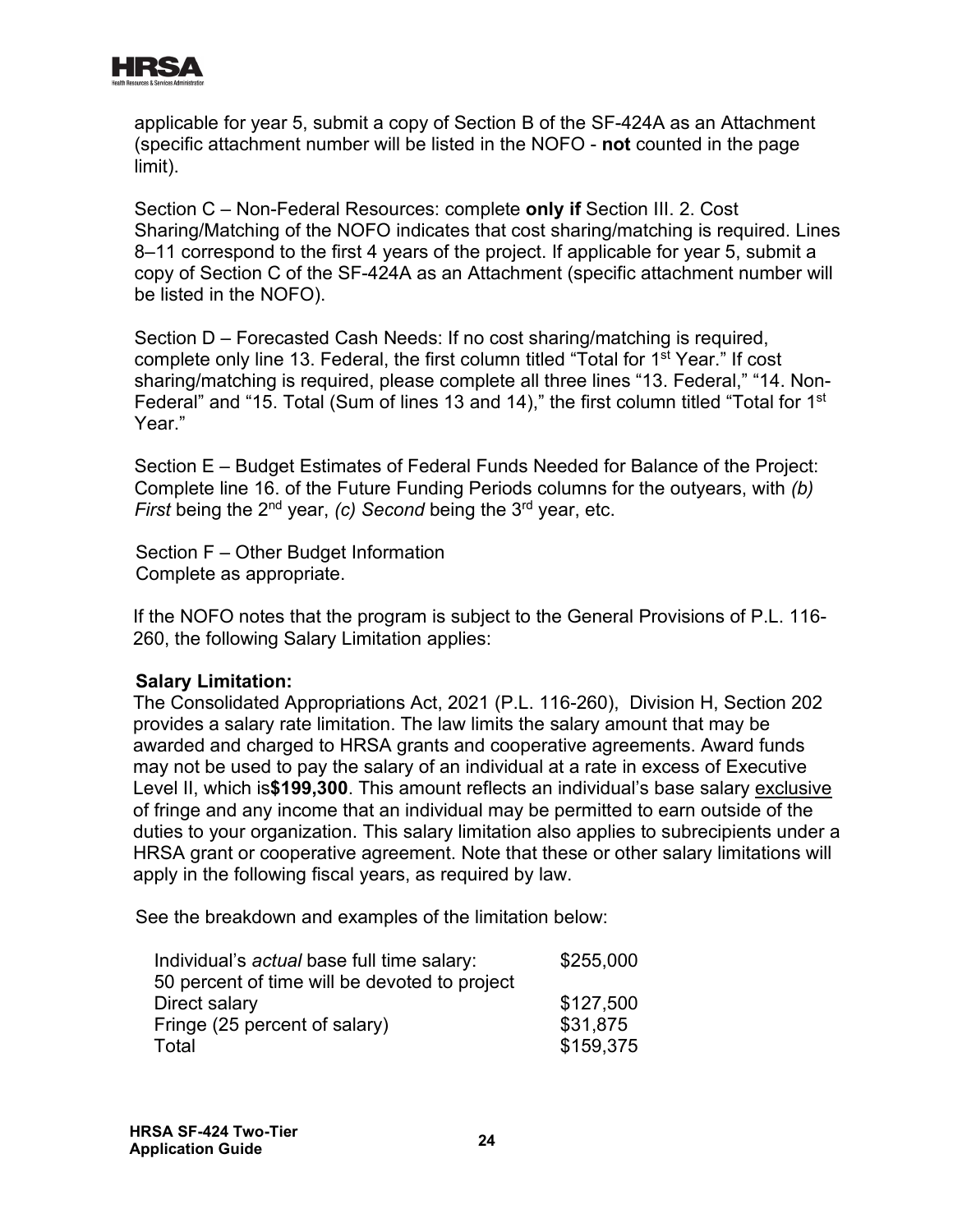

#### **Amount that may be claimed on the application budget due to the statutory salary limitation:**

Individual's base full time salary *adjusted* to Executive Level II: **\$199,300** 50 percent of time will be devoted to the project

<span id="page-27-0"></span>Direct salary **\$99,650** Fringe (25 percent of salary) **\$24,912.50** Total amount **\$124,562.50**

# **Personnel Justification Table** *(varied FTE percentages)* **Adjusted Annual**

| <b>Name</b> | <b>Position Title</b>     | $%$ of FTE $ $ | <b>Base Salary</b> | , , , , , , , , , , ,<br><b>Annual</b><br>Salary* | <b>Federal Amount</b><br><b>Requested</b> |
|-------------|---------------------------|----------------|--------------------|---------------------------------------------------|-------------------------------------------|
| J. Smith    | CEO                       | 50             | \$255,000          | \$199,300                                         | \$99,650                                  |
| C. Moore    | Physician                 | 50             | \$150,000          | No adjustment<br>needed                           | \$75,000                                  |
| R. Doe      | <b>Nurse Practitioner</b> | 100            | \$75,950           | No adjustment<br>needed                           | \$75,950                                  |
| M. Green    | Dentist                   | 100            | \$200,000          | \$199,300                                         | \$199,300                                 |
| D. Jones    | Data/AP Specialist        | 25             | \$33,000           | No adjustment<br>needed                           | \$8,250                                   |
| H. Black    | <b>Outreach Director</b>  | 50             | \$65,000           | No adjustment<br>needed                           | \$32,500                                  |
|             | TOTAL                     |                | \$778,950          |                                                   | \$490,650                                 |

\*used only when salary is over limitation of \$199,300

Finally, remember that in order to be considered as allowable costs on your HRSA award, you need to ensure that personnel costs are supported by official records that accurately reflect the work performed and that internal controls provide reasonable assurance that the personnel costs are accurate, allowable, and allocable to the HRSA award.

# **Funding Restrictions (in general)**

You may request no more than the ceiling amount listed in Section II.2. Summary of Funding and Section IV.6. Funding Restrictions of the NOFO. Awards to support projects beyond the first budget year will be contingent upon Congressional appropriation, satisfactory progress in meeting the project's objectives, and a determination that continued funding would be in the best interest of the Federal Government.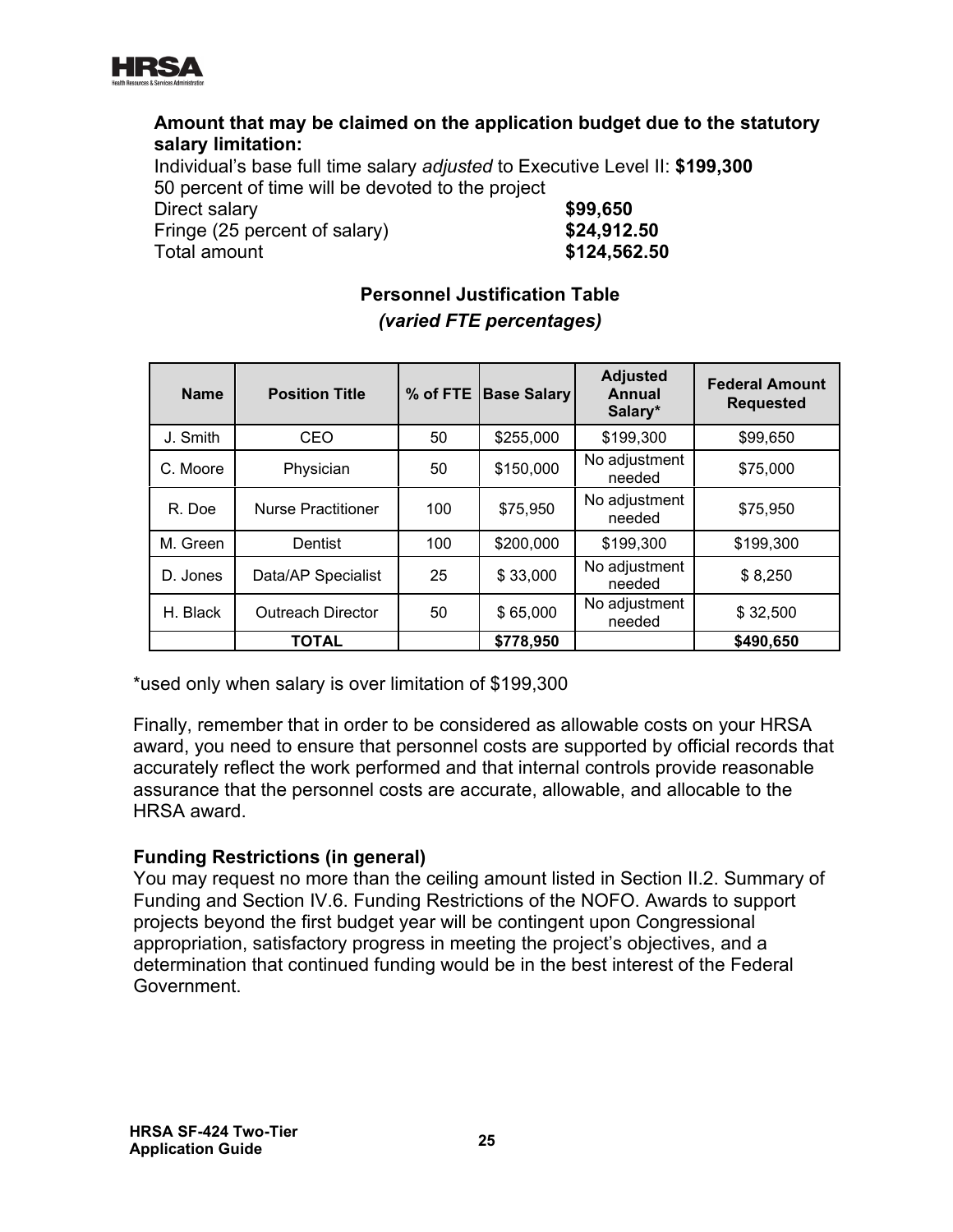

#### *Unallowable Costs*

The governing cost principles address selected items of cost. The NOFO specifies unallowable costs that apply to each funding opportunity. The following list of unallowable costs is not intended to be all-inclusive. Consult the cost principles for the complete explanation of the allowability or unallowability of costs they address. For the full list of cost principles refer to Section 2.2 "Compliance Requirements at a [Glance"](#page-10-0) to see which cost principles apply to your organization and refer to Subpart E [– Cost Principles at 45 CFR part 75.](https://www.ecfr.gov/cgi-bin/retrieveECFR?gp=1&SID=4d52364ec83fab994c665943dadf9cf7&ty=HTML&h=L&r=PART&n=pt45.1.75) The allowability of costs under individual HRSA awards also may be governed by requirements specified in the program statute, regulations, or the specific terms and conditions of the award, which will take precedence over the general information provided here and in the regulations that are referenced.

| <b>Item</b>                                | <b>Description</b>                                                                                                                                                                                                                                                        |
|--------------------------------------------|---------------------------------------------------------------------------------------------------------------------------------------------------------------------------------------------------------------------------------------------------------------------------|
| Advertising and<br><b>Public Relations</b> | Conditionally allowable. See 45 CFR § 75.421 for details.                                                                                                                                                                                                                 |
| <b>Advisory Councils</b>                   | Costs incurred by advisory councils or committees are<br>unallowable unless authorized by law, the HHS awarding<br>agency or as an indirect cost where allocable to federal<br>awards. See 45 CFR § 75.444, applicable to states, local<br>governments and Indian tribes. |
| Alcoholic Beverages                        | Costs of alcoholic beverages are unallowable.                                                                                                                                                                                                                             |
| <b>Bad Debts</b>                           | Unallowable.                                                                                                                                                                                                                                                              |
| <b>Entertainment Costs</b>                 | Conditionally unallowable. This includes the cost of<br>amusements, social activities, and related incidental costs.<br>45 CFR § 75.438 clarifies when entertainment costs may<br>be charged to a federal award with prior approval.                                      |
| <b>Fundraising Costs</b>                   | Unallowable.                                                                                                                                                                                                                                                              |
| Honoraria                                  | Unallowable when the primary intent is to confer distinction<br>on, or to symbolize respect, esteem, or admiration for, the<br>recipient of the honorarium. A payment for services<br>rendered, such as a speaker's fee under a conference<br>award, is allowable.        |

Also note that a cost is not allowable if it is not reasonable, necessary, allocable to the award, or adequately documented (45 CFR § 75.403).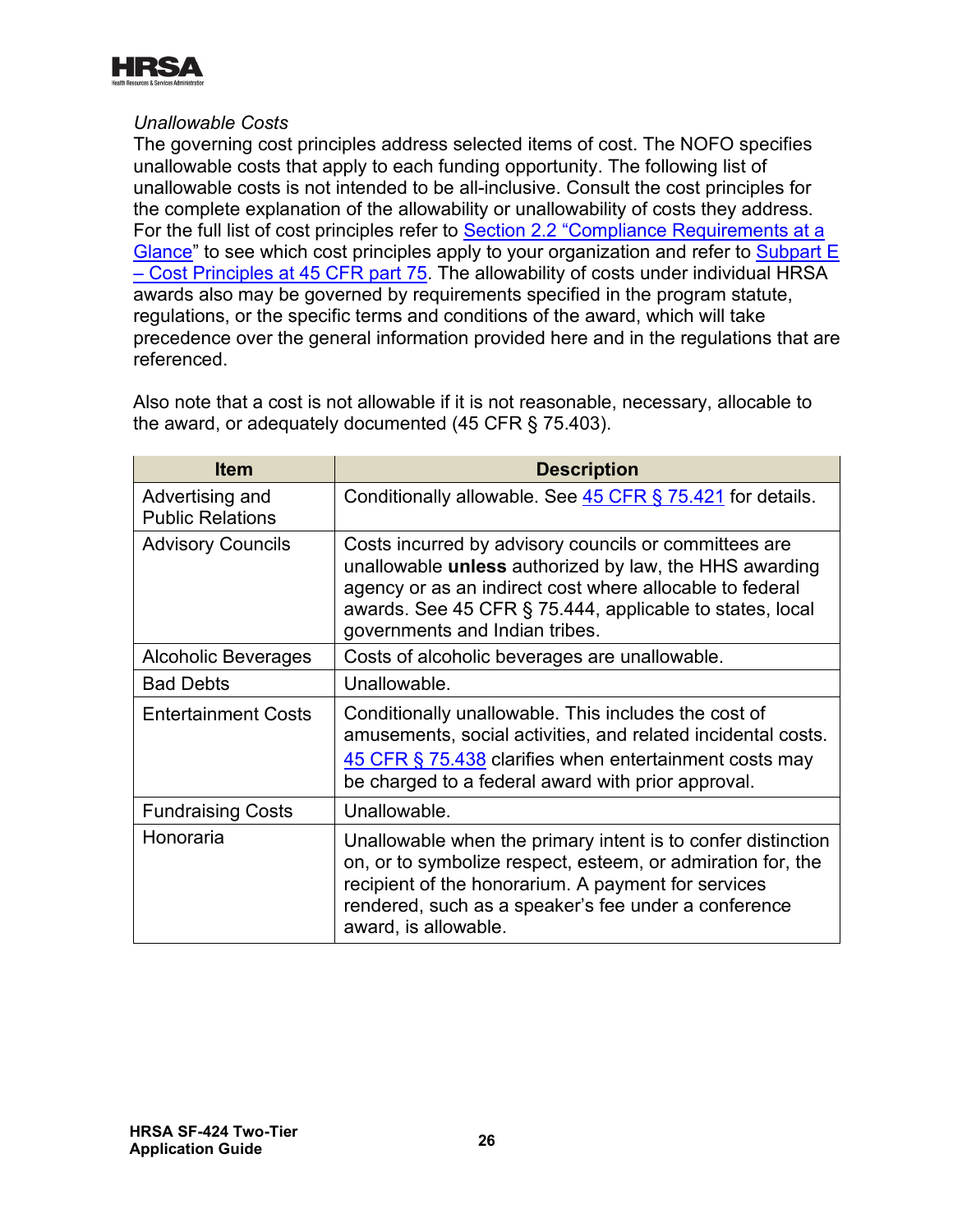

| <b>Item</b>                                     | <b>Description</b>                                                                                                                                                                                                                                                                                                                                                                                                                                                                                                                                                                                                                                                                                                                       |  |  |
|-------------------------------------------------|------------------------------------------------------------------------------------------------------------------------------------------------------------------------------------------------------------------------------------------------------------------------------------------------------------------------------------------------------------------------------------------------------------------------------------------------------------------------------------------------------------------------------------------------------------------------------------------------------------------------------------------------------------------------------------------------------------------------------------------|--|--|
| Invention, Patent, or<br><b>Licensing Costs</b> | Unallowable as a direct cost unless specifically authorized<br>in the NOA. May be allowable as indirect costs provided<br>they are authorized under applicable cost principles and<br>are included in the negotiation of indirect cost rates. Such<br>costs include licensing or option fees, attorney's fees for<br>preparing or submitting patent applications, and fees paid<br>to the U.S. Patent and Trademark Office for patent<br>application, patent maintenance, or recordation of patent-<br>related information.                                                                                                                                                                                                              |  |  |
| Lobbying                                        | Generally unallowable, including costs of lobbying<br>activities to influence the introduction, enactment, or<br>modification of legislation by the U.S. Congress or a state<br>legislature. Under certain circumstances, as provided in<br>the applicable cost principles, costs associated with<br>activities that might otherwise be considered "lobbying"<br>that are directly related to the performance of a grant or<br>cooperative agreement may be allowable. The recipient<br>should obtain an advance understanding with the GMS if it<br>intends to engage in these activities. See "Restriction on<br>Lobbying" below and at 45 CFR § 75.450 for additional<br>descriptions and examples of prohibited activities.          |  |  |
| <b>Meals</b>                                    | Generally unallowable except for the following:<br>Subjects and patients under study.<br>Where specifically approved as part of the project or<br>$\bullet$<br>program activity, e.g., in programs providing<br>children's services.<br>When an organization customarily provides meals to<br>employees working beyond the normal workday, as a<br>part of a formal compensation arrangement.<br>As part of a per diem or subsistence allowance<br>provided in conjunction with allowable travel.<br>Under a conference award, when meals are a<br>necessary and integral part of a conference, provided<br>that meal costs are not duplicated in participants' per<br>diem or subsistence allowances.<br>Guest meals are not allowable. |  |  |
| <b>Pre-award Costs</b>                          | Costs incurred before the effective date of the sponsored                                                                                                                                                                                                                                                                                                                                                                                                                                                                                                                                                                                                                                                                                |  |  |
|                                                 | agreement, whether or not they would have been<br>allowable thereunder if incurred after such date, are                                                                                                                                                                                                                                                                                                                                                                                                                                                                                                                                                                                                                                  |  |  |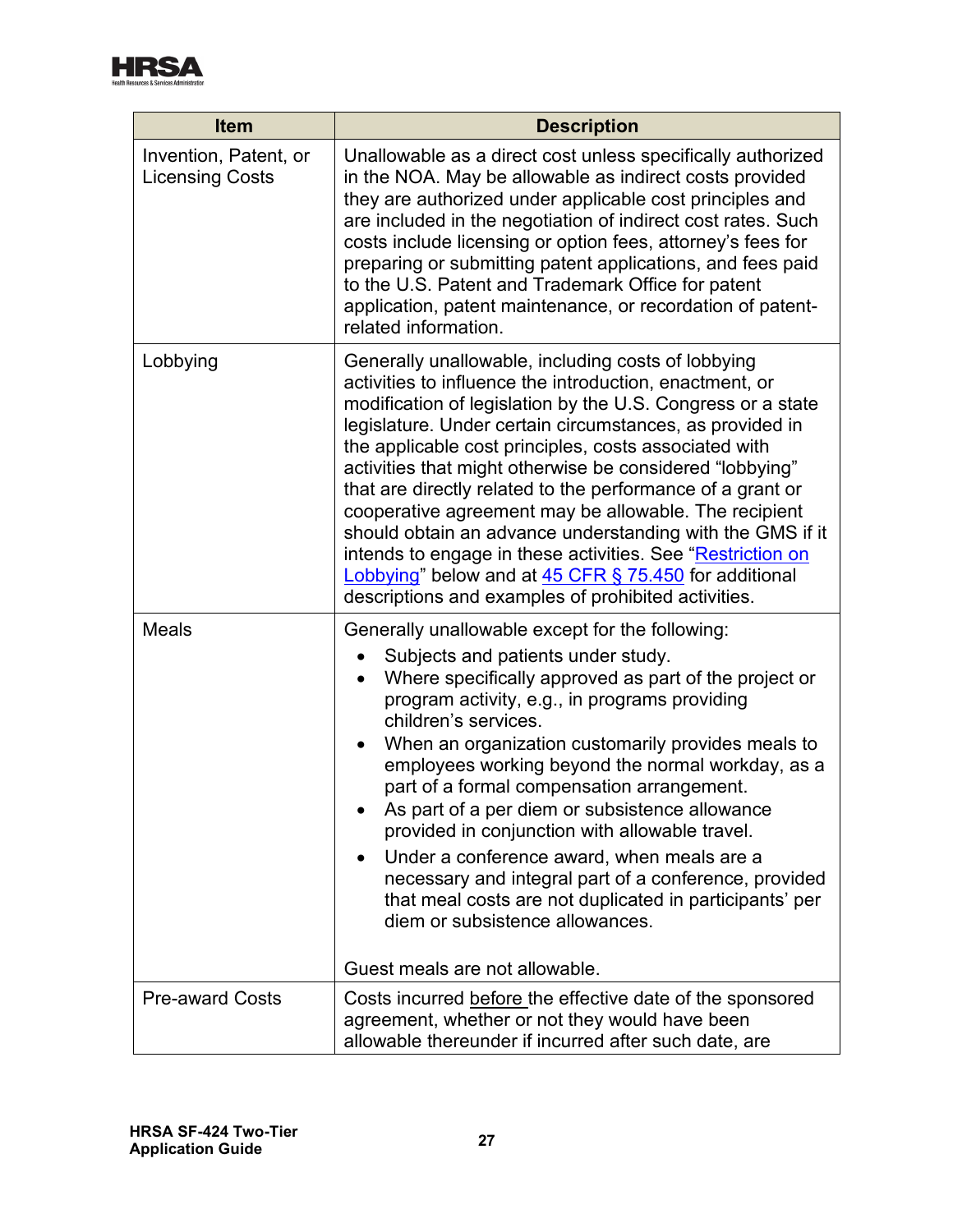

| <b>Item</b>                        | <b>Description</b>                                                                                                                                                                                                                                                                                                                                 |
|------------------------------------|----------------------------------------------------------------------------------------------------------------------------------------------------------------------------------------------------------------------------------------------------------------------------------------------------------------------------------------------------|
|                                    | unallowable unless approved by HRSA or authorized<br>under expanded authority.                                                                                                                                                                                                                                                                     |
|                                    | Where authorized by HRSA as an expanded authority, a<br>recipient may, at its own risk and without HRSA prior<br>approval, incur obligations and expenditures to cover costs<br>up to (and including) 90 calendar days before the<br>beginning date of the initial budget period of a new or<br>competing continuation award if such costs         |
|                                    | are necessary to conduct the project or program, and<br>would be allowable under the grant or cooperative<br>agreement, if awarded.                                                                                                                                                                                                                |
|                                    | However, even if authorized as an expanded authority, if a<br>specific expenditure would otherwise require prior<br>approval, the cost or activity must meet the same tests of<br>allowability as if incurred after award.                                                                                                                         |
|                                    | If not authorized as part of expanded authorities, the<br>applicant/recipient must seek HRSA prior approval before<br>incurring pre-award costs. HRSA prior approval is required<br>for any costs to be incurred more than 90 calendar days<br>before the beginning date of the initial budget period of a<br>new or competing continuation award. |
| <b>Promotional Items</b><br>(SWAG) | Promotional items and memorabilia (e.g., pencils, cups, t-<br>shirts, cookbooks, bags), gifts, and souvenirs designed to<br>promote the recipient's organization are unallowable as<br>advertising/public relations costs.                                                                                                                         |

Finally, even if a cost is not included on the above list, if there is not adequate documentation of particular costs, such as vouchers, invoices, timekeeping records, etc. with enough detail to determine if the cost is allowable, then the organization's annual audit might reflect that the costs cannot be charged to the HRSA award and a refund will be necessary if the costs remain undocumented.

<span id="page-30-0"></span>**Funding Restrictions:** If the NOFO notes that the program is subject to the General Provisions of P.L. 116-260, the following statutory mandates are in effect and organizations should ensure that they have policies and procedures in place, and effective financial management practices, to avoid expending any HRSA funds on prohibited activities. Your organization must comply with all legal requirements and restrictions applicable to the receipt of federal funding including statutory restrictions on use of funds for lobbying, executive salaries, gun control, abortion, etc. Like all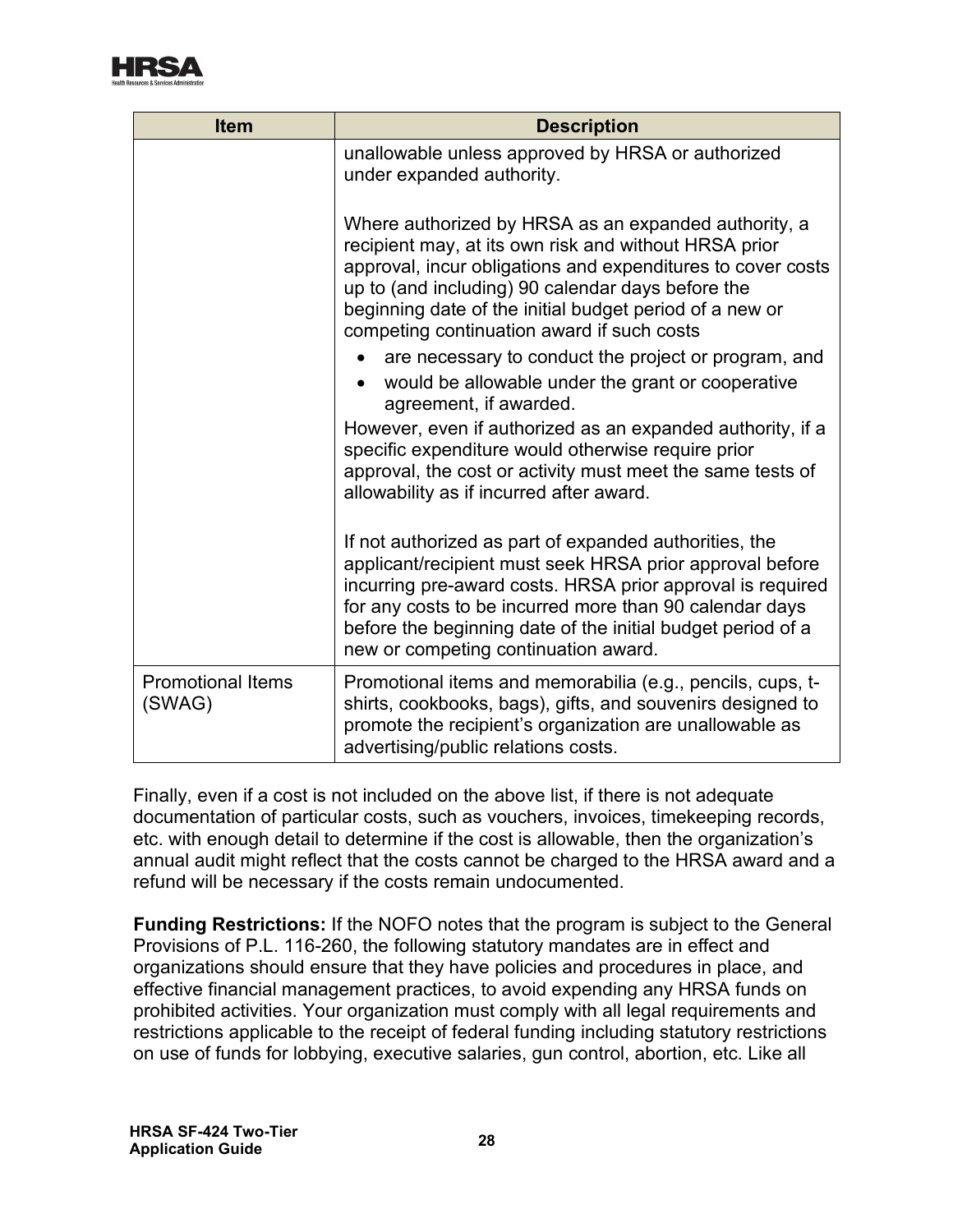

other applicable award requirements, the effectiveness of these policies, procedures and controls is subject to audit.

# **Division H, Title II**

- 1. Salary Limitation (Section 202)
- 2. Gun Control (Section 210)

# **Division H, Title V**

- 3. Anti-Lobbying (Section 503)
- 4. Acknowledgment of Federal Funding (Section 505)
- 5. Restriction on Abortions (Section 506)
- 6. Exceptions to Restriction on Abortions (Section 507)
- 7. Ban on Funding Human Embryo Research (Section 508)
- 8. Limit on Use of Funds for Promotion of Legalization of Controlled Substances (Section 509)
- 9. Restriction on Pornography on Computer Networks (Section 520)
- 10.Restriction on Funding ACORN (Section 521)
- 11.Restriction on Distribution of Sterile Needles (Section 527)

# **Division E, Title VII of P.L. 116-260**

12.Confidentiality Agreements (Section 742)

# **Details:**

# **Division H, Title II**

1. Salary Limitation (Section 202)

"None of the funds appropriated in this title shall be used to pay the salary of an individual, through a grant or other extramural mechanism, at a rate in excess of Executive Level II."

The Executive Level II salary increased to \$199,300 effective January 2021.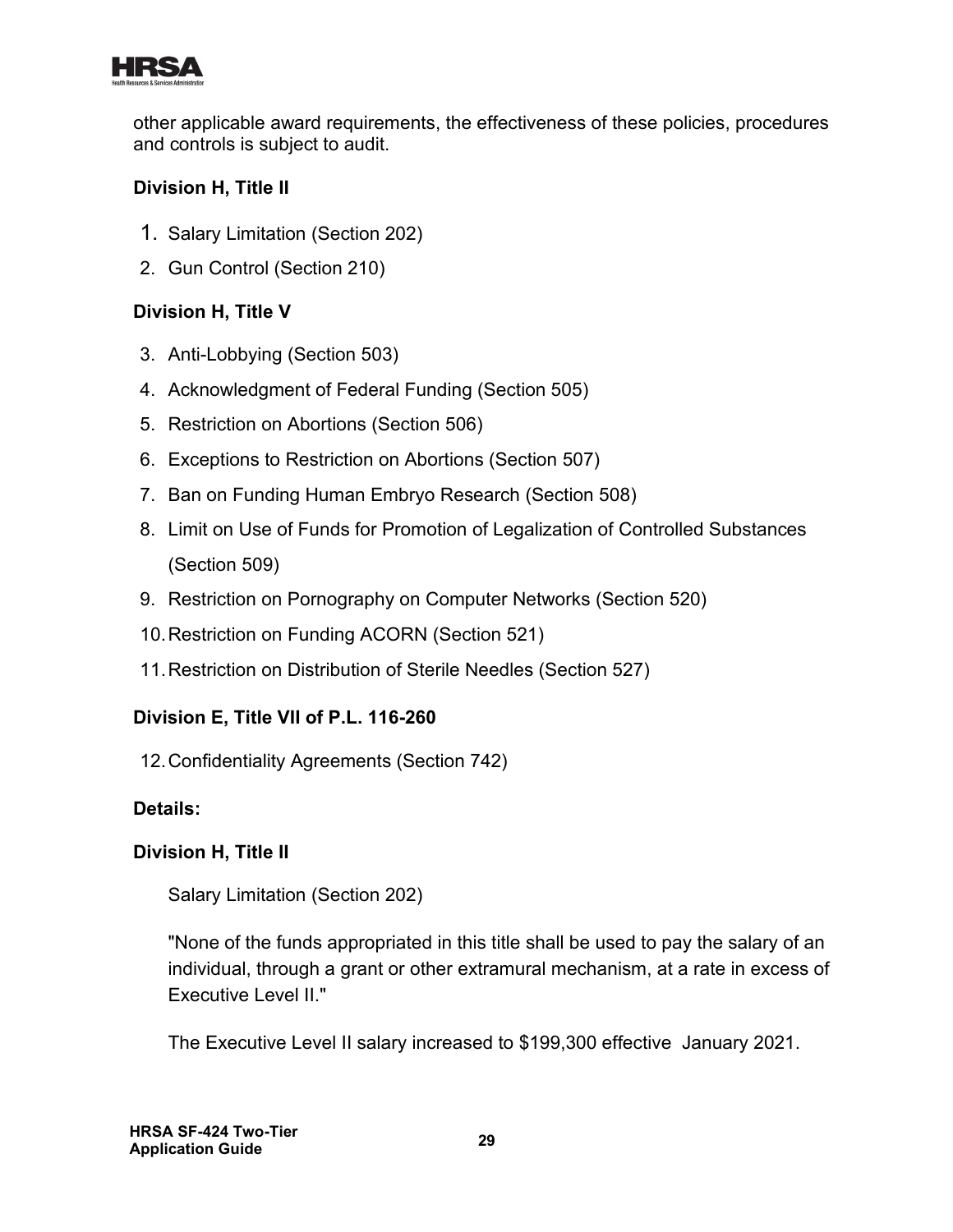

This amount reflects an individual's base salary exclusive of fringe and any income that an individual may be permitted to earn outside of the duties to the applicant organization. This salary limitation also applies to subawards/subcontracts under an HRSA grant or cooperative agreement.

2. Gun Control (Section 210)

"None of the funds made available in this title may be used, in whole or in part, to advocate or promote gun control."

#### **Division H, Title V**

3. Anti-Lobbying (Section 503)

"(a) No part of any appropriation contained in this Act or transferred pursuant to section 4002 of Public Law 111–148 shall be used, other than for normal and recognized executive legislative relationships, for publicity or propaganda purposes, for the preparation, distribution, or use of any kit, pamphlet, booklet, publication, electronic communication, radio, television, or video presentation designed to support or defeat the enactment of legislation before the Congress or any State or local legislature or legislative body, except in presentation to the Congress or any State or local legislature itself, or designed to support or defeat any proposed or pending regulation, administrative action, or order issued by the executive branch of any State or local government, except in presentation to the executive branch of any State or local government itself.

(b) No part of any appropriation contained in this Act or transferred pursuant to section 4002 of Public Law 111–148 shall be used to pay the salary or expenses of any grant or contract recipient, or agent acting for such recipient, related to any activity designed to influence the enactment of legislation, appropriations, regulation, administrative action, or Executive order proposed or pending before the Congress or any State government, State legislature or local legislature or legislative body, other than for normal and recognized executive-legislative relationships or participation by an agency or officer of a State, local or tribal government in policymaking and administrative processes within the executive branch of that government.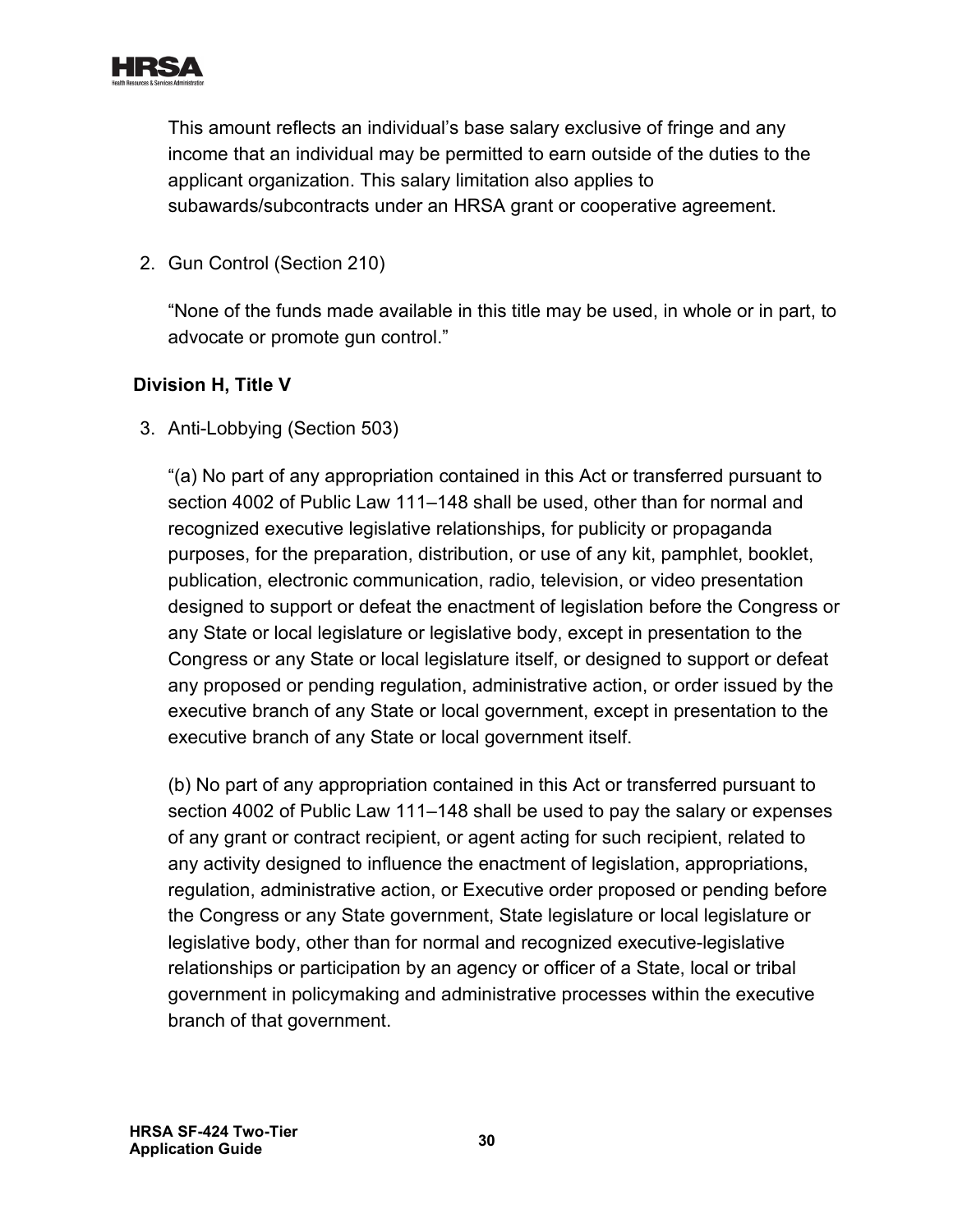

(c) The prohibitions in subsections (a) and (b) shall include any activity to advocate or promote any proposed, pending or future Federal, State or local tax increase, or any proposed, pending, or future requirement or restriction on any legal consumer product, including its sale or marketing, including but not limited to the advocacy or promotion of gun control."

4. Acknowledgment of Federal Funding (Section 505)

"When issuing statements, press releases, requests for proposals, bid solicitations and other documents describing projects or programs funded in whole or in part with Federal money, all grantees receiving Federal funds included in this Act, including but not limited to State and local governments and recipients of Federal research grants, shall clearly state – (1) the percentage of the total costs of the program or project which will be financed with Federal money; (2) the dollar amount of Federal funds for the project or program; and (3) percentage and dollar amount of the total costs of the project or program that will be financed by non-governmental sources."

5. Restriction on Abortions (Section 506)

"(a) None of the funds appropriated in this Act, and none of the funds in any trust fund to which funds are appropriated in this Act, shall be expended for any abortion.

(b) None of the funds appropriated in this Act, and none of the funds in any trust fund to which funds are appropriated in this Act, shall be expended for health benefits coverage that includes coverage of abortion.

(c) The term ''health benefits coverage'' means the package of services covered by a managed care provider or organization pursuant to a contract or other arrangement."

6. Exceptions to Restriction on Abortions (Section 507)

"(a) The limitations established in the preceding section shall not apply to an abortion  $-$  (1) if the pregnancy is the result of an act of rape or incest; or (2) in the case where a woman suffers from a physical disorder, physical injury, or physical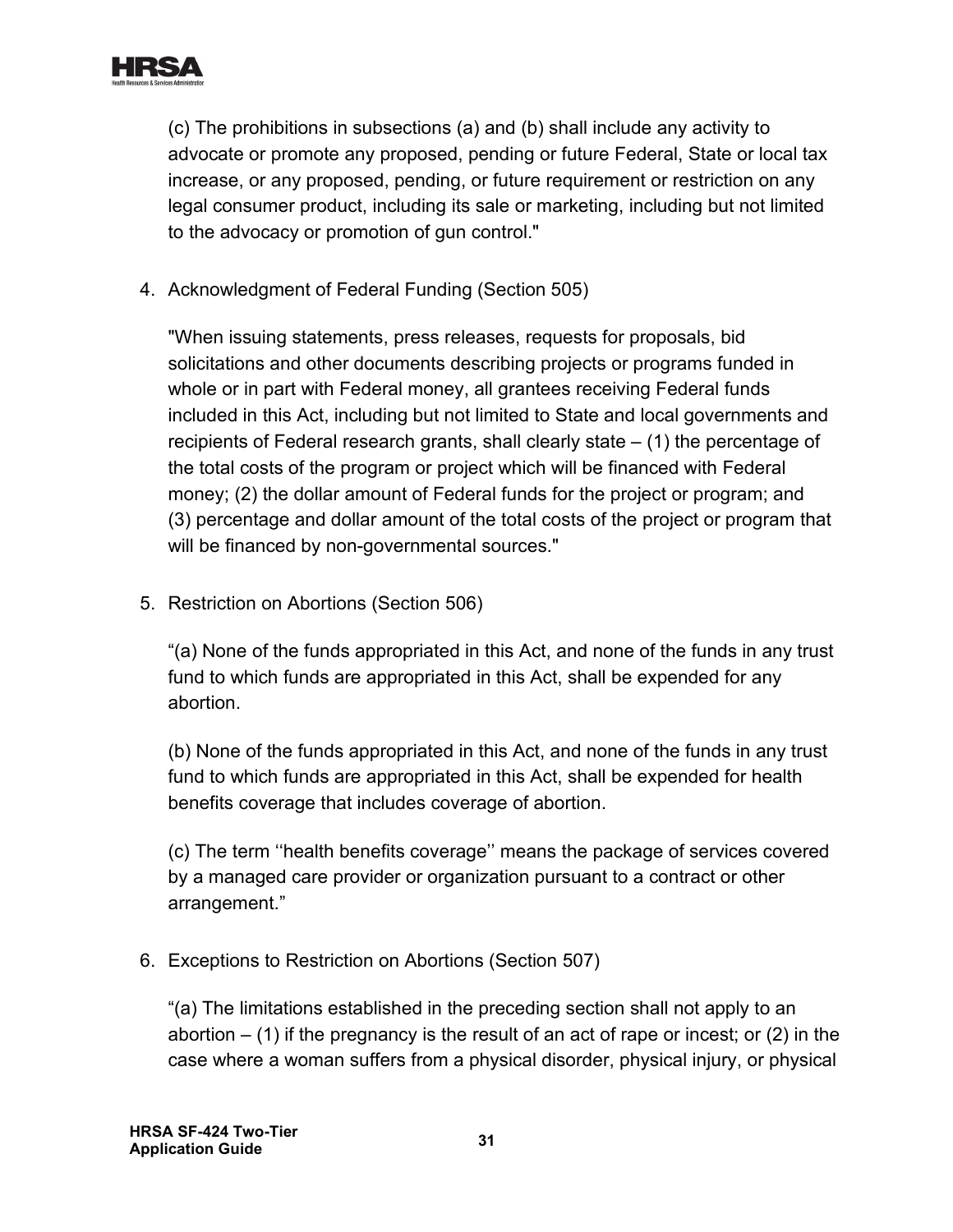

illness, including a life-endangering physical condition caused by or arising from the pregnancy itself, that would, as certified by a physician, place the woman in danger of death unless an abortion is performed.

(b) Nothing in the preceding section shall be construed as prohibiting the expenditure by a State, locality, entity, or private person of State, local, or private funds (other than a State's or locality's contribution of Medicaid matching funds).

(c) Nothing in the preceding section shall be construed as restricting the ability of any managed care provider from offering abortion coverage or the ability of a State or locality to contract separately with such a provider for such coverage with State funds (other than a State's or locality's contribution of Medicaid matching funds).

(d)(1) None of the funds made available in this Act may be made available to a Federal agency or program, or to a State or local government, if such agency, program, or government subjects any institutional or individual health care entity to discrimination on the basis that the health care entity does not provide, pay for, provide coverage of, or refer for abortions.

(d)(2) In this subsection, the term ''health care entity'' includes an individual physician or other health care professional, a hospital, a provider-sponsored organization, a health maintenance organization, a health insurance plan, or any other kind of health care facility, organization, or plan."

7. Ban on Funding of Human Embryo Research (Section 508)

"(a) None of the funds made available in this Act may be used for  $-$  (1) the creation of a human embryo or embryos for research purposes; or (2) research in which a human embryo or embryos are destroyed, discarded, or knowingly subjected to risk of injury or death greater than that allowed for research on fetuses in utero under 45 CFR 46.204(b) and section 498(b) of the Public Health Service Act (42 U.S.C. 289g(b)).

(b) For purposes of this section, the term ''human embryo or embryos'' includes any organism, not protected as a human subject under 45 CFR 46 as of the date of the enactment of this Act, that is derived by fertilization, parthenogenesis,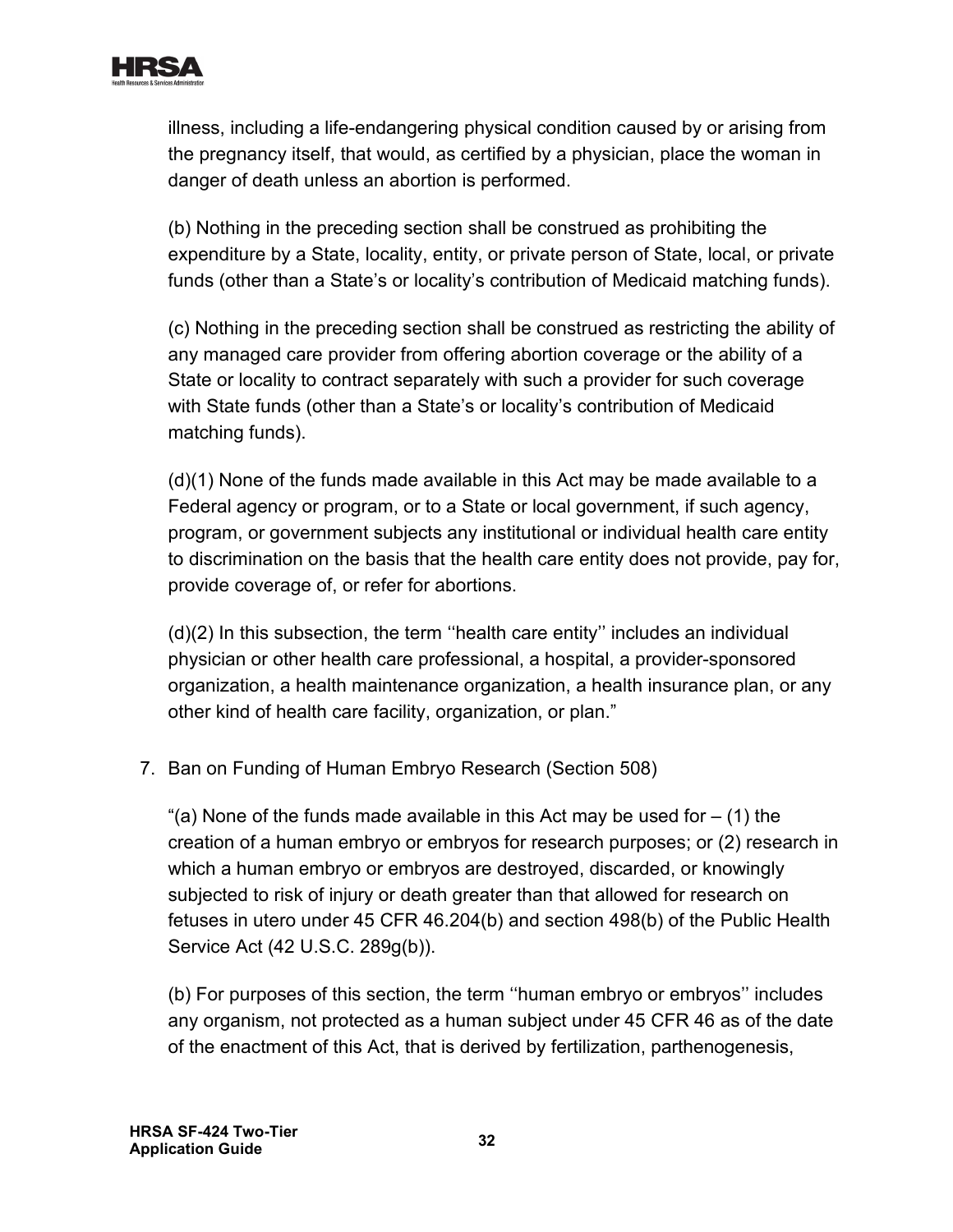

cloning, or any other means from one or more human gametes or human diploid cells.

8. Limitation on Use of Funds for Promotion of Legalization of Controlled Substances (Section 509)

"(a) None of the funds made available in this Act may be used for any activity that promotes the legalization of any drug or other substance included in schedule I of the schedules of controlled substances established under section 202 of the Controlled Substances Act except for normal and recognized executivecongressional communications.

(b)The limitation in subsection (a) shall not apply when there is significant medical evidence of a therapeutic advantage to the use of such drug or other substance or that federally sponsored clinical trials are being conducted to determine therapeutic advantage."

9. Restriction of Pornography on Computer Networks (Section 520)

"(a) None of the funds made available in this Act may be used to maintain or establish a computer network unless such network blocks the viewing, downloading, and exchanging of pornography.

(b) Nothing in subsection (a) shall limit the use of funds necessary for any Federal, State, tribal, or local law enforcement agency or any other entity carrying out criminal investigations, prosecution, or adjudication activities."

10.Restrictions on Funding ACORN (Section 521)

"None of the funds made available under this or any other Act, or any prior Appropriations Act, may be provided to the Association of Community Organizations for Reform Now (ACORN), or any of its affiliates, subsidiaries, allied organizations, or successors."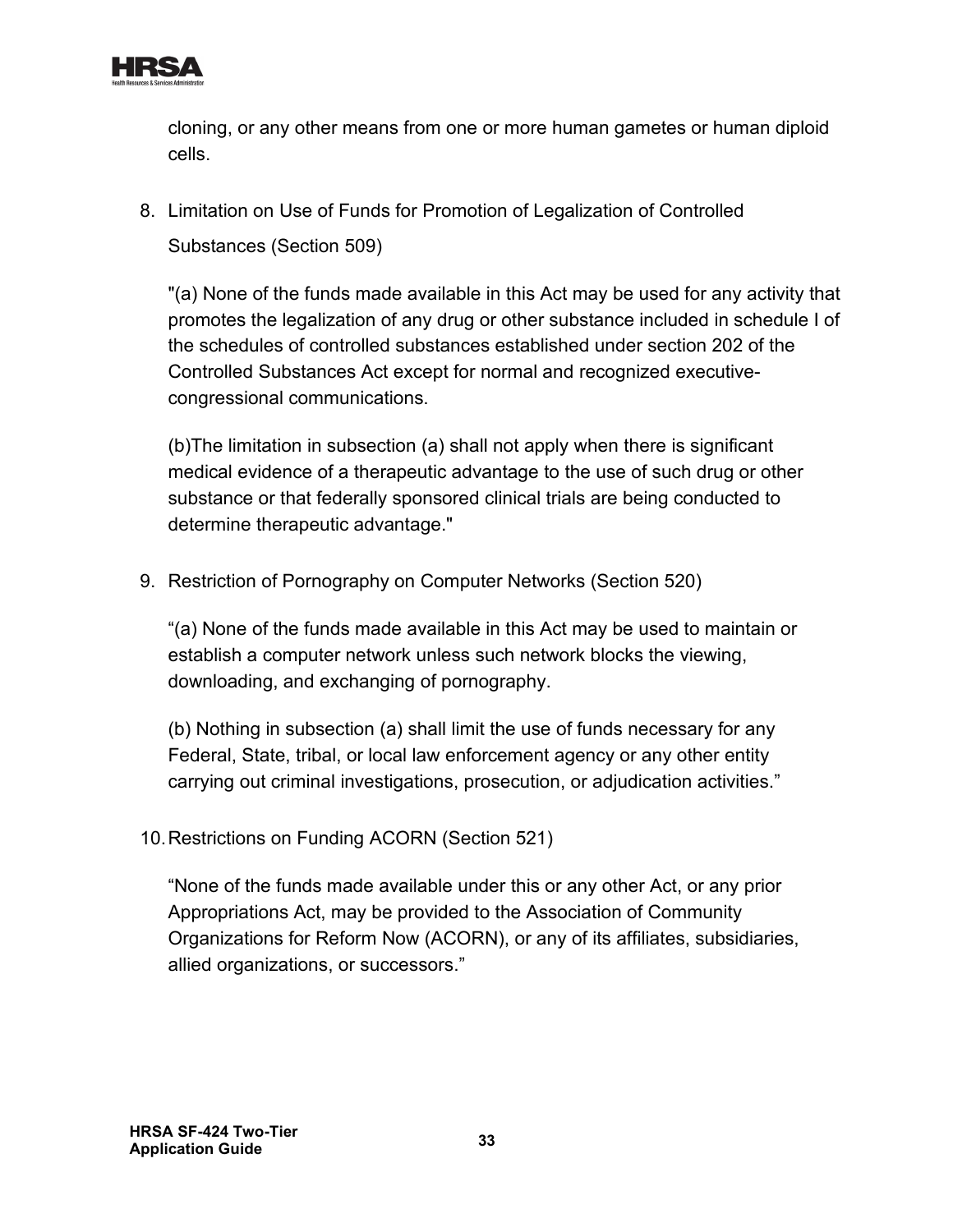

11.Restriction on Distribution of Sterile Needles (Section 527)

"Notwithstanding any other provision of this Act, no funds appropriated in this Act shall be used to purchase sterile needles or syringes for the hypodermic injection of any illegal drug: Provided, That such limitation does not apply to the use of funds for elements of a program other than making such purchases if the relevant State or local health department, in consultation with the Centers for Disease Control and Prevention, determines that the State or local jurisdiction, as applicable, is experiencing, or is at risk for, a significant increase in hepatitis infections or an HIV outbreak due to injection drug use, and such program is operating in accordance with State and local law."

#### **Division E, Title VII of P.L. 116-260**

12.Confidentiality Agreements (Section 742)

(a) None of the funds appropriated or otherwise made available by this or any other Act may be available for a contract, grant, or cooperative agreement with an entity that requires employees or contractors of such entity seeking to report fraud, waste, or abuse to sign internal confidentiality agreements or statements prohibiting or otherwise restricting such employees or contractors from lawfully reporting such waste, fraud, or abuse to a designated investigative or law enforcement representative of a Federal department or agency authorized to receive such information.

(b) The limitation in subsection (a) shall not contravene requirements applicable to Standard Form 312, Form 4414, or any other form issued by a Federal department or agency governing the nondisclosure of classified information.

#### *v. Budget Narrative*

Provide a budget narrative that explains the amounts requested for each line of the budget in Section B. 6. Object Class Categories. The budget narrative should specifically describe how each item will support the achievement of proposed objectives. Be very careful about showing how each item in the "other" category is justified. For subsequent budget years, the narrative should highlight the changes from year 1 or clearly indicate that there are no substantive budget changes during the period of performance. Do NOT use the budget narrative to expand the project narrative.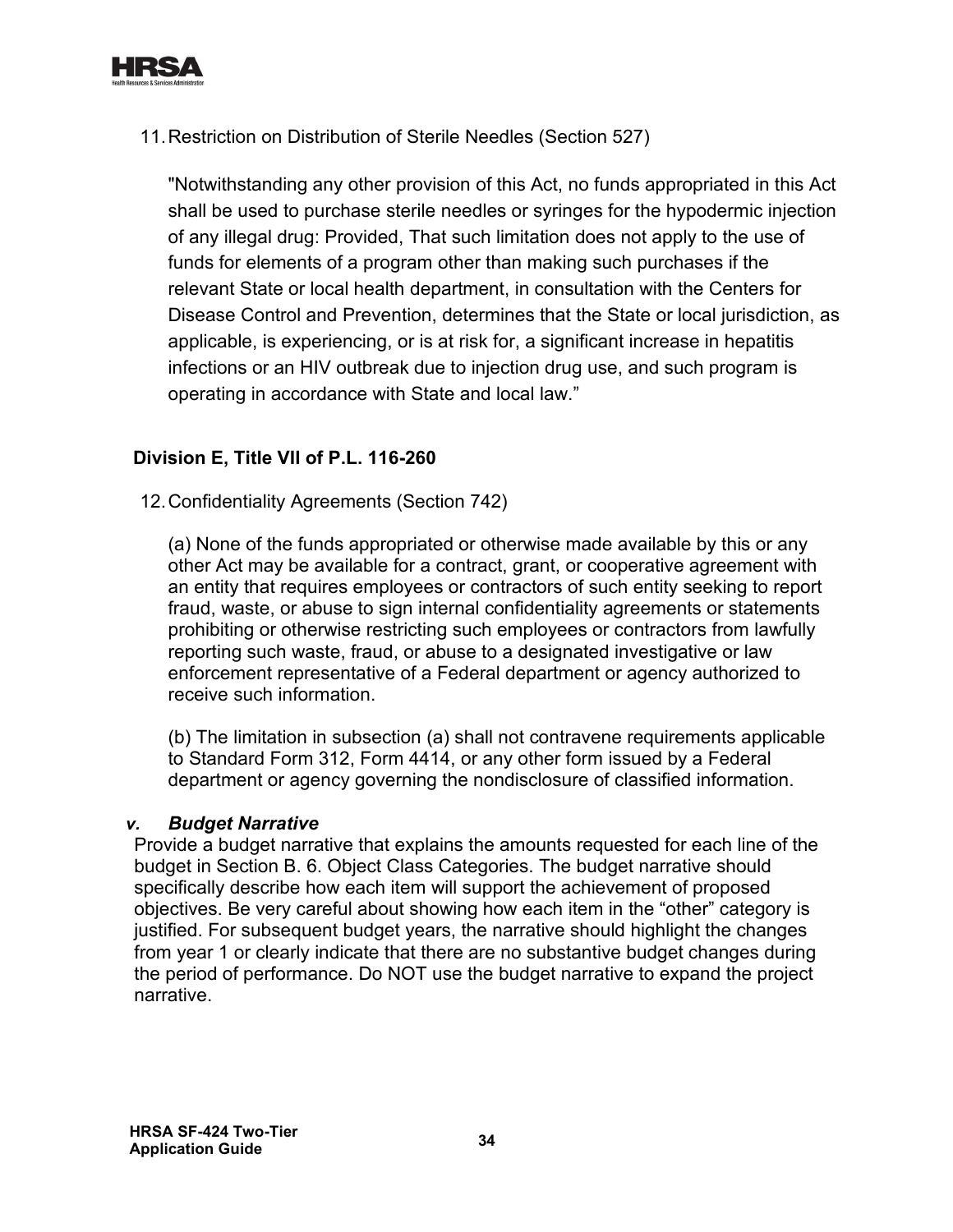

#### **Budget for Multi-Year Award (periods of performance vary, maximum of 5 years)**

NOFOs invite applications for periods of performance of 1 to up to 5 years. Generally, awards, on a competitive basis, will be for a 1-year budget period; although the period of performance may be up to 5 years. Submission and HRSA approval of the progress report(s) and any other required submission or reports is the basis for the budget period renewal and release of subsequent year funds. Funding beyond the 1-year budget period but within the multi-year period of performance is subject to availability of funds, satisfactory progress of the recipient, and a determination that continued funding would be in the best interest of the Federal Government.

In addition to requirements included in the program-specific NOFO, include the following in the Budget Narrative:

See the <u>Personnel Justification Table</u> in the Budget section. *Personnel Costs:* Explain personnel costs by listing each staff member who will be supported from funds, name (if possible), position title, percentage of full-time equivalency, and annual salary. If the NOFO notes that the program is subject to the General Provisions of P.L. 116-260, the following applies: Award funds may not be used to pay the salary of an individual at a rate in excess of Executive Level II or \$199,300. An individual's base salary, per se, is NOT constrained by the statutory provision for a limitation of salary. The rate limitation simply limits the amount that may be awarded and charged to HRSA grants and cooperative agreements. Provide an individual's actual base salary if it exceeds the cap.

*Fringe Benefits:* List the components that comprise the fringe benefit rate, for example health insurance, taxes, unemployment insurance, life insurance, retirement plans, and tuition reimbursement. The fringe benefits should be directly proportional to that portion of personnel costs that are allocated for the project. If the NOFO notes that the program is subject to the General Provisions of P.L. 116-260, the following applies: If an individual's base salary exceeds the statutory salary cap (i.e.,\$199,300), adjust fringe proportionally.

*Travel:* List travel costs according to local and long distance travel. For local travel, outline the mileage rate, number of miles, reason for travel and staff member/consumers completing the travel. The budget should also reflect the travel expenses (e.g., airfare, lodging, parking, per diem, etc.) for each person and trip associated with participating in meetings and other proposed trainings or workshops. Name the traveler(s) if possible, describe the purpose of the travel, provide number of trips involved, the destinations, and the number of individuals for whom funds are requested.

*Equipment:* List equipment costs and provide justification for the need of the equipment to carry out the program's goals. Extensive justification and a detailed status of current equipment must be provided when requesting funds for the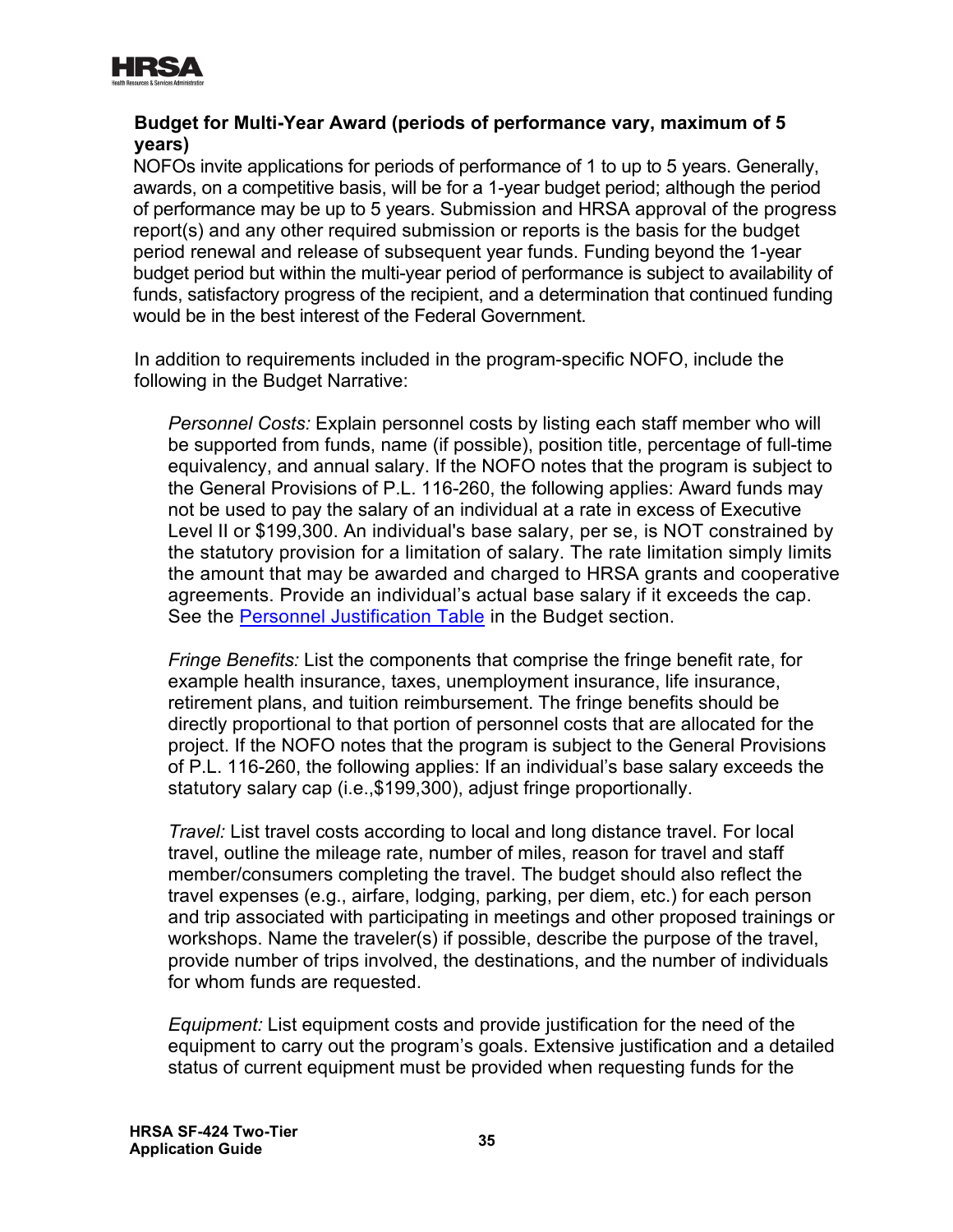

purchase of items that meet the definition of equipment (a unit cost of \$5,000 or more and a useful life of 1 or more years). For example, large items of medical equipment.

*Supplies:* List the items that the project will use to implement the proposed project. Separate items into three categories: office supplies (e.g., paper, pencils), medical supplies (e.g., syringes, blood tubes, gloves), and educational supplies (e.g., brochures, videos). Items must be listed separately.

Per 45 CFR § 75.321, property will be classified as supplies if the acquisition cost is under \$5,000. Note that items such as laptops, tablets, and desktop computers are classified as a supply if the value is under the \$5,000 equipment threshold.

*Contractual/Subawards/Consortium/Consultant:* Provide a clear explanation as to the purpose of each contract/subaward, how the costs were estimated, and the specific contract/subaward deliverables. You should not provide line item details on proposed contracts, rather you should provide the basis for your cost estimate for the contract. You are responsible for ensuring that your organization or institution has in place an established and adequate procurement system with fully developed written procedures for awarding and monitoring all contracts/subawards. Recipients must notify potential subrecipients that entities receiving subawards must be registered in SAM and provide the recipient with their DUNS number (see [2 CFR part 25\)](https://www.ecfr.gov/cgi-bin/text-idx?SID=3185b80603454d8e67461ea19aa8a59b&mc=true&node=pt2.1.25&rgn=div5). For consultant services, list the total costs for all consultant services. In the budget narrative, identify each consultant, the services he/she will perform, total number of days, travel costs, and total estimated costs.

For subawards to entities that will help carry out the work of the award, you should decribe how you will monitor their work to ensure the funds are being properly used.

Per the Suspension and Debarment rules in the Uniform Administrative Requirements, as implemented by HRSA under 45 CFR § 75.213, non-federal entities and contractors are subject to the non-procurement debarment and suspension regulations implementing Executive Orders 12549 and 12689, 2 CFR parts 180 and 376. These regulations restrict awards, subawards and contracts with certain parties that are debarred, suspended or otherwise excluded from or ineligible for participation in federal assistance programs or activities.

*Alterations and Renovations:* If allowable, list total funds requested for Alterations & Renovations. In the budget justification, itemize, by category and justify the costs of alterations and renovations including repairs, painting, removal or installation of partitions, shielding, or air conditioning. Where applicable, provide the square footage and costs.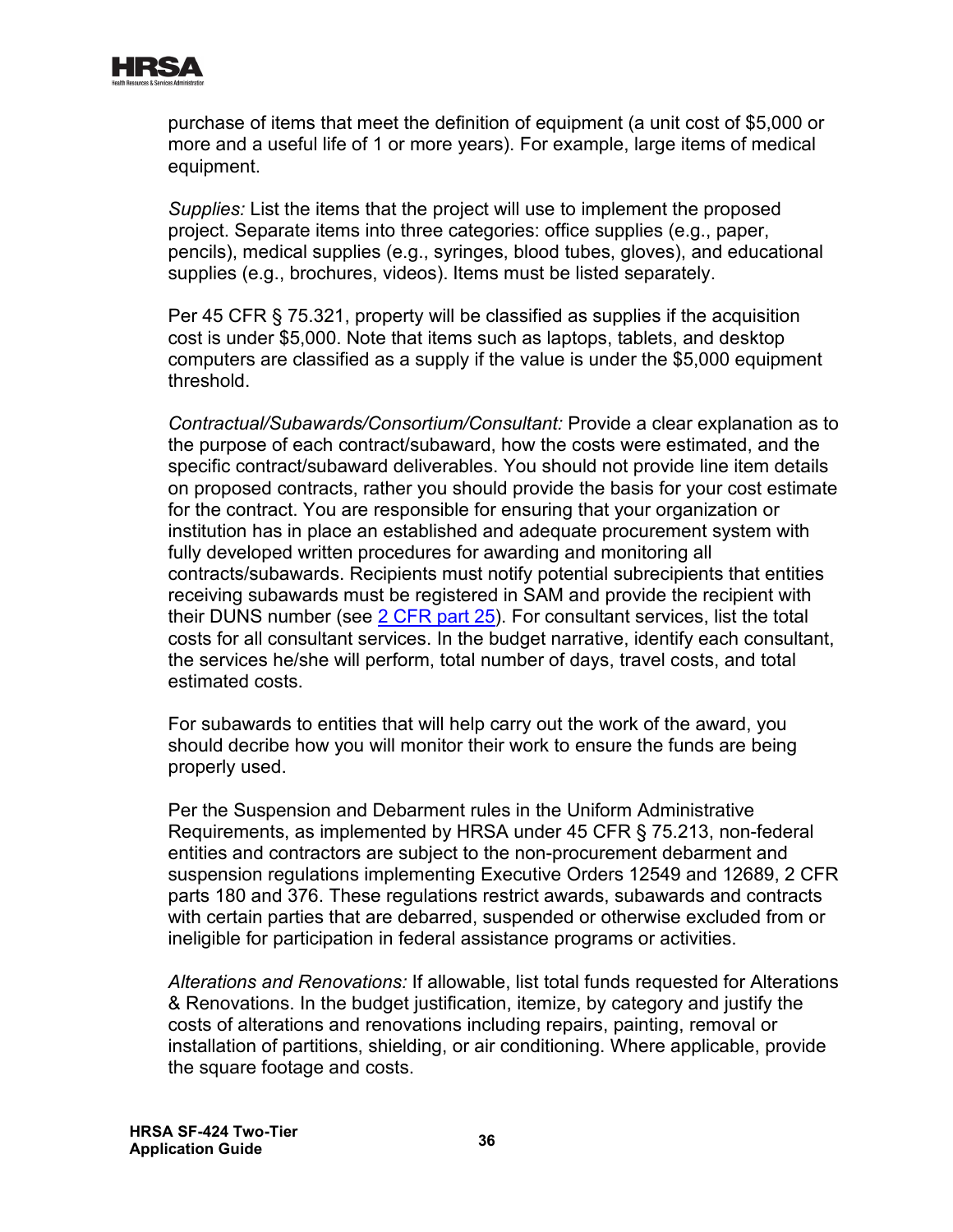

*Other:* Include all costs that do not fit into any other category and provide an explanation of each cost in this category (e.g., EHR provider licenses, audit, legal counsel). In some cases, rent, utilities, and insurance fall under this category if they are not included in an approved indirect cost rate.

You may include the cost of access accommodations as part of your project's budget, including sign interpreters, plain language and health literacy print materials in alternate formats (including Braille, large print, etc.); and linguistic competence modifications (e.g., translation or interpretation services.

*Indirect Costs:* Indirect costs are those costs incurred for common or joint objectives which cannot be readily and specifically identified with a particular project or program but are necessary to the operations of the organization, e.g., the cost of operating and maintaining facilities, depreciation, and administrative salaries. For some institutions, the term "facilities and administration" (F&A) is used to denote indirect costs. If your organization does not have an indirect cost rate, you may wish to obtain one through HHS's Cost Allocation Services (CAS) (formerly the Division of Cost Allocation (DCA)). Visit [CAS's website](https://rates.psc.gov/) to learn more about rate agreements, the process for applying for them, and the regional offices which negotiate them. If indirect costs are included in the budget, attach a copy of the indirect cost rate agreement. If the indirect cost rate agreement is required per the NOFO, it will not count toward the page limit. Any non-federal entity that has never received a negotiated indirect cost rate, (except a governmental department or agency unit that receives more than \$35 million in direct federal funding) may elect to charge a de minimis rate of 10 percent of modified total direct costs (MTDC) which may be used indefinitely. If chosen, this methodology once elected must be used consistently for all federal awards until such time as a non-federal entity chooses to negotiate for a rate, which the nonfederal entity may apply to do at any time.

\*Clarifications below codified by HHS and added to [45 CFR § 75.414,](https://www.ecfr.gov/cgi-bin/retrieveECFR?gp=1&SID=4d52364ec83fab994c665943dadf9cf7&ty=HTML&h=L&r=PART&n=pt45.1.75) effective on January 11, 2017:

# **§ 75.414 Indirect (F&A) costs.**

\* \* \* \* \*  $(c)(1)$ 

(i) Indirect costs on training grants are limited to a fixed rate of eight percent of MTDC exclusive of tuition and related fees, direct expenditures for equipment, and subawards in excess of \$25,000;

(ii) Indirect costs on grants awarded to foreign organizations and foreign public entities and performed fully outside of the territorial limits of the U.S. may be paid to support the costs of compliance with federal requirements at a fixed rate of eight percent of MTDC exclusive of tuition and related fees, direct expenditures for equipment, and subawards in excess of \$25,000; and,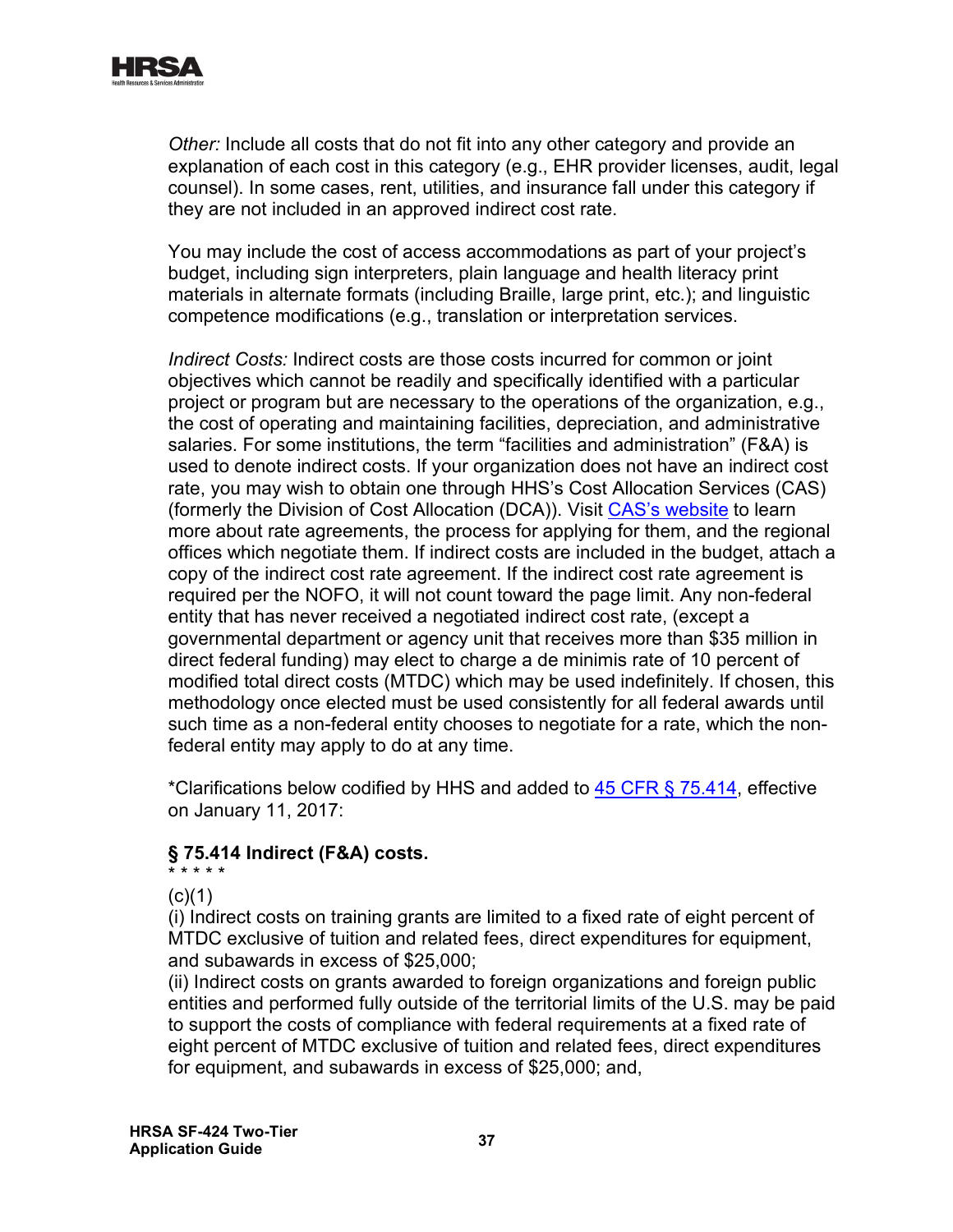

(iii) Negotiated indirect costs may be paid to the American University, Beirut, and the World Health Organization.

\* \* \* \* \*

(f) In addition to the procedures outlined in the appendices in paragraph (e) of this section, any non-federal entity that has never received a negotiated indirect cost rate, except for those non-federal entities described in paragraphs (c)(1)(i) and (ii) and section (D)(1)(b) of appendix VII to this part, may elect to charge a de minimis rate of 10 percent of modified total direct costs (MTDC) which may be used indefinitely. As described in § 75.403, costs must be consistently charged as either indirect or direct costs, but may not be double charged or inconsistently charged as both. If chosen, this methodology once elected must be used consistently for all federal awards until such time as a non-federal entity chooses to negotiate for a rate, which the non-federal entity may apply to do at any time. \* \* \*

#### *vi. Staffing Plan and Personnel Requirements*

You must present a staffing plan and provide a justification for the plan that includes education and experience qualifications and rationale for the amount of time being requested for each staff position. Position descriptions that include the roles, responsibilities, and qualifications of proposed project staff must be included in the Attachment *specified in the NOFO*. Biographical sketches for any key employed personnel that will be assigned to work on the proposed project must be included in the Attachment *specified in the NOFO*. When applicable, biographical sketches should include training, language fluency and experience working with the cultural and linguistically diverse populations that are served by your programs. Finally, you should describe your method for ensuring that only actual work performed will be charged to the award and how that method meets federal cost principle requirements under § 75.430 Compensation—personal services.

#### *vii. Assurances*

If research involving human subjects is anticipated, you must meet the requirements of the HHS regulations to protect human subjects from research risks as specified in the Code of Federal Regulations, [Title 45 – Public Welfare, part 46 – Protection of](http://www.hhs.gov/ohrp/humansubjects/guidance/45cfr46.html)  [Human Subjects](http://www.hhs.gov/ohrp/humansubjects/guidance/45cfr46.html) (45 CFR part 46), available online.

If research involving human subjects is anticipated, you must hold a Federal Wide Assurance (FWA) of compliance from the [Office of Human Research Protections](https://www.hhs.gov/ohrp/regulations-and-policy/index.html)  [\(OHRP\)](https://www.hhs.gov/ohrp/regulations-and-policy/index.html) before award. You must provide your Human Subject Assurance Number (from the FWA) in the application; if you do not have an assurance, you must indicate in the application that you will obtain one from OHRP before award.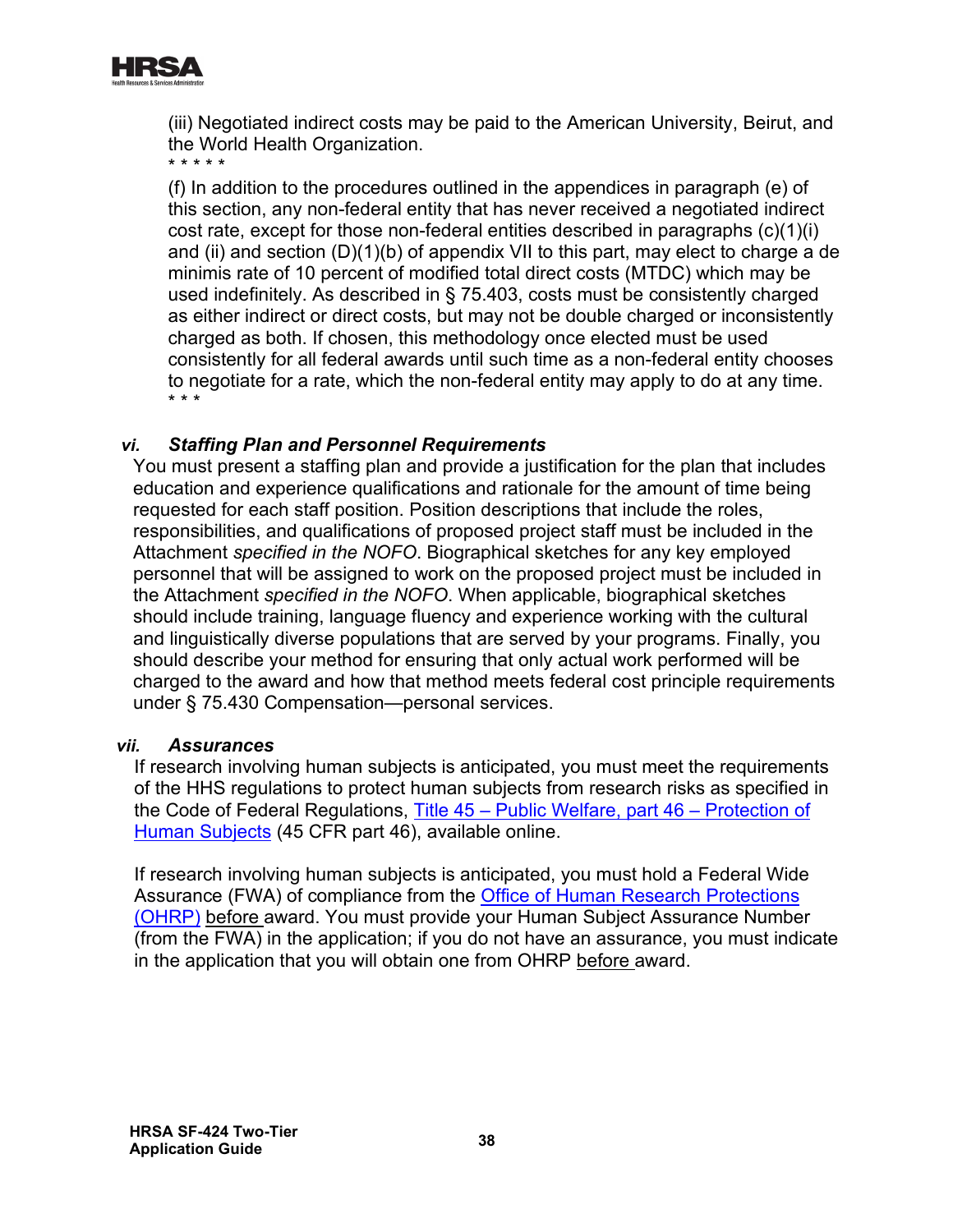

#### *viii. Certifications*

Complete the required Certification Regarding Lobbying Form, and if applicable, the Disclosure of Lobbying Activities Form provided with the application package.

#### Lobbying

- 1) No federal appropriated funds have been paid or will be paid, by or on behalf of the applicant, to any person for influencing or attempting to influence an officer or employee of an agency, a Member of Congress, an officer or employee of Congress, or an employee of a Member of Congress in connection with the awarding of any federal contract, the making of any federal grant, the making of any federal loan, the entering into of any cooperative agreement, and the extension, continuation, renewal, amendment, or modification of any federal contract, grant, loan, or cooperative agreement.
- 2) If any funds other than federal appropriated funds have been paid or will be paid to any person for influencing or attempting to influence an officer or employee of any agency, a Member of Congress, an officer or employee of Congress, or an employee of a Member of Congress in connection with this federal contract, grant, loan, or cooperative agreement, the applicant must complete and submit Standard Form-LLL, ''Disclosure of Lobbying Activities,'' in accordance with its instructions.
- 3) Recipients of HRSA awards shall require that the language of this certification be included in the award documents for all subawards at all tiers (including subcontracts, subgrants, and contracts under grants, loans, and cooperative agreements) and that all subrecipients shall certify and disclose accordingly. This certification is a material representation of fact upon which reliance was placed when this transaction was made or entered into. Submission of this certification is a prerequisite for making or entering into this transaction imposed by section 1352, title 31, U.S. Code. Any person who fails to file the required certification shall be subject to a civil penalty of not less than \$10,000 and not more than \$100,000 for each such failure.

#### Federal Debt

Any organization or individual that is indebted to the United States, and has a judgment lien filed against it for a debt to the United States, is ineligible to receive a federal grant. By signing the SF-424, the applicant is certifying that they are not delinquent on federal debt in accordance with OMB Circular A-129. (Examples of relevant debt include delinquent payroll or other taxes, audit disallowances, guaranteed and direct student loans, benefits that were overpaid, etc.). If an applicant is delinquent on federal debt, they should attach an explanation that includes proof that satisfactory arrangements have been made with the Agency to which the debt is owed. This explanation should be uploaded as an Attachment.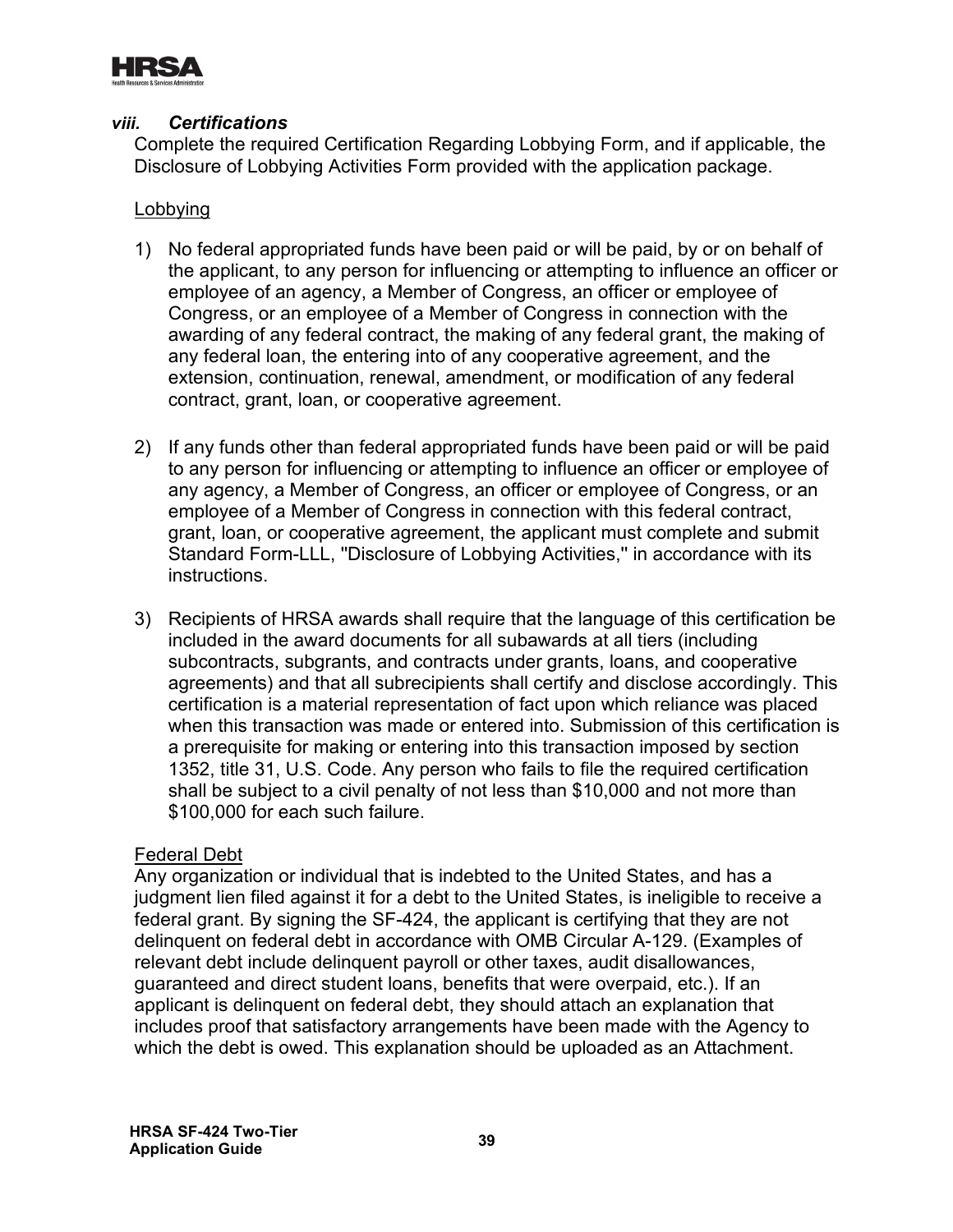

Debarment, Suspension, Ineligibility, and Voluntary Exclusion Certification By submitting this proposal, the prospective recipient is providing the certification set out below:

- A. This certification in this clause is a material representation of fact. If it is later determined that the prospective recipient knowingly submitted an erroneous certification, in addition to other remedies available to the Federal Government, HHS may pursue available remedies, including but not limited to, suspension and/or debarment.
- B. The prospective recipient shall provide immediate written notice to HRSA if at any time the recipient learns that its certification was erroneous when submitted, or had become erroneous due to changed circumstances.
- <u>CFR part 180</u>, as supplemented by <u>2 CFR part 376</u>. C. The terms covered transaction, debarred, suspended, ineligible, lower tier covered transaction, participant, person, primary covered transaction, principal, proposal, and voluntarily excluded, as used in this certification, are defined in [2](http://www.ecfr.gov/cgi-bin/text-idx?tpl=/ecfrbrowse/Title02/2cfr180_main_02.tpl)
- D. The prospective recipient agrees by submitting this proposal that, should the proposed covered transaction be entered into, it shall not knowingly enter into any lower tier covered transaction with a person who is proposed for debarment under [2 CFR part 180](http://www.ecfr.gov/cgi-bin/text-idx?tpl=/ecfrbrowse/Title02/2cfr180_main_02.tpl) or [48 CFR part 9, subpart 9.4,](http://www.ecfr.gov/cgi-bin/text-idx?SID=2068e8951dab76f7b96d51fda6d3325c&mc=true&node=sp48.1.9.9_14&rgn=div6) debarred, suspended, declared ineligible, or voluntarily excluded from participation in this covered transaction, unless authorized in writing by HRSA.
- E. The prospective recipient further agrees by submitting this proposal that it will include this clause titled "Certification Regarding Debarment, Suspension, Ineligibility and Voluntary Exclusion,'' without modification, in all lower tier covered transactions and in all solicitations for lower tier covered transactions, and receive a copy of the signed attestation by such lower tier contractor/subrecipient.
- <u>[Management](https://www.sam.gov/)</u> available online. F. A recipient may rely upon a certification of a prospective recipient in a lower tier covered transaction that neither it nor its [principals,](#page-48-0) are proposed for debarment under [2 CFR part 180](http://www.ecfr.gov/cgi-bin/text-idx?tpl=/ecfrbrowse/Title02/2cfr180_main_02.tpl) or [48 CFR part 9, subpart 9.4,](http://www.ecfr.gov/cgi-bin/text-idx?SID=2068e8951dab76f7b96d51fda6d3325c&mc=true&node=sp48.1.9.9_14&rgn=div6) debarred, suspended, ineligible, or voluntarily excluded from covered transactions, unless it knows that the certification is erroneous. A participant may decide the method and frequency by which it determines the eligibility of its principals. HRSA strongly encourages each participant to check the Excluded Parties database in the [System for Award](https://www.sam.gov/)
- G. Nothing contained in this certification requires establishment of a system of records in order to provide the certification required by this certification.
- H. Except for transactions authorized under paragraph E of this statement, if a participant in a covered transaction knowingly enters into a lower tier covered transaction with a person who is proposed for debarment under [2 CFR](http://www.ecfr.gov/cgi-bin/text-idx?tpl=/ecfrbrowse/Title02/2cfr180_main_02.tpl) part 180 or [48 CFR part 9, subpart 9.4,](http://www.ecfr.gov/cgi-bin/text-idx?SID=2068e8951dab76f7b96d51fda6d3325c&mc=true&node=sp48.1.9.9_14&rgn=div6) suspended, debarred, ineligible, or voluntarily excluded from participation in this transaction, in addition to other remedies available to the Federal Government, the Department may pursue available remedies, including, but not limited to, suspension and/or debarment.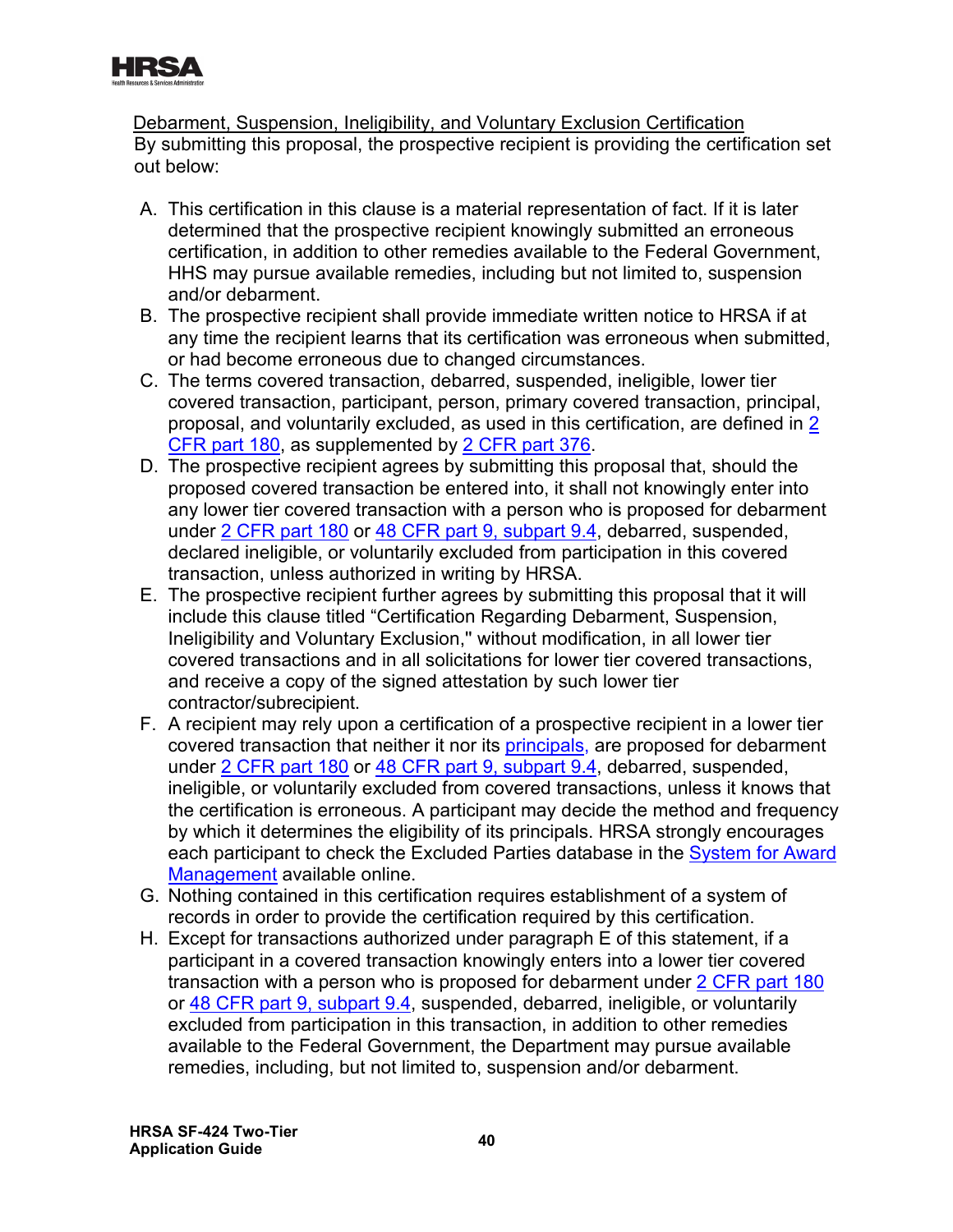<span id="page-43-1"></span>

## <span id="page-43-0"></span>*ix. Project Abstract*

#### *Current Instructions*

Provide a summary of the application. You must upload the abstract on the second page of SF-424 - Box 15: Select "Add Attachments" to upload this information. Because the abstract is often distributed to provide information to the public and Congress, prepare this so that it is clear, accurate, concise, and without reference to other parts of the application. It must include a brief description of the proposed project including the needs to be addressed, the proposed services, and the population group(s) to be served. See the NOFO for additional information that may be required in the project abstract.

The project abstract must be single-spaced and limited to one page in length.

Place the following at the top of the abstract:

- Project Title
- Applicant Organization Name
- Address
- Project Director Name
- Contact Phone Numbers (Voice, Fax)
- **Email Address**
- Website Address, if applicable
- List all grant program funds requested in the application, if applicable
- **If requesting a funding preference, priority, or special consideration as outlined in** Section V. 2. of the program-specific NOFO, please indicate here.

#### *Instructions Effective April 22, 2021*

Provide a summary of the application in the Project Abstract box use 4,000 characters or less. Because the abstract is often distributed to provide information to the public and Congress, prepare this so that it is clear, accurate, concise, and without reference to other parts of the application. It must include a brief description of the proposed project including the needs to be addressed, the proposed services, and the population group(s) to be served. If the application is funded, your project abstract information (as submitted) will be made available to public websites and/or databases including [USAspending.gov.](http://www.usaspending.gov/) See the NOFO for additional information that may be required in the project abstract.

#### *x. Project Narrative*

This section provides a comprehensive description of all aspects of the proposed project. It should be succinct, self-explanatory, consistent with forms and attachments, and well organized so that reviewers can understand the proposed project. See the NOFO for specific narrative instructions.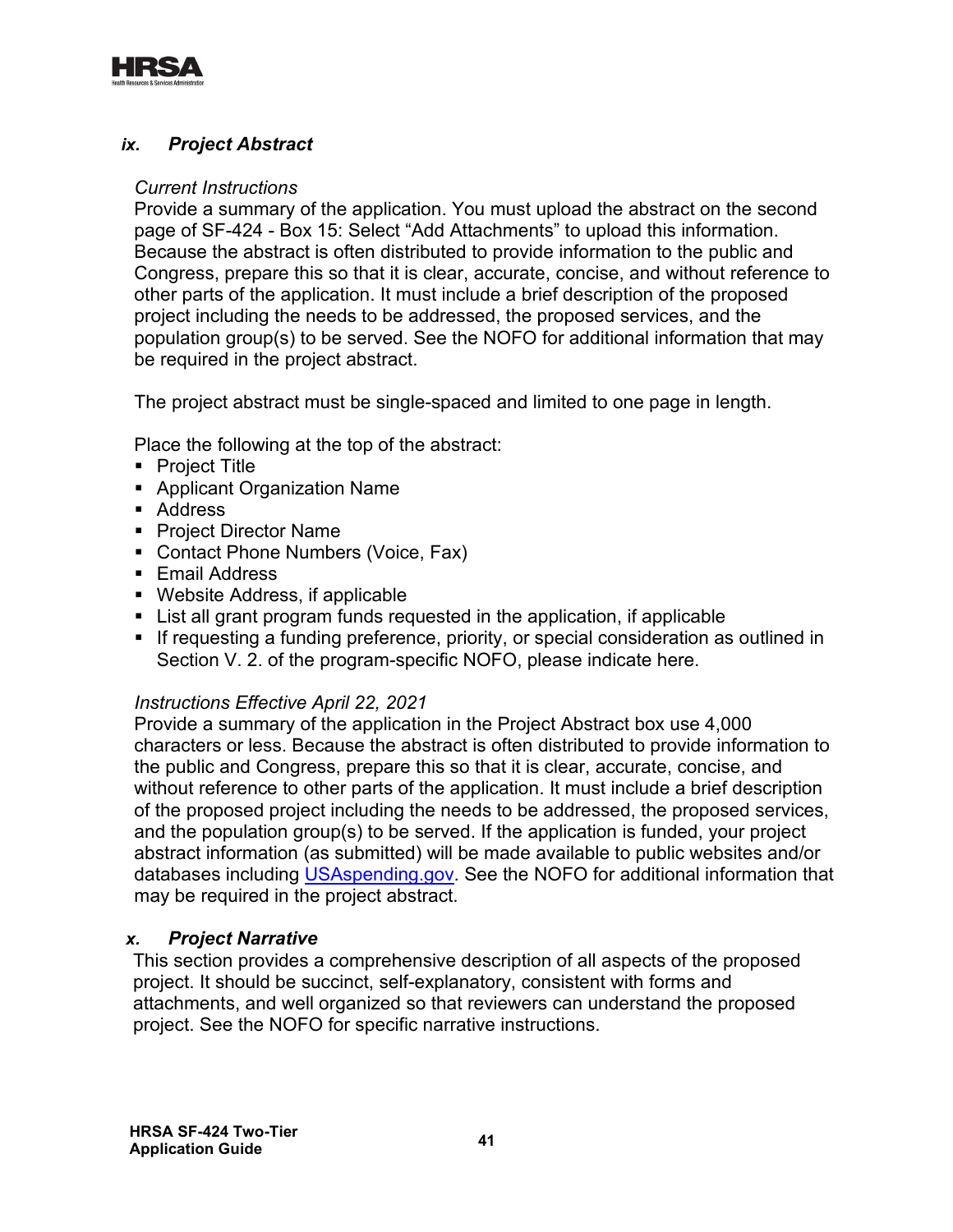

#### *xi. Attachments*

Provide the attachments as specified in the NOFO. Any *hyperlinked* attachments will *not* be reviewed/opened by HRSA. Unless otherwise noted, attachments count toward the application page limit specified in the NOFO. **You must clearly label each attachment**.

#### <span id="page-44-0"></span>**5.2. Narrative and Attachment Formatting Guidelines**

#### **5.2.1. Font**

Use an easily readable font, such as Times Roman, Arial, Courier, or CG Times. The text and table portions of the application must be single-spaced and submitted in not less than a 12-point font. Applications not adhering to 12-point font requirements may be deemed non-responsive and returned. For charts/graphs, footnotes, and budget tables, you may use a different pitch or size font but not less than 10-point or size font. It is vital that the charts/graphs are legible when scanned or reproduced.

#### **5.2.2. Paper Size and Margins**

For duplication and scanning purposes, ensure that the application can be printed on 8½" x 11" white paper. Margins must be at least one inch at the top, bottom, left and right of the paper. Left-align text.

#### **5.2.3. Names**

Include the name of the applicant and 10-digit award number (if competing continuation or competing supplement) on each page as a footer.

#### **5.2.4. Section Headings**

Put all section headings flush left in bold type.

#### **5.2.5. Page Numbering**

Do not number the standard OMB-approved forms. Number each attachment page sequentially. Reset the numbering for each attachment. (Treat each attachment/document as a separate section.)

#### **5.2.6. Allowable Attachment or Document Types**

Unless otherwise noted in the NOFO, do not submit organizational brochures or other promotional materials, slides, films, clips, etc.

The HRSA EHBs supports the attachment types listed below. Although Grants.gov allows you to upload other types of attachments, **HRSA only accepts the following**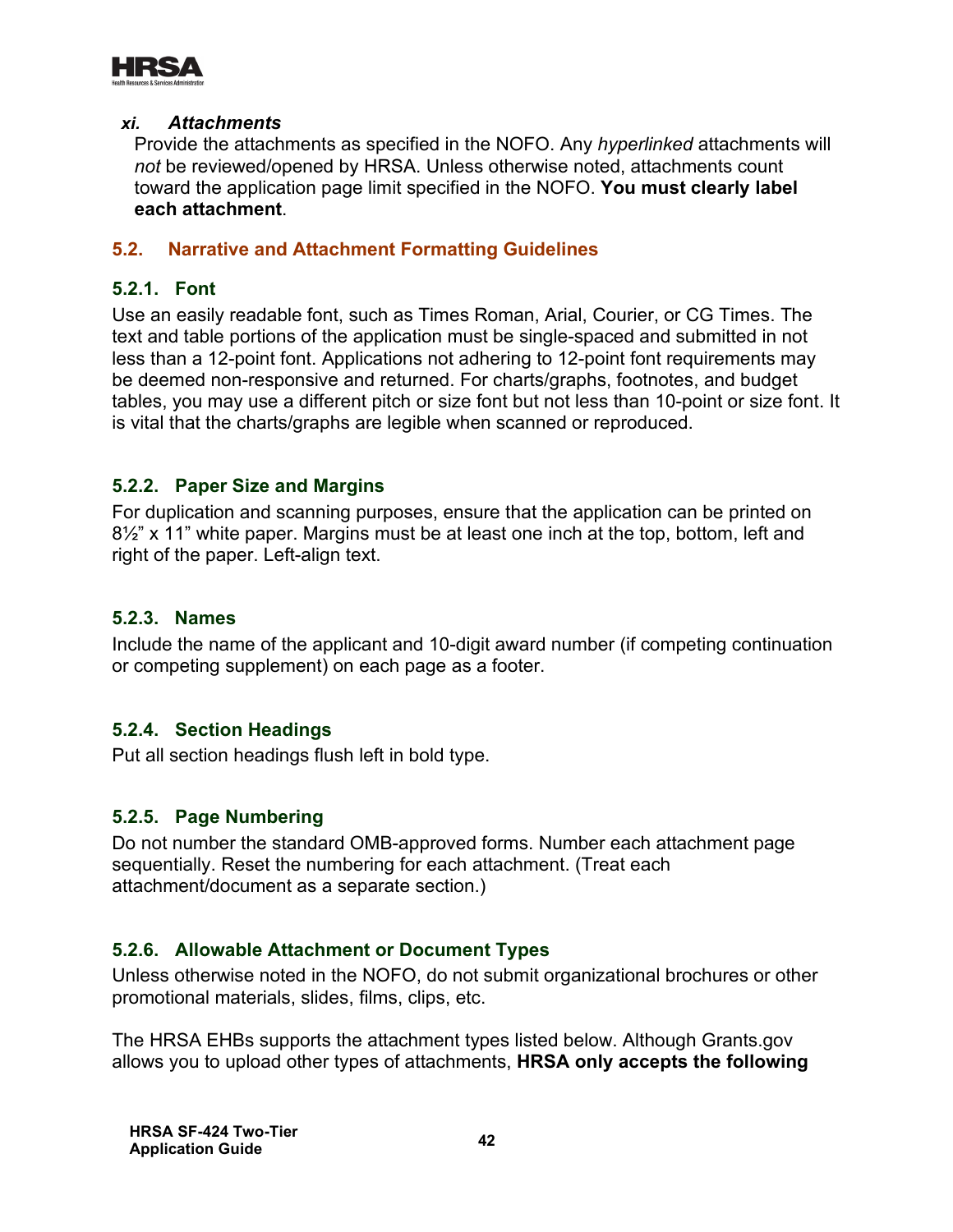

**types of attachments. Files with unrecognizable extensions may not be accepted or may be corrupted, and will not be considered as part of the application**. When HRSA prints the application, documents will print as you have formatted them. If using Excel or other spreadsheet documents, be aware that reviewers will only see information that is set in the "Print Area" of the document.

#### **File Attachment Types** (acceptable by HRSA)

- o .DOC/.DOCX Microsoft Word
- o .RTF Rich Text Format
- o .TXT Text
- o .WPD Word Perfect Document
- o .PDF Adobe Portable Document Format
- o .XLS/.XLSX Microsoft Excel
- o .VSD Microsoft Visio

#### **File Attachment Names**

- $\circ$  Use only the following characters when naming your attachments: A-Z, a-z, 0-9, underscore ( $\,$ ), hyphen (-), space ( $\,$ ), period, parenthesis (), curly braces  $\{ \}$ , square brackets [], ampersand &, tilde ~, exclamation point !, Comma, Semicolon; Apostrophe ', At sign @, Number sign #, Dollar Sign \$, Percent Sign %, Plus sign  $+$ , Equal sign  $=$ .
- o Limit the file attachment name to under 50 characters.

#### **Your application may be rejected by Grants.gov if you use attachment names greater than 50 characters.**

# <span id="page-45-0"></span>**5.3. Application Content Order (Table of Contents)**

<span id="page-45-1"></span>HRSA uses an automatic numbering approach to ensure uniformity of all applications when printed for objective review.

HRSA uses a standard package from Grants.gov (SF-424) and a standard order of forms (see the table on the following pages for Grants.gov submission and the programspecific NOFO for EHBs submission information). The NOFO also provides you with explicit instructions where to upload specific Attachments 1 to maximum of 15.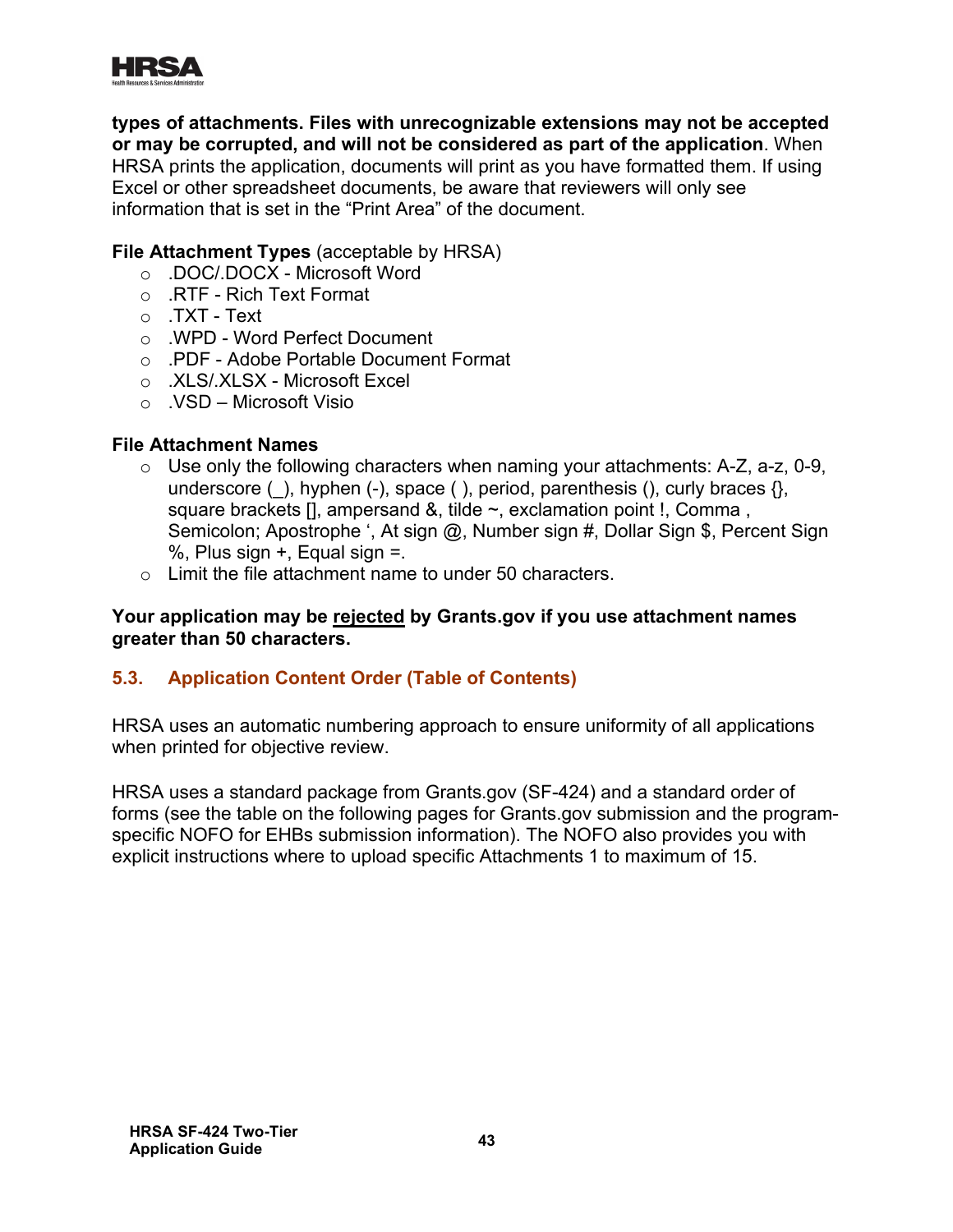

# **SF-424 Application for Federal Assistance – Table of Contents**

# **Phase 1: Submission through Grants.Gov – refer to the specific NOFO for program-specific guidance**

- It is mandatory to follow the instructions provided in this section to ensure that the application can be printed efficiently and consistently for review.
- Failure to follow the instructions may make the application non-responsive. Non-responsive applications will not be considered.
- For electronic submissions, you only have to number the electronic attachment pages sequentially, resetting the numbering for each attachment, i.e., start at page 1 for each attachment. Do not attempt to number standard OMB-approved form pages.
- For electronic submissions, no Table of Contents is required for the entire application. HRSA will construct an electronic table of contents in the order specified.

| <b>Application Section</b>                            | <b>Form Type</b> | <b>Instruction</b>                                                                                                                                                                                      | <b>HRSA/Program Guidelines</b>                                                                                                                                                       |
|-------------------------------------------------------|------------------|---------------------------------------------------------------------------------------------------------------------------------------------------------------------------------------------------------|--------------------------------------------------------------------------------------------------------------------------------------------------------------------------------------|
| <b>Application for Federal</b><br>Assistance (SF-424) | Form             | Pages 1, 2 & 3 of the SF-424 face<br>page.                                                                                                                                                              | Not counted in the page limit                                                                                                                                                        |
| <b>Project Abstract Summary</b><br>Form               | Form             | <b>Ensure the Project Abstract field</b><br>succinctly describes the project in plain<br>language that the public can understand<br>and use without the full proposal. Use<br>4,000 characters or less. | Required. Not counted in the page limit.<br>Refer to Section 5.1.ix of this Guide and the<br>NOFO for detailed instructions, if applicable.                                          |
| <b>Additional Congressional</b><br><b>District</b>    | Attachment       | Can be uploaded on page 3 of SF-424 -<br><b>Box 16</b>                                                                                                                                                  | Counted in the page limit.                                                                                                                                                           |
| <b>Project Narrative Attachment</b><br>Form           | Form             | Supports the upload of Project Narrative<br>document                                                                                                                                                    | Not counted in the page limit.                                                                                                                                                       |
| <b>Mandatory Project Narrative</b>                    | Attachment       | Must be uploaded in Project Narrative<br>File Attachment form. Click the "Add<br>Mandatory Project Narrative File"<br>button.                                                                           | Required attachment. Counted in the page<br>limit. Refer to the NOFO for detailed<br>instructions. Provide table of contents<br>specific to this document only as the first<br>page. |
| SF-424A Budget Information -                          | Form             | Pages 1-2 to support structured budget<br>for the request of award funds.                                                                                                                               | Not counted in the page limit.                                                                                                                                                       |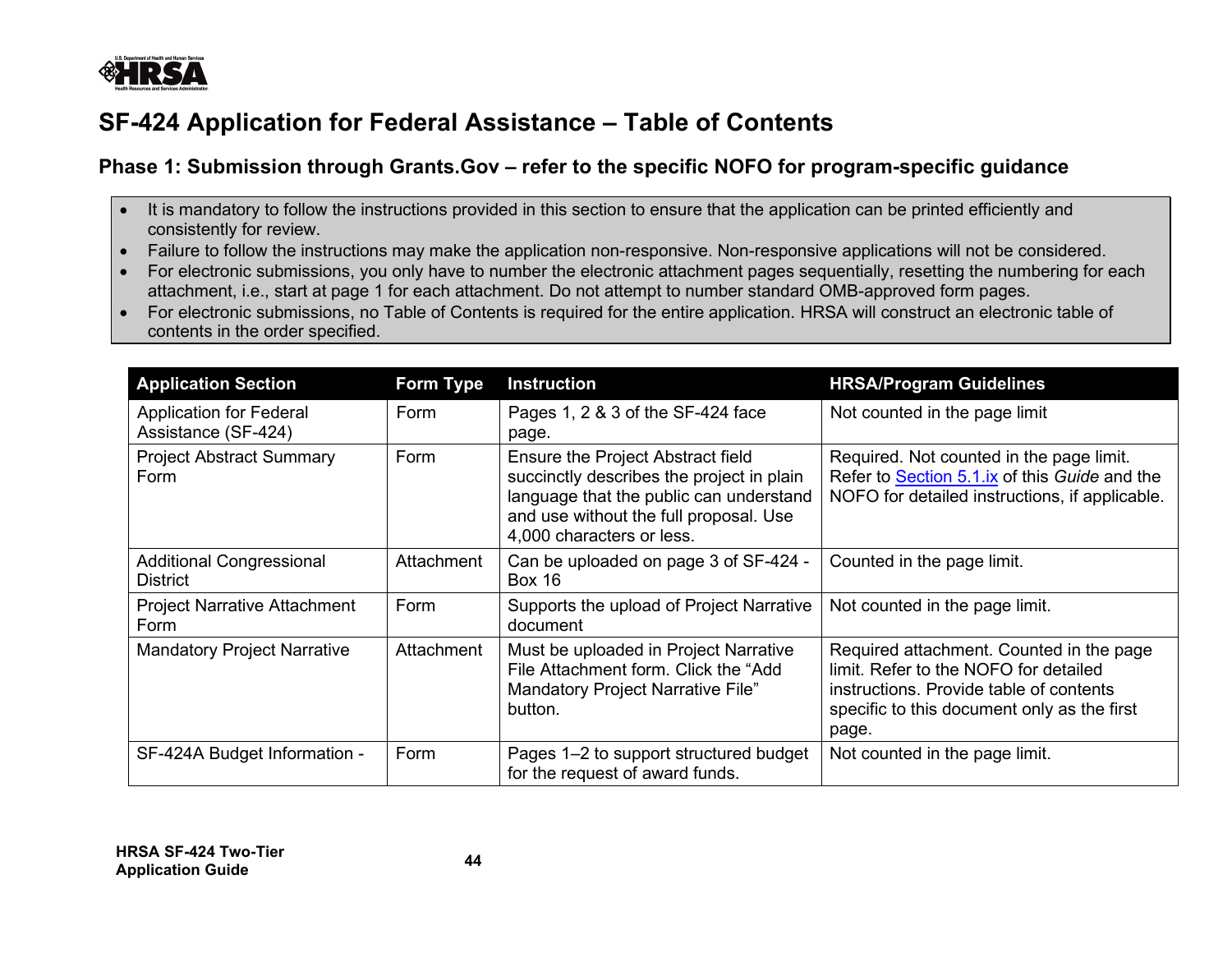<span id="page-47-0"></span>

| <b>Application Section</b>                             | <b>Form Type</b> | <b>Instruction</b>                                                                                                             | <b>HRSA/Program Guidelines</b>                                                                                                                                       |
|--------------------------------------------------------|------------------|--------------------------------------------------------------------------------------------------------------------------------|----------------------------------------------------------------------------------------------------------------------------------------------------------------------|
| <b>Budget Narrative Attachment</b><br>Form             | Form             | Supports the upload of Budget<br>Narrative.                                                                                    | Not counted in the page limit.                                                                                                                                       |
| <b>Mandatory Budget Narrative</b>                      | Attachment       | Must be uploaded in Budget Narrative<br>Attachment form.                                                                       | Required attachment. Counted in the page<br>limit. Refer to the <b>Section 5.1.v</b> of this SF-<br>424 Application Guide and the NOFO for<br>detailed instructions. |
| Project/Performance Site<br>Location(s) <sup>4</sup>   | Form             | Supports primary and 299 additional<br>sites in structured form.                                                               | Not counted in the page limit.                                                                                                                                       |
| <b>Additional Performance Site</b><br>Location $(s)^3$ | Attachment       | Can be uploaded in the SF-424<br>Performance Site Location(s) form.<br>Single document with all additional site<br>location(s) | Counted in the page limit.                                                                                                                                           |
| Grants.gov Lobbying Form                               | Form             | Supports required lobbying assurances.                                                                                         | Required. Not counted in the page limit.                                                                                                                             |
| Disclosure of Lobbying<br>Activities (SF-LLL)          | Form             | Supports structured data for lobbying<br>activities.                                                                           | Optional, as applicable: Not counted in the<br>page limit.                                                                                                           |
| <b>Key Contacts Form</b>                               | Form             | Provides information on principals* and<br>key personnel**.                                                                    | Required. Not counted in the page limit.<br>Note: HRSA requires the "Middle Name" for<br>each contact, if applicable.                                                |
| <b>Attachments Form</b>                                | Form             | Supports up to 15 numbered<br>attachments. This form only contains<br>the attachment list.                                     | Not counted in the page limit.                                                                                                                                       |
| Attachments 1-15                                       | Attachment       | Can be uploaded in Attachments Form<br>$1 - 15.$                                                                               | Refer to the attachment table provided in the<br>NOFO for specific sequence. Counted in<br>the page limit.                                                           |

Site Location Form) contain a valid 9-digit zip code. Use the following USPS.com link to find your 9-digit zip code: <u>[USPS Look Up ZIP Code](https://tools.usps.com/go/ZipLookupAction!input.action?mode=1&refresh=true)</u>. <sup>4</sup> Changes to improve grant award data accuracy have led HHS to require that applicant street addresses (SF-424 cover page and Project/Performance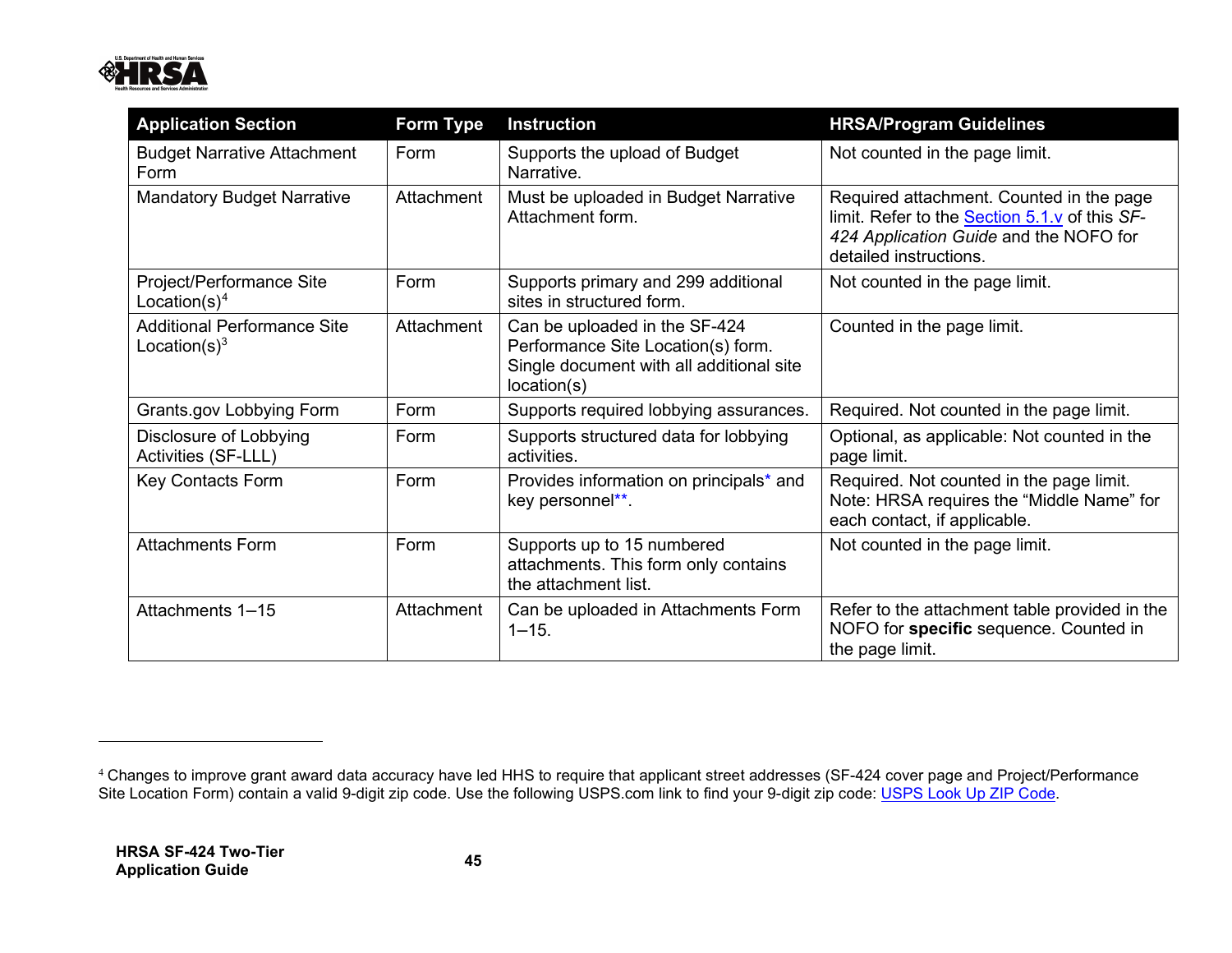

- After successful submission of the Application Forms in Grants.gov (**Phase 1**), and subsequent processing by HRSA, you will be notified by HRSA confirming the successful receipt of your application. This notification is expected within 7 business days from the date of submission in Grants.gov.
- If you do not receive notification within 7 business days after submission in Grants.gov, contact the HRSA EHBs Contact Center at 877-GO4-HRSA (877-464-4772) or via the web at [HRSA Grants and Electronic Handbooks Contact Center.](http://www.hrsa.gov/about/contact/ehbhelp.aspx) Please have your Grants.gov tracking number at hand.
- Your application will not be considered compliant unless you review and submit the required application information in HRSA EHBs (**Phase 2)** by the appropriate deadline.

| Please see instructions in the NOFO. |  |
|--------------------------------------|--|
| Attachments 1-15                     |  |

#### **\*Principal:**

Per 2 CFR § 180.995,

(a) An officer, director, owner, partner, principal investigator, or other person within a participant with management or supervisory responsibilities related to a covered transaction; or

(b) A consultant or other person, whether or not employed by the participant or paid with federal funds, who—

(1) Is in a position to handle federal funds; (2) Is in a position to influence or control the use of those funds; or, (3) Occupies a technical or professional position capable of substantially influencing the development or outcome of an activity required to perform the covered transaction.

Per 2 CFR § 376.995,

Individuals, in addition to those listed at 2 CFR § 180.995, who participate in HHS covered transactions including:

(a) Providers of federally required audit services; and

(b) Researchers.

<span id="page-48-0"></span>\*\***Key Personnel**: The Principal Investigator/Project Director (PI/PD) and other individuals who contribute to the programmatic development or execution of a project or program in a substantive, measurable way, whether or not they receive salaries or compensation under the award.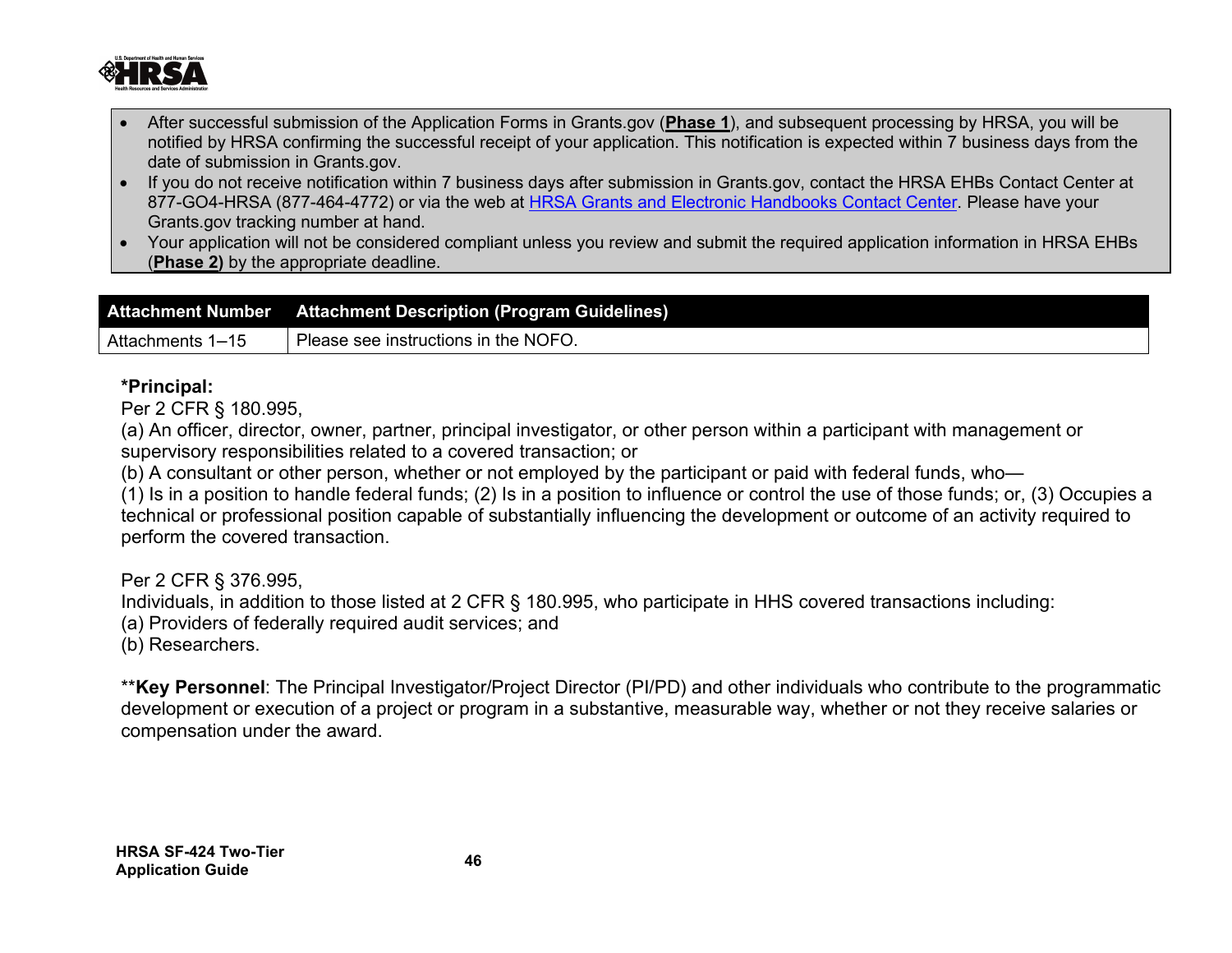

After your application has been successfully processed by HRSA you will receive an email directing you organization to the application in the EHBs, where the required supplemental information must be submitted. Understand that for your application, only the forms mentioned in the Table of Contents listed above are submitted through Grants.gov. All supplemental information will be submitted through the HRSA EHBs. Refer to the program-specific NOFO for more detailed information.

You are reminded that failure to include all required documents as part of the application may result in an application being considered as incomplete or nonresponsive.

# <span id="page-49-0"></span>**5.4. Application Page Limit**

The total size of all uploaded files included in the page limit shall be no more than the page limit specified in Section IV. 2 of the NOFO when printed by HRSA. The page limit includes the project and budget narratives, and attachments required in the NOFO and this *Application Guide*. Standard OMB-approved forms included in the workspace application package do not count in the page limit. Note: If you use an OMB-approved form that is not included in the workspace application package for the NOFO, it may count against the page limit. Therefore, we strongly recommend you only use Grants.gov workspace forms associated with the NOFO to avoid exceeding the page limit. Indirect Cost Rate Agreement and proof of non-profit status (if applicable) do not count in the page limit. **It is therefore important to take appropriate measures to ensure your application does not exceed the specified page limit. Any application exceeding the page limit noted in the NOFO will not be read, evaluated, or considered for funding.**

**Applications must be complete, within the maximum specified page limit, and validated by Grants.gov under the correct funding opportunity number before the deadline.** 

You must follow the instructions provided in this section. HRSA recommends that you print out all attachments and confirm the number of pages before submission.

# <span id="page-49-1"></span> **5.5. Submission Dates and Times**

#### **Letter of Intent to Apply (ONLY if requested in on the cover and in Section IV.7. of the NOFO)**

You are eligible to apply even if no letter of intent is submitted. The letter should identify your organization and its intent to apply, and briefly describe the proposal HRSA will not acknowledge receipt of letters of intent.

This letter should be sent via email by *the date listed in the NOFO* to: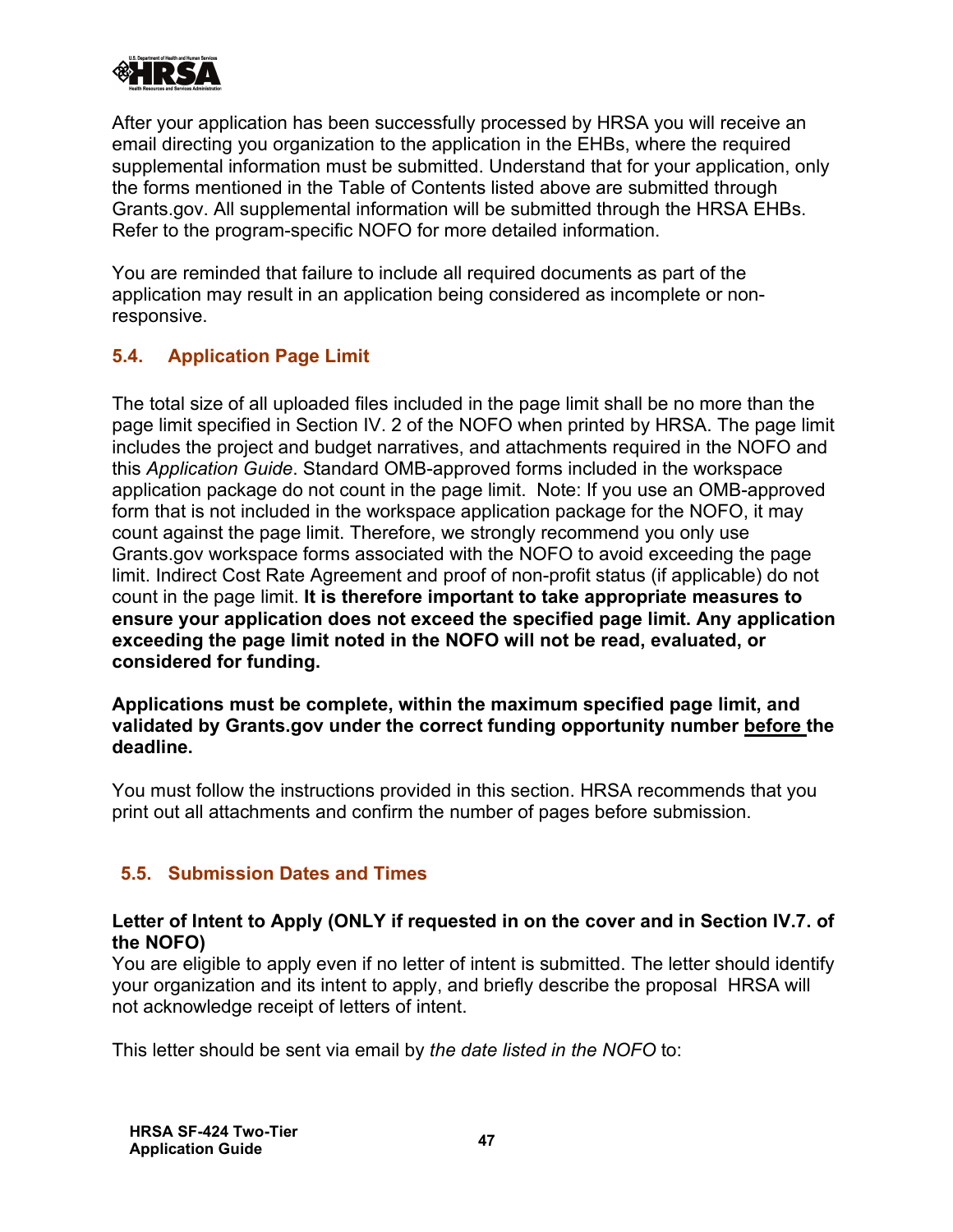

HRSA Digital Services Operation (DSO) Use the HRSA opportunity number as email subject (HRSA-##-###) [HRSADSO@hrsa.gov](mailto:HRSADSO@hrsa.gov)

#### **Application Due Date**

The due date for applications in Grants.gov (Phase 1) is *11:59 p.m. ET* on the date listed in Section IV.4 Submission Dates and Times in the NOFO, unless otherwise noted. The due date to complete all other required information in HRSA EHBs (Phase 2) is *5 p.m. ET* on the date listed in Section IV.4 Submission Dates and Times in the NOFO, unless otherwise noted. Applications completed online are considered formally submitted and meeting the deadline if: (1) the application has been successfully transmitted electronically by the organization's AOR through Grants.gov and it has been validated by Grants.gov under the correct funding opportunity number on or before the Grants.gov deadline date and time, and (2) the Project Director has entered the HRSA EHBs to review the application, the Authorizing Official (AO) has submitted the additional information for the application, and it has been successfully received in the HRSA EHBs on or before the EHBs deadline and time.

# <span id="page-50-0"></span>**5.6. Correcting Mistakes**

HRSA will only accept your first validated electronic submission, under the correct funding opportunity number, in Grants.gov. Applications submitted after the first submission will be marked as duplicates and considered ineligible for review. If you wish to change information submitted in a Grants.gov application, you may do so in the HRSA Electronic Handbooks (HRSA EHBs) application phase.

**It is incumbent on you to ensure that the AOR is available to submit the application to HRSA by the published due date. HRSA will not accept submission or re-submission of incomplete, rejected, or otherwise delayed applications after the deadline.** Therefore, we urge you to submit your application **at least 3 calendar days before** the deadline. If an application is rejected by Grants.gov due to errors, it must be corrected and resubmitted to Grants.gov before the deadline date and time. Deadline extensions will not be provided to applicants who do not correct errors and resubmit before the posted deadline.

# <span id="page-50-1"></span>**5.7. Tips for Writing a Strong Application**

<u>[For A Grant](http://www.hrsa.gov/grants/apply/index.html)</u> HRSA has designed a TA webpage to assist you in preparing your application. Resources include help with system registration, finding and applying for funding opportunities, writing strong applications, understanding the review process, and many other topics which you will find relevant. The webpage can be accessed at [HRSA Apply](http://www.hrsa.gov/grants/apply/index.html)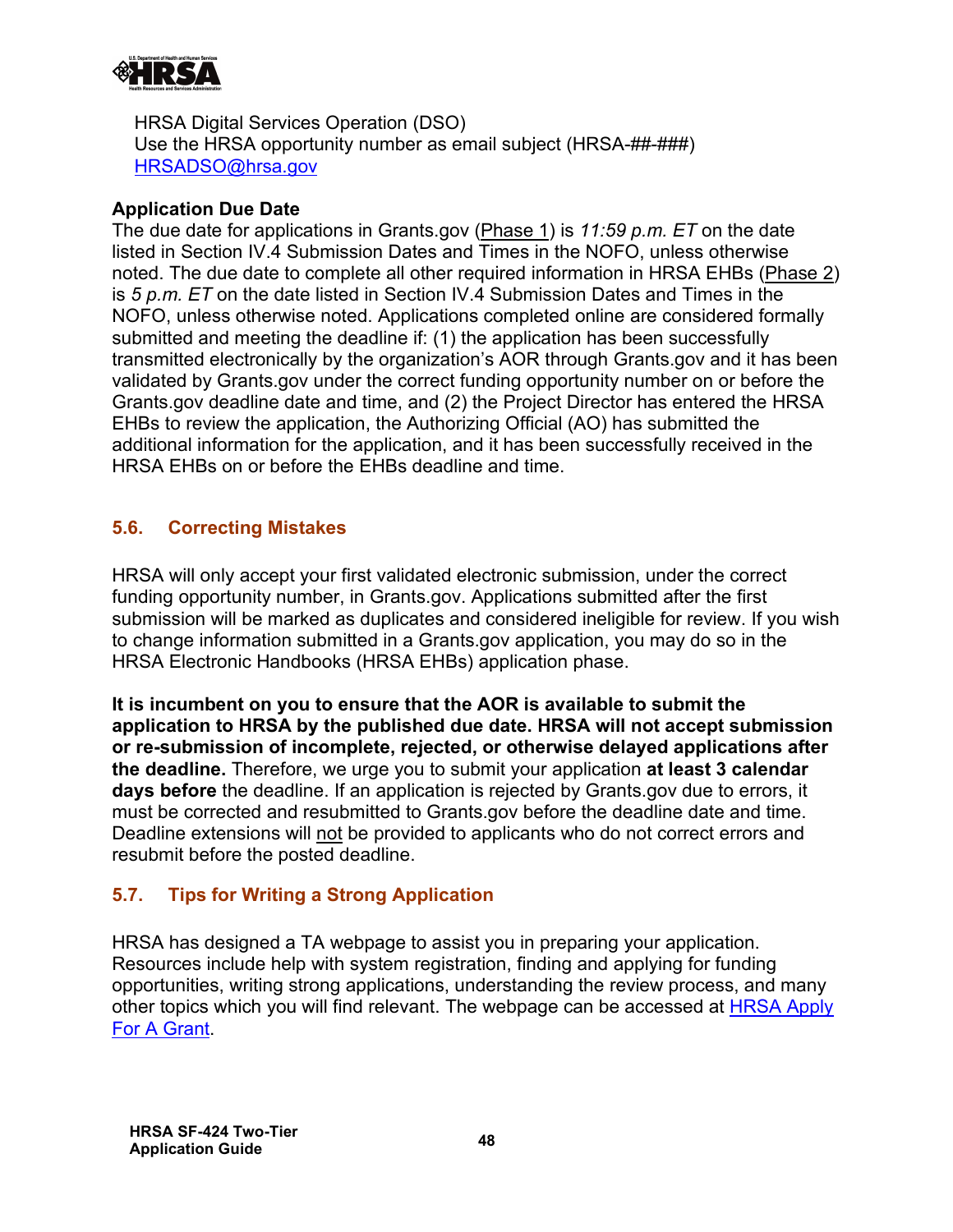

In addition, you can access a concise resource offering tips for writing proposals for HHS grants and cooperative agreements at [HHS Tips for Preparing Grant Proposals.](http://www.hhs.gov/grants/grants/get-ready-for-grants-management/tips-for-preparing-grant-proposals)

#### <span id="page-51-0"></span>**5.8. Withdrawing an Application**

You may withdraw your application from consideration at any time before an award is issued. Send notification of this withdrawal via email to  $\overline{DGPW}$ aivers@hrsa.gov, with a copy sent to the Program Contact and Grants Management Specialist listed in the NOFO.

# <span id="page-51-1"></span>**6. PROCESS OVERVIEW**

#### <span id="page-51-2"></span>**6.1. Competing Applications (Steps 1 and 2: Submission through Grants.gov Using Workspace and the EHBs)**

The process for submitting a competing application through Grants.gov using workspace is as follows:

- 1) HRSA posts all competing NOFOs on <u>Grants.gov</u>.
- process. See <u>Section 3</u> for more details. 2) In order to apply for a HRSA award, you must complete the Grants.gov registration
- 3) Once the NOFO is available, you should search for the funding opportunity in Grants.gov by clicking the [SEARCH GRANTS](http://www.grants.gov/web/grants/search-grants.html) tab, entering the funding opportunity number (HRSA-##-###) and then selecting the funding opportunity or clicking the [APPLICANTS](http://www.grants.gov/web/grants/applicants/apply-for-grants.html) tab and then clicking on *How to Apply for Grants*.
- 4) Create a workspace package. The NOFO, accessible via the instructions link, contains critical application instructions. Make note of the funding opportunity number.
- 5) Add workspace participants, complete the workspace package, check for errors, and notify the AOR the application is ready for submission.
- 6) Submit the application package through Grants.gov.
- 7) Track the status of your submitted application using Track My Application at Grants.gov until you receive email notifications that your application has been received **and** validated by Grants.gov and received by HRSA. Be sure the application has been validated under the correct funding opportunity number.
- 8) Once Grants.gov validates your application, you may track the status of the application within HRSA by using the ["Track Your Application"](https://www.hrsa.gov/grants/apply-for-a-grant/understand-the-grants-process) widget, now available on [HRSA's website.](https://www.hrsa.gov/grants/apply/index.html) The application tracker will let you know where your application is at every stage in the process.

After successful submission of the Application Forms in Grants.gov (Phase 1), and subsequent processing by HRSA, you will be notified by HRSA confirming the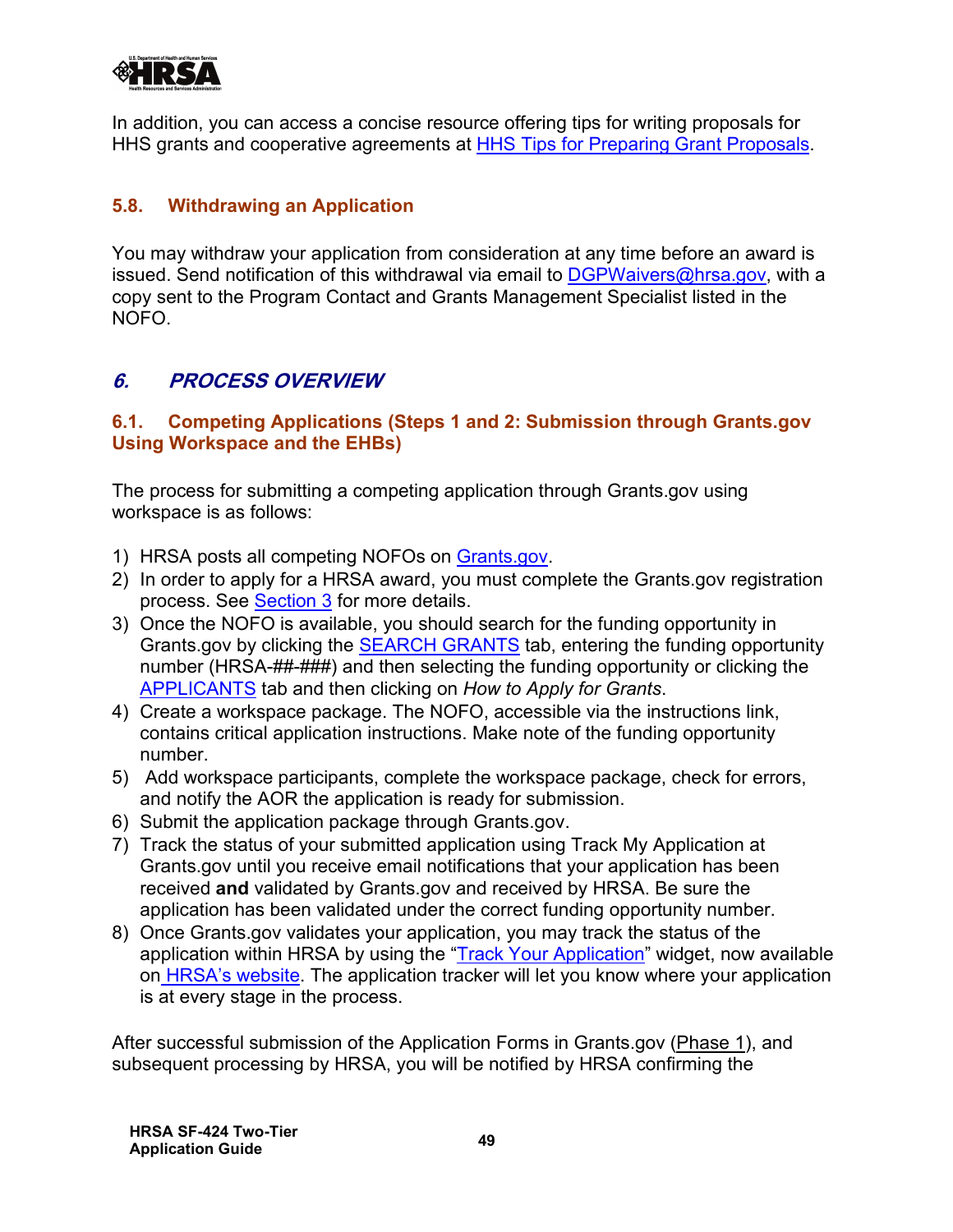

successful receipt of your application and access to complete the remainder of the application in EHBs.

The following is the process for submitting the supplemental information (Phase 2) through the EHBs:

- 1) Refer to the NOFO for specific information. Submit program-specific forms through the EHBs.
- 2) Refer to [Section 4](#page-19-0) of this *Guide* for more application submission information.

# <span id="page-52-0"></span>**6.2. Application Processing**

HRSA staff review each application for eligibility, responsiveness, completeness, and conformity with the requirements outlined in the relevant NOFO, including programmatic, budgetary, and grants management compliance. Applications that pass the initial HRSA completeness and eligibility screening will be reviewed and rated by a panel based on the program elements and review criteria presented in Section V. 1. Review Criteria of the relevant NOFO.

All incomplete, ineligible, or otherwise non-compliant applications, and applications determined to be non-responsive to NOFO requirements will not be considered for funding. [You may withdraw your application from consideration at any time before an](#page-51-0)  [award is issued.](#page-51-0)

For those applications that did not pass the initial screening, HRSA will advise applicants by email through the EHBs (sent to the individual signing the application on behalf of the organization) that the application will not be held for further consideration or be funded. The decision not to make an award or to make an award at a particular funding level, is discretionary and is not subject to appeal to any HRSA or HHS official or board.

# <span id="page-52-1"></span>**6.3. Objective Review Information**

The Division of Independent Review is responsible for managing objective reviews within HRSA. The objective review process provides an objective evaluation of applications to the individuals responsible for making award decisions. Objective review is essential to ensuring selection of applications that best meet the needs of the program consistent with published evaluation criteria and providing assurance to the public that the evaluation process is impartial and fair. Applications competing for federal funds receive an objective and independent review performed by a committee of experts qualified by training and experience in particular fields or disciplines related to the program being reviewed. In selecting review committee members, other factors in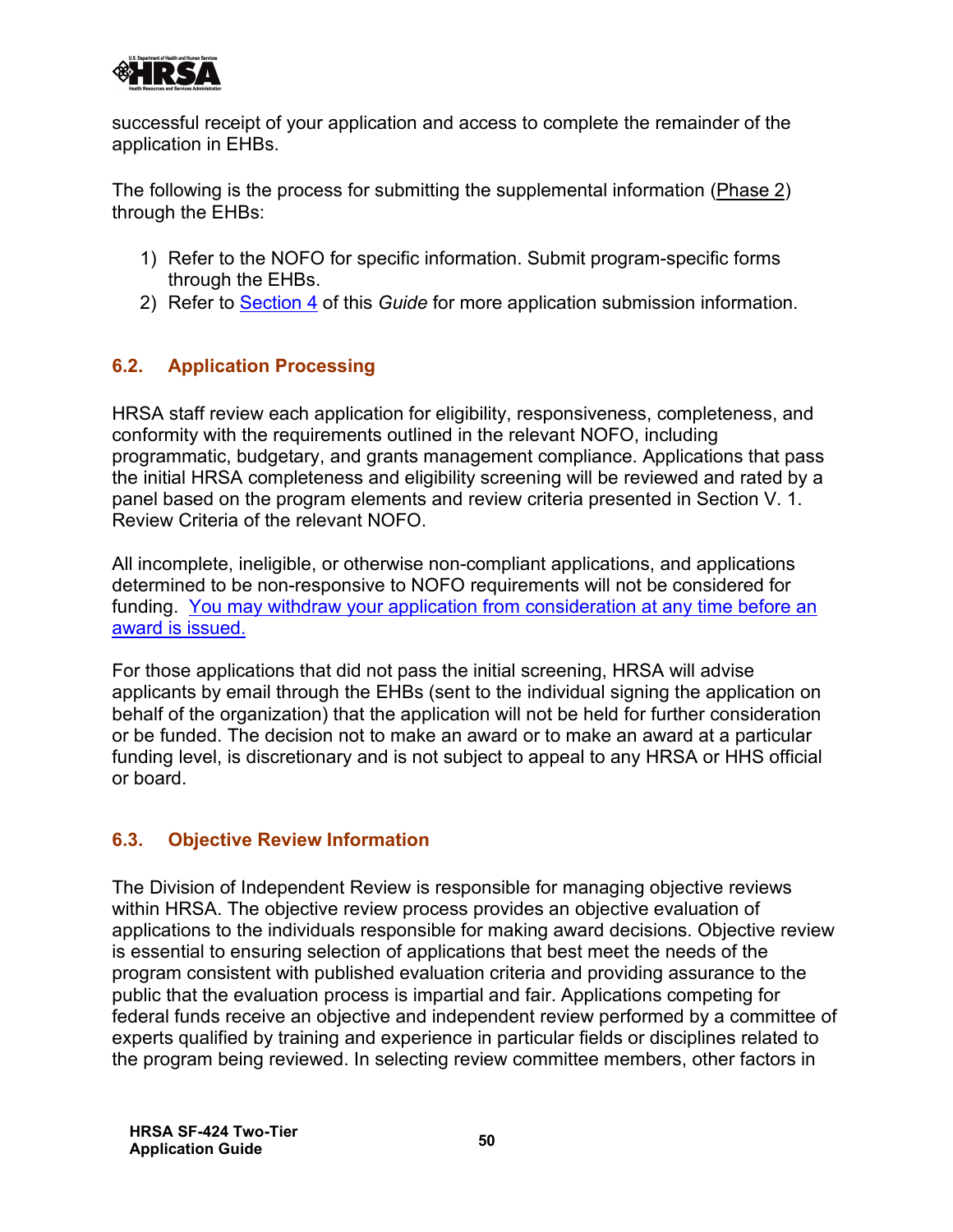

addition to training and experience may be considered to improve the balance of the committee, e.g., geographic distribution. Each reviewer is screened to avoid conflicts of interest and is responsible for providing an objective, unbiased evaluation based on the review criteria presented in Section V. 1. Review Criteria of the NOFO.

Applications that pass the initial HRSA completeness and eligibility screening will be reviewed and rated by a panel based on the program elements and review criteria presented in the NOFO. The review criteria are designed to enable the review panel to assess the quality of a proposed project and determine the likelihood of its success. The criteria are closely related to each other and are considered as a whole in judging the overall quality of an application.

HRSA has procedures for assessing the technical merit of applications to provide for an objective review and to assist you in understanding the standards against which each application will be reviewed. HRSA has critical indicators for each review criterion to assist you in presenting pertinent information related to that criterion and to provide the reviewer with a standard for evaluation. See the review criteria outlined with specific detail and scoring points in the NOFOs.

Funding factors may be applied during the objective review process or in the selection process. Funding factors are addressed in the NOFO, which will specify if you must make an affirmative request to be considered for a funding factor, what information is needed to demonstrate eligibility for the funding factor, and whether objective reviewers or HRSA staff determine if you've met the funding factor. The NOFO provides a detailed explanation of preferences, priorities, or special considerations with an explicit indication of their effect (e.g., whether they result in additional points being assigned). It is HRSA policy that funding preferences, priorities, and special considerations must be published in the NOFO.

You will receive written notification of the outcome of the objective review process, including a summary of the expert committee's assessment of the application's strengths and weaknesses, and whether the application was selected for funding.

#### <span id="page-53-0"></span>**6.4. Award Notification**

The Notice of Award (NOA) is the legal document issued to the recipient that indicates an award has been made and funds may be requested from HRSA. Until an awarding office has issued an NOA for the initial budget period, any costs you incur for the project are incurred at your own risk. HRSA may reimburse pre-award costs only to the extent that they would otherwise be allowable. The NOA sets forth the amount of funds granted, the terms and conditions of the award, the effective date of the award, the budget period for which initial support will be given, the non-federal share to be provided (if applicable), and the total period of performance for which support is contemplated. Signed by the Grants Management Officer (GMO), it is sent to the recipient's AOR, and reflects the only authorizing document. Any other correspondence announcing that an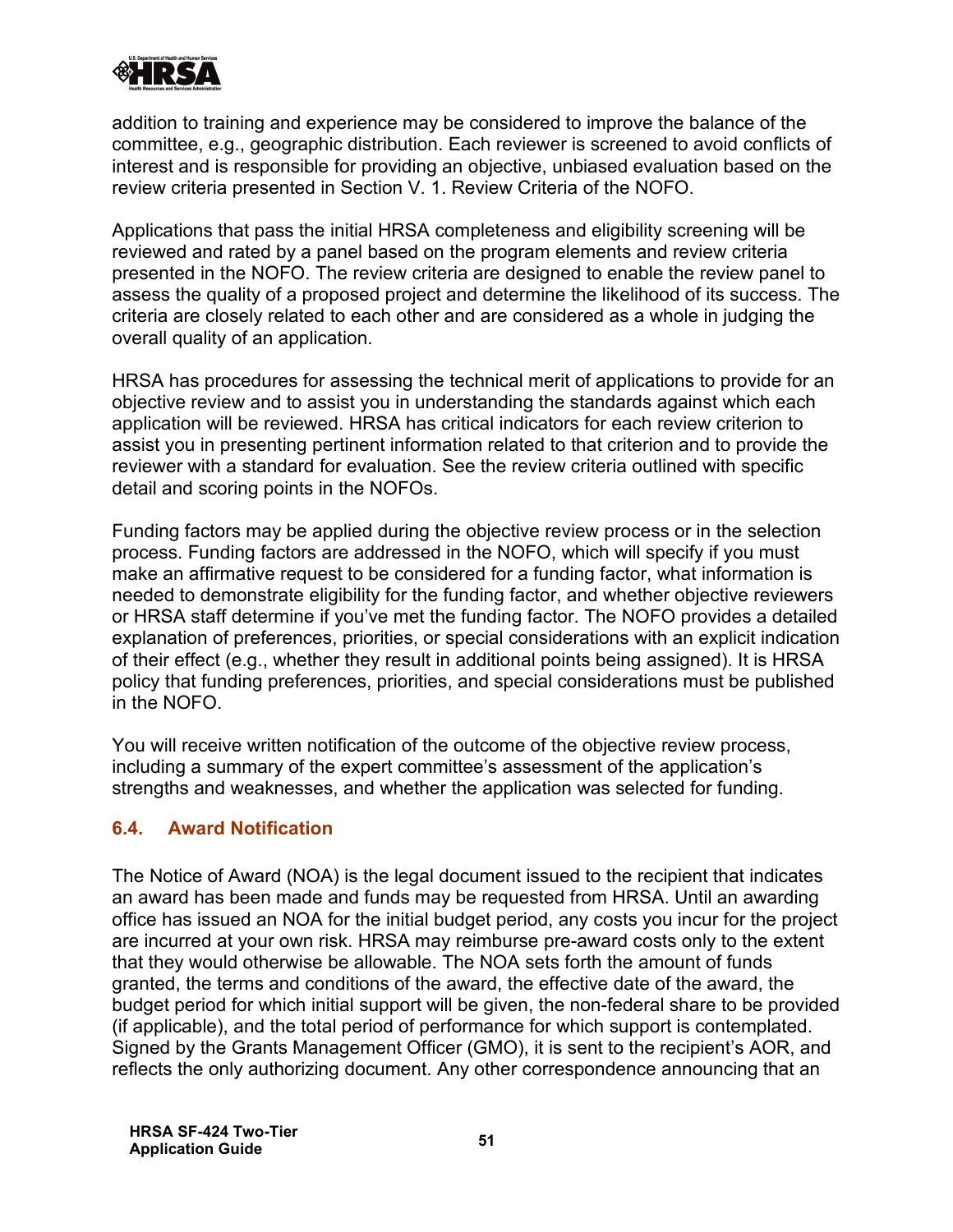

application has been selected for award is not an authorization to begin performance. Generally, HRSA will issue the NOA before the start date of the award as listed in Section V.4 of the NOFO.

A revised NOA may be issued during a budget period to effect an action resulting in a change in the period or amount of support or other change in the terms and conditions of award. An awarding office generally will not issue a revised NOA to reflect a recipient's post-award rebudgeting. Applicants who are selected for funding may be required to respond in a satisfactory manner to conditions placed on their award document before funding can proceed. Letters of notification do not provide authorization to begin performance.

Unsuccessful applicants will receive notification from HRSA's Division of Grants Management Operations.

# <span id="page-54-0"></span>**7. REPORTING REQUIREMENTS**

Successful applicants must comply with the following standard reporting and review activities, unless otherwise noted in the NOFO or NOA. Some programs require program-specific reporting, please see Section VI. 3. Reporting in the NOFO.

#### **a. Audit Requirements**

Comply with audit requirements of <u>45 CFR part 75, subpart F</u>. Available online.

#### **b. Payment Management Requirements**

If applicable, the recipient must submit a quarterly electronic Federal Financial Report Cash Transaction Report (FCTR) via the Payment Management System (PMS). The report identifies cash expenditures against the authorized funds for the grant or cooperative agreement. The FCTR must be filed within 30 calendar days of the end of each calendar quarter. Failure to submit the report may result in the inability to access award funds. Go to HHS's [Program Support Center](https://pms.psc.gov/) (PSC) [Payment Management System](https://pms.psc.gov/) for additional information.

#### **c.Status Reports**

- 1) **Federal Financial Report**. The Federal Financial Report (SF-425) is required according to the following schedule: [FFR Submission Schedule.](http://www.hrsa.gov/grants/manage/technicalassistance/federalfinancialreport/ffrschedule.pdf) The report is an accounting of expenditures under the project that year. Financial reports must be submitted electronically. More specific information will be included in the NOA.
- 2) **Progress Report(s).** The recipient must submit a progress report to HRSA on a quarterly, semi-annual, or annual basis (as specified in the NOFO) or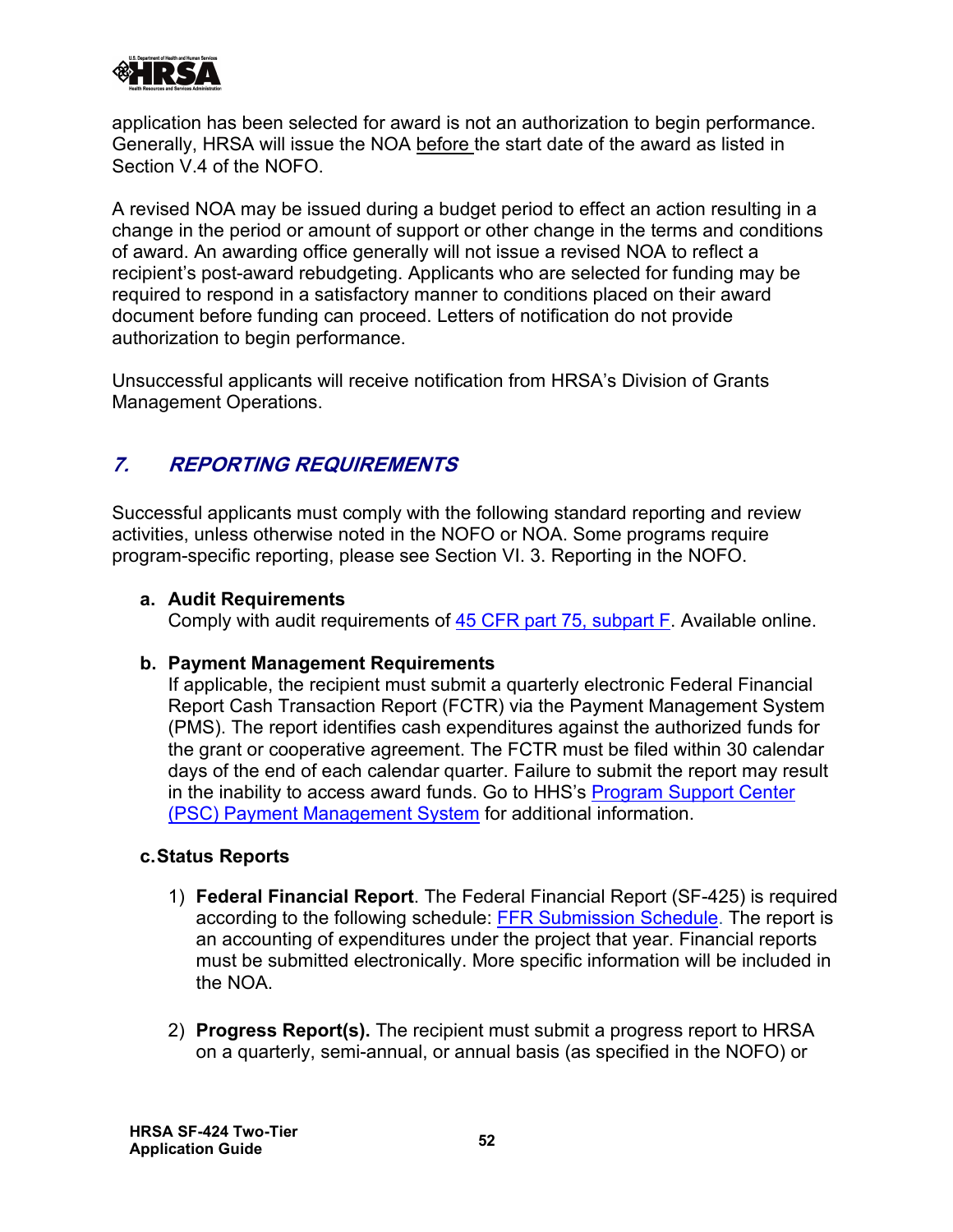

condition of the award. For multi-year awards, submission and HRSA approval of recipient progress report(s) triggers the budget period renewal and release of subsequent year funds. More information will be provided in the NOA.

- <u>[HRSA EHBs system](https://grants.hrsa.gov/grantee)</u> 3) **Final Report.** A final report is due within 90 calendar days after the period of performance ends. The final report collects information relevant to programspecific goals and progress on strategies; core performance measurement data; impact of the overall project; the degree to which the recipient achieved the mission, goal and strategies outlined in the program; recipient objectives and accomplishments; barriers encountered; and responses to summary questions regarding the recipient's overall experiences during the entire period of performance. Recipients must submit the final report online in the
- 4) **Tangible Personal Property Report.** If applicable, the recipient must submit the Tangible Personal Property Report (SF-428) and any related forms within 90 calendar days after the period of performance ends. Recipients are required to report all federally-owned property and acquired equipment with an acquisition cost of \$5,000 or more per unit. Tangible personal property means property of any kind, except real property, that has physical existence. It includes equipment and supplies. Property may be provided by HRSA or acquired by the recipient with award funds. Federally-owned property consists of items that were furnished by the Federal Government. Tangible personal property reports must be submitted electronically through HRSA EHBs. More specific information will be included in the NOA.
- 5) **Any other required reports and/or products specified in the NOFO**.

#### **d. Transparency Act Reporting Requirements**

New awards ("Type 1"[5](#page-55-0)) issued are subject to the reporting requirements of the Federal Funding Accountability and Transparency Act (FFATA) of 2006 (P. L. 109–282), as amended by section 6202 of P.L. 110–252, and implemented by [2](http://www.ecfr.gov/cgi-bin/text-idx?c=ecfr&tpl=/ecfrbrowse/Title02/2cfr170_main_02.tpl)  [CFR part 170.](http://www.ecfr.gov/cgi-bin/text-idx?c=ecfr&tpl=/ecfrbrowse/Title02/2cfr170_main_02.tpl) IMPORTANT: The reporting requirements apply for the duration of the period of performance and so include all subsequent award actions to aforementioned HRSA grants and cooperative agreement awards (e.g., competing continuation (Type 2), non-competing continuation (Type 5), etc.). Grant and cooperative agreement recipients must report information for each first-tier subaward of \$25,000 or more in federal funds and executive total compensation for the recipient's and subrecipient's five most highly compensated executives as outlined in Appendix A to 2 CFR part 170 (FFATA details are

<span id="page-55-0"></span> $<sup>5</sup>$  Part of a coding system HRSA uses to make distinctions between awards. The award type is the first</sup> digit of the "Award No." as indicated in Box 4a of the Notice of Award (NOA).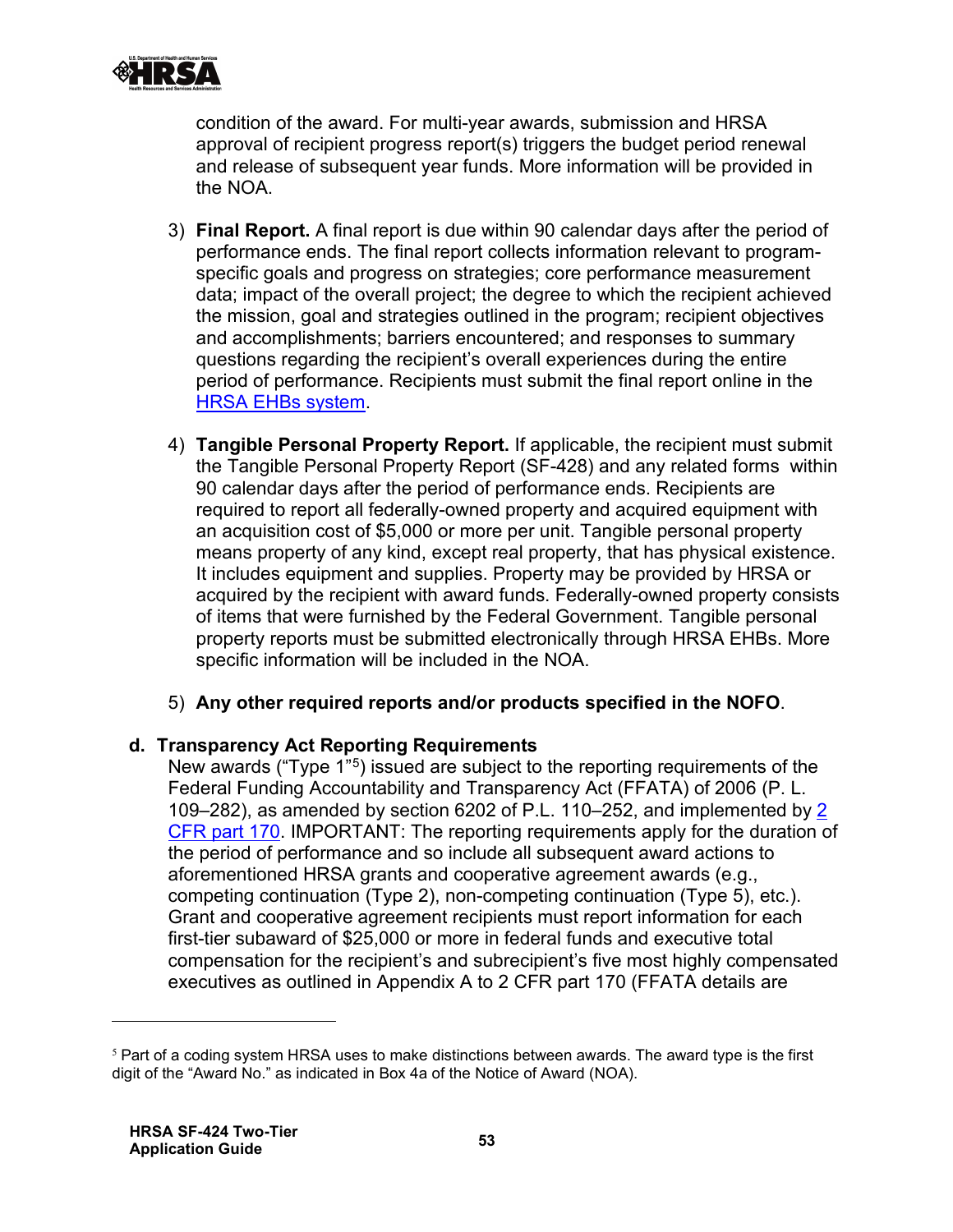

available online at Requirements for Federal Funding Accountability and [Transparency Act Implementation\)](http://www.hrsa.gov/grants/ffata.html).

# <span id="page-56-0"></span>**8. AGENCY CONTACTS**

# <span id="page-56-1"></span>**8.1. Working with HRSA Program and Grants Management Staff**

For assistance with overall program-related questions, contact the PC listed in Section VII. Agency Contacts of the NOFO. For additional information regarding business, administrative, or fiscal issues, contact the GMS listed in Section VII. Agency Contacts of the NOFO. The PC and the GMS work as a team in many award-related activities.

Contact [Grants.gov Customer Support](https://www.grants.gov/web/grants/support.html) for technical questions related to Grants.gov.

# <span id="page-56-2"></span>**8.2. Grants.gov Customer Support**

Direct all questions regarding Grants.gov to the Grants.gov Call Center at: 1-800-518-4726 (International callers dial 606-545-5035) or via email at [Support@Grants.gov.](mailto:Support@Grants.gov) Call Center hours of operation are 24 hours a day, 7 days a week, excluding federal holidays. Be sure to obtain a case number every time you call so that your issue can be tracked.

For additional support with the Grants.gov website, visit [Grants.gov Support.](http://www.grants.gov/web/grants/support.html) You can also visit the [Grants.gov Self Service Knowledge Base](https://grants-portal.psc.gov/Welcome.aspx?pt=Grants) for answers to commonly asked questions.

# <span id="page-56-3"></span>**8.3. EHBs Program-Specific (BPHC) Support**

2) or submit an inquiry online via the <u>[Contact the Bureau of Primary Health Care](https://www.hrsa.gov/about/contact/bphc.aspx)</u> form. For BPHC funding opportunities, direct all questions regarding submitting information in EHBs to Health Center Program Support. Assistance is available Monday through Friday, 8 a.m. to 8 p.m. ET, excluding federal holidays, at 877-464-4772 (select option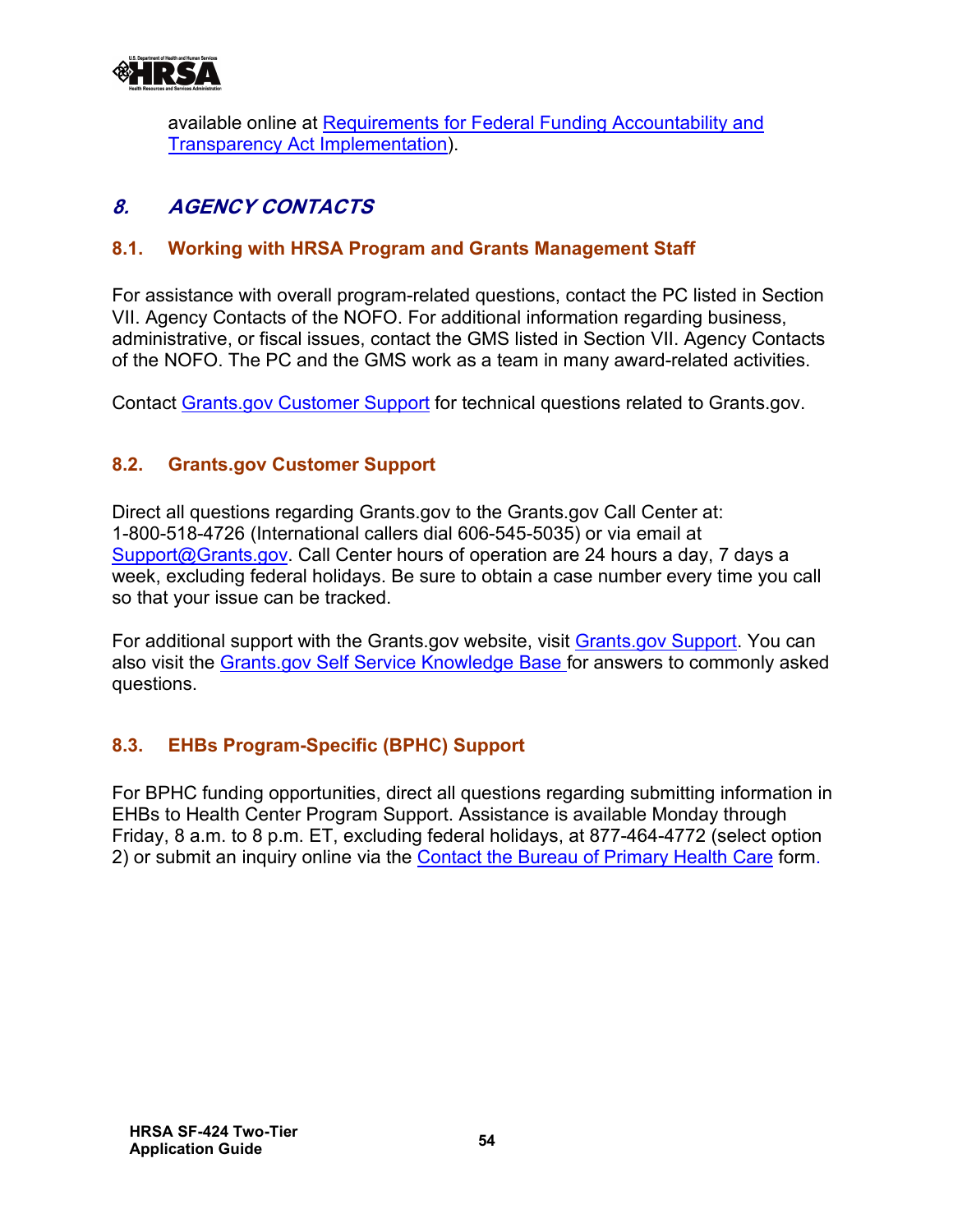

# <span id="page-57-0"></span>**9. FAQS AND OTHER INFORMATION**

#### <span id="page-57-1"></span>**9.1. Software FAQs**

#### **9.1.1. What are the software requirements for using Grants.gov?**

[Adobe Software Compatibility](https://www.grants.gov/web/grants/applicants/adobe-software-compatibility.html). You will need to download Adobe Reader. For information on Adobe Reader, go to

#### **9.1.2. Can I download Adobe Reader onto my computer?**

There are software applications that allow you to successfully navigate the Grants.gov pages and complete your application. You can find these applications at [Adobe](http://www.grants.gov/web/grants/applicants/adobe-software-compatibility.html)  [Software Compatibility.](http://www.grants.gov/web/grants/applicants/adobe-software-compatibility.html) However, depending on your organization's computer network and security protocols you may **not** have the necessary permissions to download software onto your workstation. Contact your IT department or system administrator to download the software for you or give you access to this function.

#### **9.1.3. Is Grants.gov Macintosh (Mac) compatible?**

Yes.

# <span id="page-57-2"></span>**9.2. Application Receipt FAQs**

# **9.2.1. When do I need to submit my application?**

Applications must be submitted and validated via Grants.gov (Phase 1) by 11:59 p.m. ET on the due date, unless otherwise specified in the NOFO. You should refer to the NOFO for exact submission dates and times. An application for HRSA funding must be both received **and** validated by Grants.gov under the correct funding opportunity number by the application deadline. HRSA strongly suggests submitting applications to Grants.gov **at least 3 calendar days before** the deadline to allow for any unforeseen circumstances.

After successful submission in Grants.gov (Phase 1) and subsequent processing by HRSA, you will be notified by HRSA confirming the successful receipt of your application and the requirements for the Project Director and Authorizing Official (AO) to review and submit additional information in HRSA EHBs (Phase 2). Your application will not be considered for funding unless you submit the additional information in HRSA EHBs by the due date. Both deadlines must be met to be considered in the competition.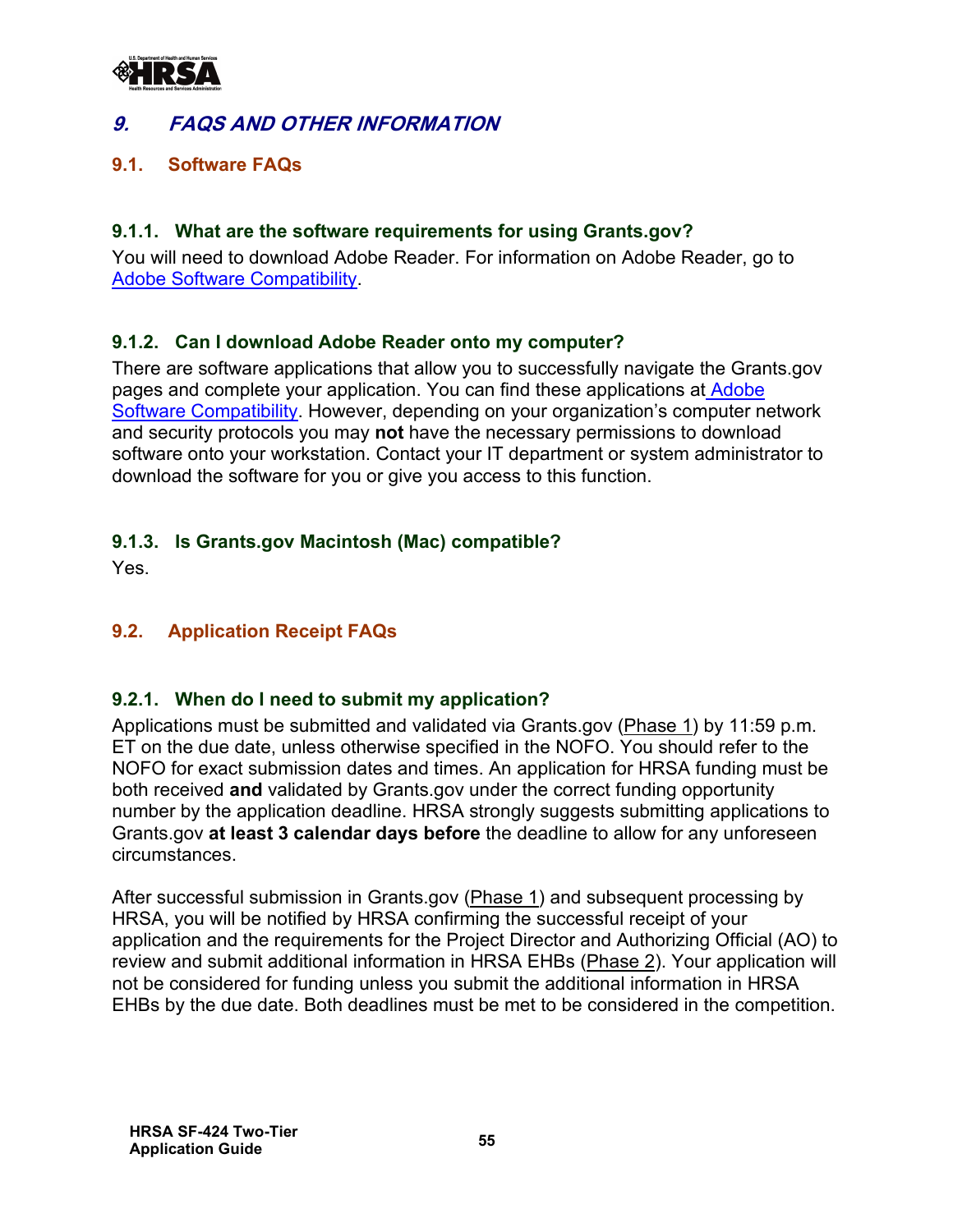

#### **9.2.2. What is the receipt date (the date the application is electronically received by Grants.gov or the date the data is received by HRSA)?**

The submission/receipt date is the date the application is electronically received and validated by Grants.gov. An application for HRSA funding must be both received **and** validated under the correct funding opportunity number by Grants.gov by the application deadline. Allow sufficient time to have the application validated, which can take up to 48 hours.

For applications that require verification in HRSA EHBs (refer to the NOFO), the submission/receipt date will be the date the application is submitted by your organization's Authorizing Official (AO) in HRSA EHBs. You will receive an "Application Successfully Transmitted to HRSA" message in EHBs upon successful final application submission in HRSA EHBs.

#### **9.2.3 Once my application is submitted, how can I track my application and what emails can I expect from Grants.gov and HRSA?**

You can check the status of your application any time after submission by logging into Grants.gov and clicking on the *[Track My Application](https://www.grants.gov/web/grants/applicants/track-my-application.html)* link. This link will also be included in the confirmation email that you receive from Grants.gov.

When you submit your application in Grants.gov, it is first received and then validated by Grants.gov. Typically, this takes a few hours but it may take up to 48 hours during peak volumes. You will receive four emails from Grants.gov.

The first will confirm receipt of your application by the Grants.gov system ("Received"). The second will indicate that the application has either been successfully validated ("Validated") by the system before transmission to HRSA or has been rejected due to errors ("Rejected with Errors"). An application for HRSA funding must be both received **and** validated under the correct funding opportunity number by Grants.gov by the application deadline.

Subsequently, HRSA will download the application upon successful validation of your application by Grants.gov. The status of the application will then change to "Received by Agency" after successful validation and you will receive a third email from Grants.gov.

HRSA will process the application to ensure that it has been submitted for the correct funding opportunity number, along with the correct award number (if applicable) and recipient/applicant organization. This may take up to 3 business days. HRSA will assign a unique tracking number to your application which will be posted to Grants.gov. The status of your application will then be changed to "Agency Tracking Number Assigned" and you will receive a fourth email from Grants.gov.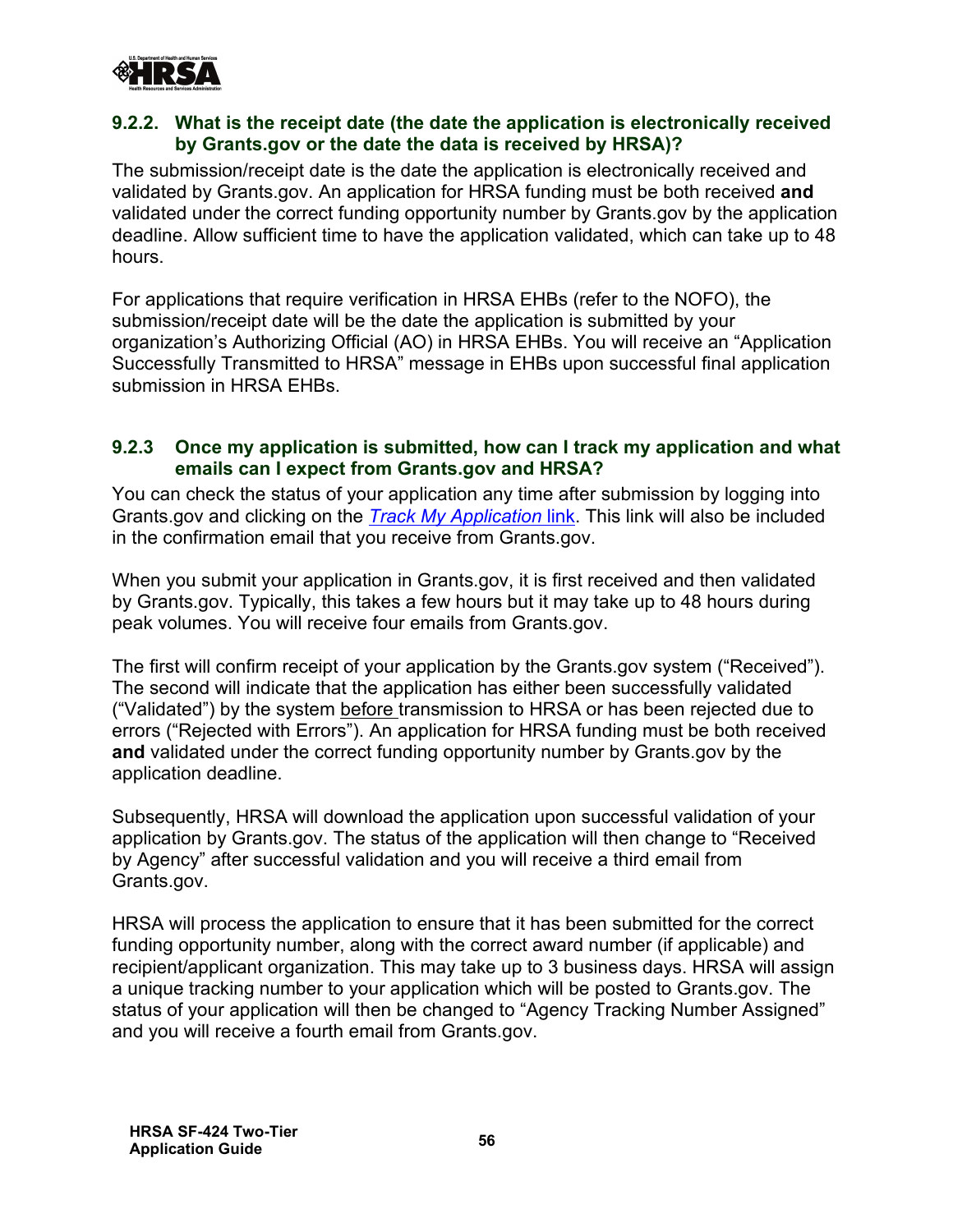

• **NOTE:** Refer to FAQ 9.2.5 below for a summary of emails.

#### **9.2.4. If a resubmission is required due to technological problems encountered using the Grants.gov or EHBs system and the associated deadline date has passed, what should I do?**

Refer to <u>HRSA's Policy on Late Submission of Grant Applications</u> for more information. You must **contact the Division of Grants Policy at HRSA**, within 5 calendar days from the closing date, via email at [DGPWaivers@hrsa.gov](mailto:DGPWaivers@hrsa.gov) and provide a detailed explanation. If you missed the EHBs deadline regarding a BPHC funding opportunity, contact **BPHCEHBWaivers@hrsa.gov**. Your email must include the HRSA funding opportunity number, the name, address, and telephone number of the organization, the organization's [DUNS number,](https://www.grants.gov/applicants/organization-registration/step-1-obtain-duns-number.html) and the name and telephone number of the Project Director, as well as the Grants.gov tracking number (GRANTXXXXXXXX) and the HRSA EHBs tracking number assigned to your submission, along with a copy of the "Rejected with Errors" notification you received from Grants.gov and any BPHC case numbers or Health Center Program Support communications. Extensions for funding opportunity deadlines are only granted in the rare event of a natural disaster or validated technical system problem on the side of the Government that prevented a timely application submission. An application for HRSA funding must be both received **and** validated under the correct funding opportunity number by the application deadline.

| <b>Submission Type</b>   | <b>Subject</b>                                                  | Timeframe                                 | <b>Sent By</b> | <b>Recipient</b> |
|--------------------------|-----------------------------------------------------------------|-------------------------------------------|----------------|------------------|
| Competing<br>Application | "Submission Receipt"                                            | Within 48<br>hours                        | Grants.gov     | <b>AOR</b>       |
|                          | "Submission Validation<br>Receipt" OR "Rejected<br>with Errors" | Within 48<br>hours                        | Grants.gov     | <b>AOR</b>       |
|                          | "Grantor Agency<br><b>Retrieval Receipt"</b>                    | <b>Within hours</b><br>of second<br>email | Grants.gov     | <b>AOR</b>       |
|                          | "Agency Tracking Number<br>Assignment"                          | Within 3<br>business<br>days              | Grants.gov     | <b>AOR</b>       |

#### **9.2.5 Can you summarize the emails received from Grants.gov and identify who will receive the emails?**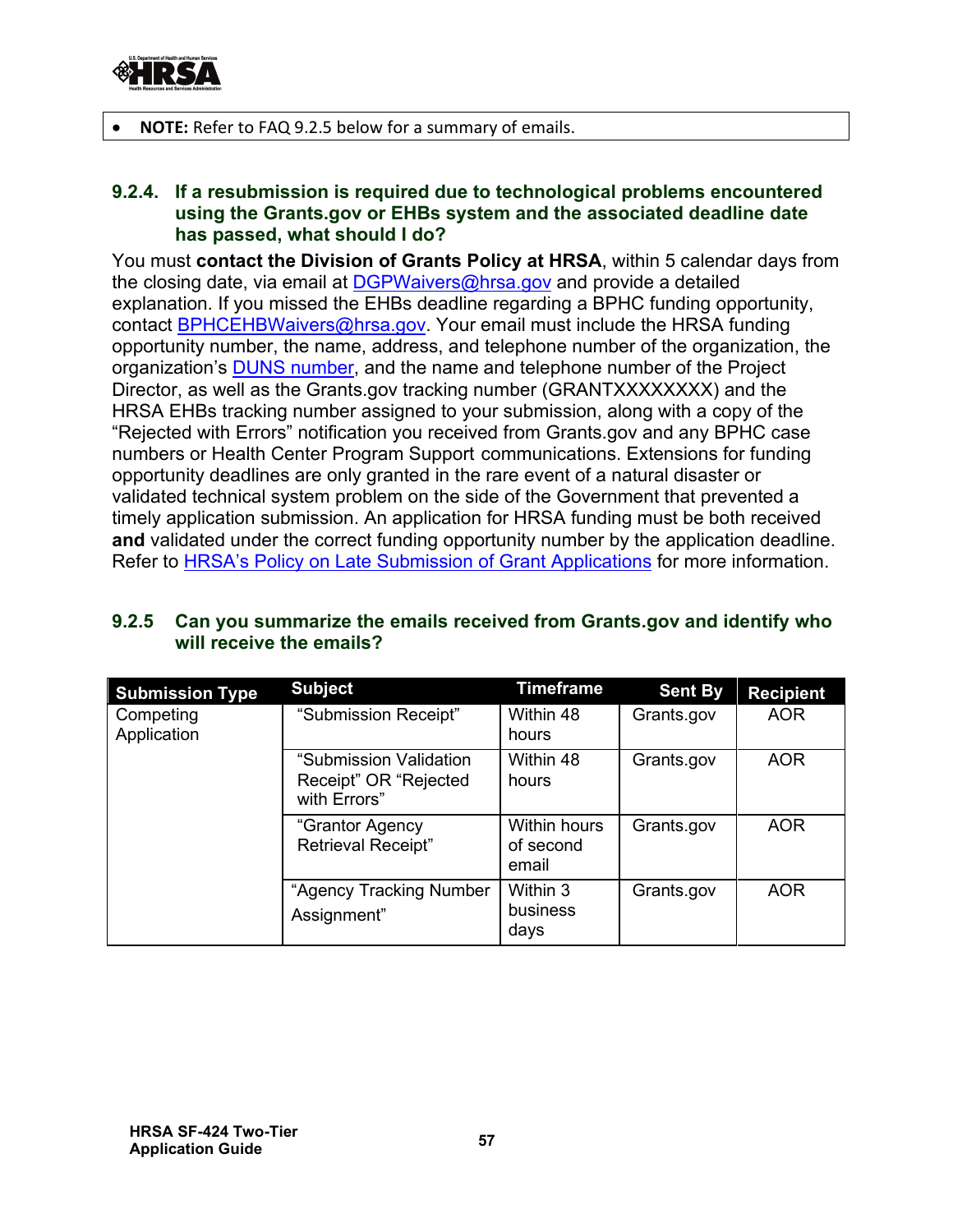

| <b>Submission Type</b>                                                 | <b>Subject</b>                                                  | <b>Timeframe</b>                          | <b>Sent By</b> | <b>Recipient</b> |
|------------------------------------------------------------------------|-----------------------------------------------------------------|-------------------------------------------|----------------|------------------|
| Competing<br>Application<br>(with verification in<br><b>HRSA EHBs)</b> | "Submission Receipt"                                            | Within 48<br>hours                        | Grants.gov     | <b>AOR</b>       |
|                                                                        | "Submission Validation<br>Receipt" OR "Rejected<br>with Errors" | Within 48<br>hours                        | Grants.gov     | <b>AOR</b>       |
|                                                                        | "Grantor Agency<br><b>Retrieval Receipt"</b>                    | <b>Within hours</b><br>of second<br>email | Grants.gov     | <b>AOR</b>       |
|                                                                        | "Agency Tracking<br>Number Assignment"                          | Within 3<br>business<br>days              | Grants.gov     | <b>AOR</b>       |
|                                                                        |                                                                 |                                           |                |                  |

# <span id="page-60-0"></span>**9.3. Application Submission FAQ**

#### **9.3.1. How can I make sure that my electronic application is presented in the correct order for objective review?**

Follow the instructions provided in [Section 5](#page-23-3) to ensure that your application is presented in the correct order and is compliant with all the requirements.

#### <span id="page-60-1"></span>**9.4. Grants.gov FAQs**

. [Frequently Asked Questions by Applicants](https://www.grants.gov/web/grants/applicants/applicant-faqs.html) For a list of frequently asked questions and answers maintained by Grants.gov, visit

through Grants.gov, visit <u>[Training Documents and Videos for Grants.gov](https://www.grants.gov/web/grants/applicants/applicant-training.html)</u> Grants.gov offers several tools and numerous user guides to assist applicants that are interested in applying for grant funds. To view the many applicant resources available

# <span id="page-60-2"></span>**9.5. Application Completeness Checklist**

- □ Have I read the NOFO and this *SF-424 Two-Tier Application Guide* thoroughly?
- $\Box$  Is my organization eligible to apply for the funding opportunity?
- $\Box$  Am I applying to the correct funding opportunity number?
- $\Box$  Is my proposed project responsive to the stated goals and objectives of the program as specified in the NOFO?
- $\Box$  Have I ensured my application does not exceed the ceiling amount specified in Section III of the NOFO?
- $\Box$  Have I completed all forms and attachments as requested in Section IV of the NOFO and this *Guide*?